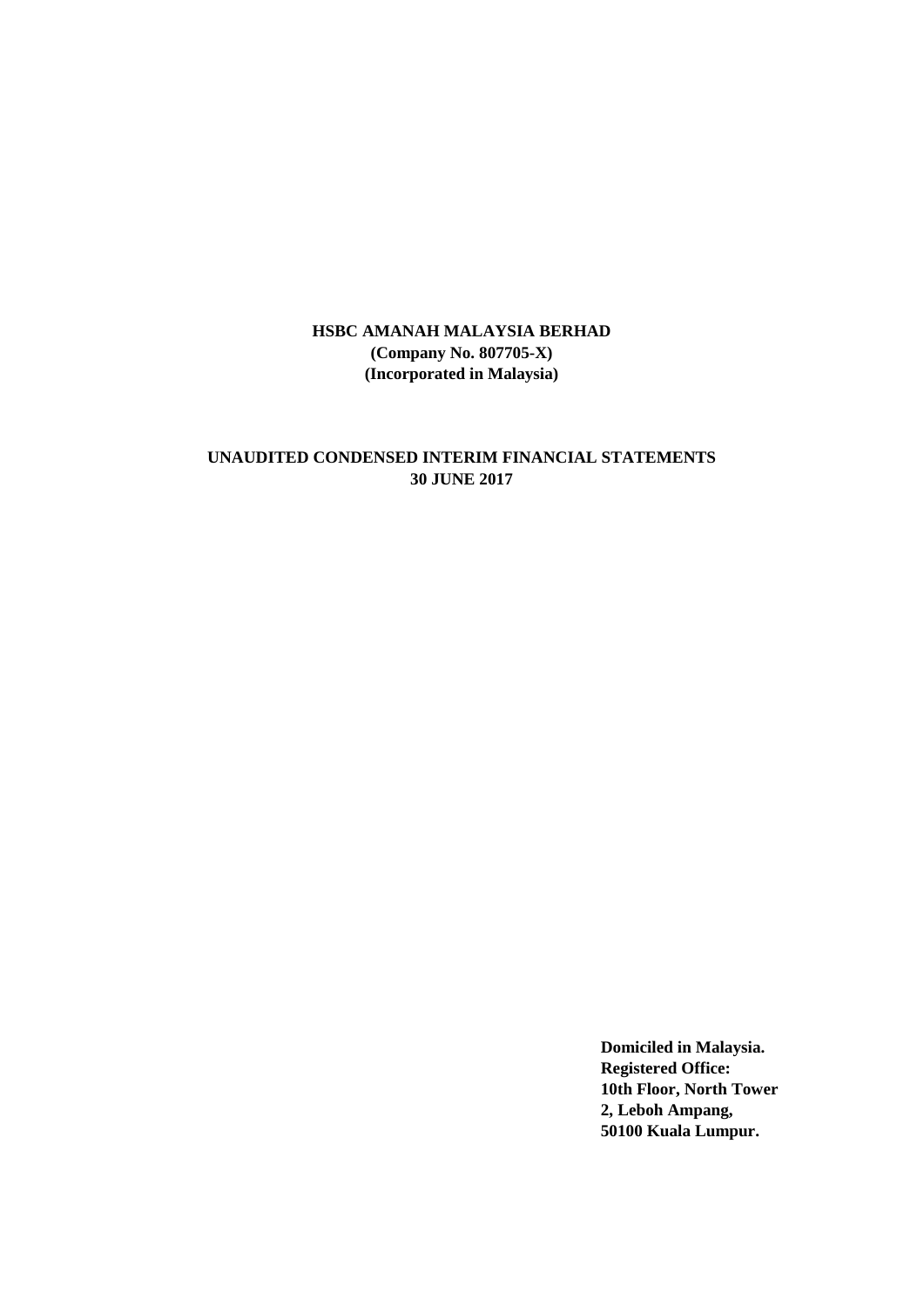## **UNAUDITED CONDENSED STATEMENT OF FINANCIAL POSITION AT 30 JUNE 2017**

|                                                   |             | 30 Jun 2017   | 31 Dec 2016   |
|---------------------------------------------------|-------------|---------------|---------------|
|                                                   | <b>Note</b> | <b>RM'000</b> | <b>RM'000</b> |
| <b>Assets</b>                                     |             |               |               |
| Cash and short-term funds                         | 11          | 1,690,211     | 2,359,591     |
| Financial assets held-for-trading                 | 12          | 503           | 488           |
| Financial investments available-for-sale          | 13          | 1,762,423     | 1,368,574     |
| Financing and advances                            | 14          | 13,221,388    | 11,743,263    |
| Derivative financial assets                       | 16          | 290,357       | 395,748       |
| Other assets                                      | 17          | 37,589        | 80,041        |
| Statutory deposits with Bank Negara Malaysia      | 18          | 327,961       | 325,462       |
| Equipment                                         |             | 6,561         | 7,237         |
| Deferred tax assets                               |             | 6,927         | 10,395        |
| Tax recoverable                                   |             | 12,432        | 10,285        |
| <b>Total assets</b>                               |             | 17,356,352    | 16,301,084    |
| <b>Liabilities</b>                                |             |               |               |
| Deposits from customers                           | 19          | 8,997,062     | 8,726,543     |
| Deposits and placements from banks                |             |               |               |
| and other financial institutions                  | 20          | 3,279,192     | 1,951,602     |
| Bills and acceptances payable                     |             | 17,737        | 23,632        |
| Derivative financial liabilities                  | 16          | 294,628       | 490,755       |
| Other liabilities                                 | 21          | 824,347       | 1,185,135     |
| Multi-Currency Sukuk Programme                    | 22          | 1,751,836     | 1,756,001     |
| Subordinated Commodity Murabahah Financing        | 23          | 618,821       | 646,265       |
| <b>Total liabilities</b>                          |             | 15,783,623    | 14,779,933    |
| <b>Equity</b>                                     |             |               |               |
| Share capital                                     |             | 660,000       | 50,000        |
| Reserves                                          |             | 912,729       | 1,471,151     |
| Total equity attributable to owner of the Bank    |             | 1,572,729     | 1,521,151     |
| <b>Total liabilities and equity</b>               |             | 17,356,352    | 16,301,084    |
| Restricted investment accounts <sup>[1]</sup>     |             | 3,269,187     | 2,230,065     |
| <b>Total Islamic Banking asset</b> <sup>[1]</sup> |             |               |               |
|                                                   |             | 20,625,539    | 18,531,149    |
| <b>Commitments and contingencies</b>              | 31          | 21,330,980    | 22,149,853    |

[1] The disclosure is in accordance with the requirements of Bank Negara Malaysia's Guideline on Financial Reporting for Islamic Banking Institutions dated 5 February 2016.

*The unaudited condensed interim financial statements should be read in conjunction with the audited financial statements of the Bank for the financial year ended 31 December 2016 and the accompanying explanatory notes on pages 6 to 36 attached to the unaudited condensed interim financial statements.*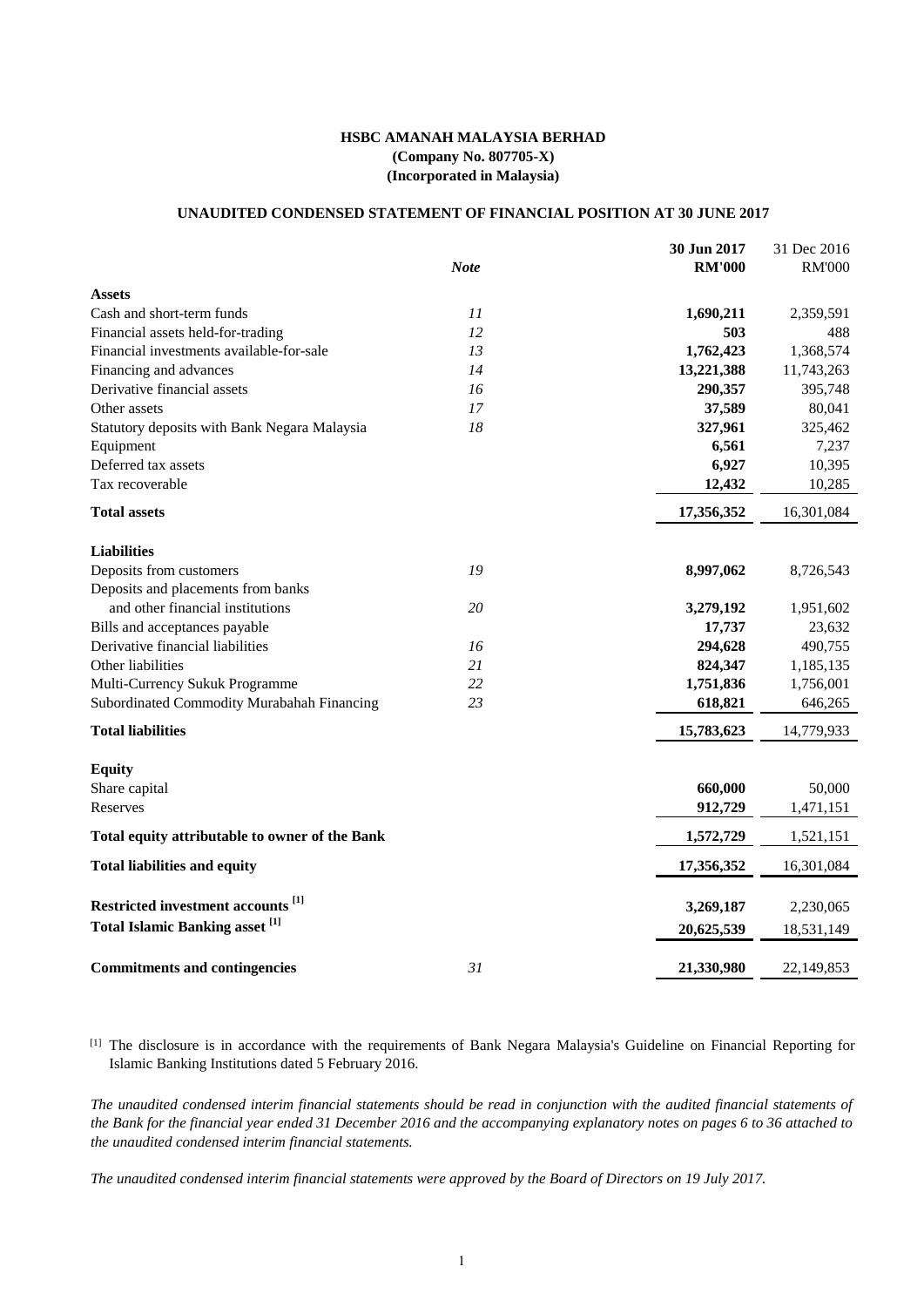## **COMPREHENSIVE INCOME FOR THE FINANCIAL PERIOD ENDED 30 JUNE 2017 UNAUDITED CONDENSED STATEMENT OF PROFIT OR LOSS AND OTHER**

|                                                                                                                                             |             | <b>Second Quarter</b> |               | <b>Six Months Ended</b> |               |  |
|---------------------------------------------------------------------------------------------------------------------------------------------|-------------|-----------------------|---------------|-------------------------|---------------|--|
|                                                                                                                                             |             | 30 Jun 2017           | 30 Jun 2016   | 30 Jun 2017             | 30 Jun 2016   |  |
|                                                                                                                                             | <b>Note</b> | <b>RM'000</b>         | <b>RM'000</b> | <b>RM'000</b>           | <b>RM'000</b> |  |
| Income derived from investment of                                                                                                           |             |                       |               |                         |               |  |
| depositors' funds and others                                                                                                                | 24          | 174,183               | 173,727       | 339,649                 | 352,177       |  |
| Income derived from investment of                                                                                                           |             |                       |               |                         |               |  |
| shareholder's funds                                                                                                                         | 25          | 33,390                | 30,001        | 67,970                  | 74,126        |  |
| Impairment losses on financing                                                                                                              | 26          | (34, 898)             | (26, 412)     | (74, 038)               | (74, 300)     |  |
| Total distributable income                                                                                                                  |             | 172,675               | 177,316       | 333,581                 | 352,003       |  |
| Income attributable to depositors                                                                                                           | $27\,$      | (83, 161)             | (89, 184)     | (160, 883)              | (185, 784)    |  |
| Total net income                                                                                                                            |             | 89,514                | 88,132        | 172,698                 | 166,219       |  |
| Operating expenses                                                                                                                          | 28          | (60, 659)             | (61, 884)     | (120, 959)              | (124, 793)    |  |
| Profit before tax                                                                                                                           |             | 28,855                | 26,248        | 51,739                  | 41,426        |  |
|                                                                                                                                             |             |                       |               |                         |               |  |
| Tax expense                                                                                                                                 |             | (4, 477)              | (6,252)       | (9,735)                 | (8, 342)      |  |
| Profit for the financial period                                                                                                             |             | 24,378                | 19,996        | 42,004                  | 33,084        |  |
| Other comprehensive income/(expense)<br>Items that will subsequently be reclassified to<br>profit or loss when specific conditions are met: |             |                       |               |                         |               |  |
| Own credit reserves:                                                                                                                        |             |                       |               |                         |               |  |
| Change in fair value                                                                                                                        |             | 6,516                 |               | 6,762                   |               |  |
| Income tax effect                                                                                                                           |             | (1, 564)              |               | (1,623)                 |               |  |
| Available-for-sale reserve:                                                                                                                 |             |                       |               |                         |               |  |
| Change in fair value                                                                                                                        |             | 4,150                 | 1,858         | 5,845                   | 5,789         |  |
| Net amount transferred to profit or loss                                                                                                    |             |                       |               |                         | (3,055)       |  |
| Income tax effect                                                                                                                           |             | (996)                 | (446)         | (1, 403)                | (656)         |  |
| Other comprehensive income for                                                                                                              |             |                       |               |                         |               |  |
| the financial period, net of tax                                                                                                            |             | 8,106                 | 1,412         | 9,581                   | 2,078         |  |
| Total comprehensive income for the financial period                                                                                         |             | 32,484                | 21,408        | 51,585                  | 35,162        |  |
| Profit attributable to the owner of the Bank                                                                                                |             | 24,378                | 19,996        | 42,004                  | 33,084        |  |
| Total comprehensive income attributable to the                                                                                              |             |                       |               |                         |               |  |
| owner of the Bank                                                                                                                           |             | 32,484                | 21,408        | 51,585                  | 35,162        |  |
| Basic earnings per RM0.50 ordinary share                                                                                                    |             | 24.4 sen              | $20.0$ sen    | 42.0 sen                | 33.1 sen      |  |

*The unaudited condensed interim financial statements should be read in conjunction with the audited financial statements of the Bank for the financial year ended 31 December 2016 and the accompanying explanatory notes on pages 6 to 36 attached to the unaudited condensed interim financial statements.*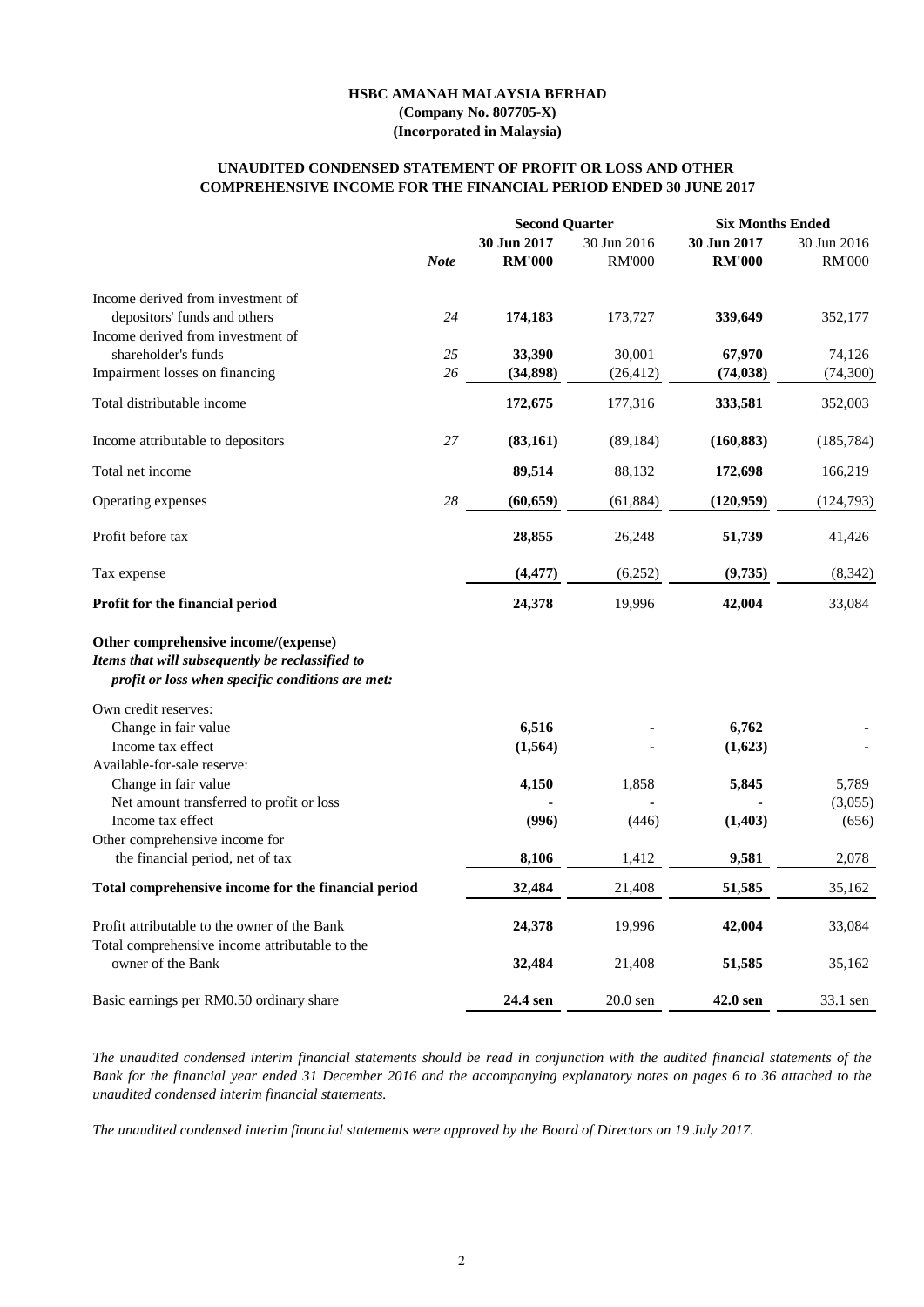#### **UNAUDITED CONDENSED STATEMENT OF CHANGES IN EQUITY FOR THE FINANCIAL PERIOD ENDED 30 JUNE 2017**

|                                                                         | Non-distributable |                |                          |               |                        |               | Distributable |               |               |
|-------------------------------------------------------------------------|-------------------|----------------|--------------------------|---------------|------------------------|---------------|---------------|---------------|---------------|
|                                                                         |                   |                |                          | Available-    | Own                    | Capital       |               |               |               |
|                                                                         | <b>Share</b>      | <b>Share</b>   | Statutory                | for-sale      | Credit                 | contribution  | Regulatory    | Retained      | Total         |
|                                                                         | capital           | premium        | $reserve$ <sup>[1]</sup> | reserve       | Reserve <sup>[2]</sup> | reserve       | reserve       | profits       |               |
|                                                                         | <b>RM'000</b>     | <b>RM'000</b>  | <b>RM'000</b>            | <b>RM'000</b> | <b>RM'000</b>          | <b>RM'000</b> | <b>RM'000</b> | <b>RM'000</b> | <b>RM'000</b> |
| 2017                                                                    |                   |                |                          |               |                        |               |               |               |               |
| Balance at 1 January                                                    | 50,000            | 610,000        | 50,000                   | (6, 547)      |                        | 403           | 34,000        | 783,295       | 1,521,151     |
| Effects of adopting MFRS 9 on 1 January 2017 <sup>[2]</sup>             |                   |                |                          |               | (1, 846)               |               |               | 1,846         |               |
| As restated                                                             | 50,000            | 610,000        | 50,000                   | (6, 547)      | (1, 846)               | 403           | 34,000        | 785,141       | 1,521,151     |
| Total comprehensive income for the financial period                     |                   |                |                          |               |                        |               |               |               |               |
| Profit for the financial period                                         |                   |                |                          |               |                        |               |               | 42,004        | 42,004        |
| Other comprehensive income, net of tax                                  |                   |                |                          |               |                        |               |               |               |               |
| Available-for-sale reserve:                                             |                   |                |                          |               |                        |               |               |               |               |
| Net change in fair value                                                |                   |                |                          | 4,442         | 5,139                  |               |               |               | 9,581         |
| Total other comprehensive income                                        |                   |                |                          | 4,442         | 5,139                  |               |               |               | 9,581         |
| Total comprehensive income for the financial period                     |                   |                |                          | 4,442         | 5,139                  |               |               | 42,004        | 51,585        |
| Transfer in accordance to Section $618(2)$ of the<br>Companies Act 2016 | 610,000           | (610,000)      |                          |               |                        |               |               |               |               |
| Transfer in accordance with BNM's requirement <sup>[1]</sup>            |                   | $\blacksquare$ | (50,000)                 |               |                        |               |               | 50,000        |               |
| Transactions with the owner, recorded directly in equity                |                   |                |                          |               |                        |               |               |               |               |
| Share based payment transactions                                        |                   | $\blacksquare$ |                          |               |                        | (7)           |               |               | (7)           |
| Balance at 30 June                                                      | 660,000           |                |                          | (2,105)       | 3,293                  | 396           | 34,000        | 877,145       | 1,572,729     |

<sup>[1]</sup> With effect from 3 May 2017, the Bank is no longer required to maintain statutory reserve pursuant to Bank Negara Malaysia's guideline on Capital Funds for Islamic banks.

<sup>[2]</sup> With effect from 1 January 2017, the Group has early applied the requirements for the presentation of gains and losses on financial liabilities designated at fair value through profit or loss in paragraph 5.7.1(c), 5.7.7-5.7.9, 7.2.14 and B5.7.5-B5.7.20 of MFRS 9 Financial Instruments, without applying the other requirements of MFRS 9. The early adoption is applied prospectively.

*The unaudited condensed interim financial statements should be read in conjunction with the audited financial statements of the Bank for the financial year ended 31 December 2016 and the accompanying explanatory notes on pages 6 to 36 attached to the unaudited condensed interim financial statements.*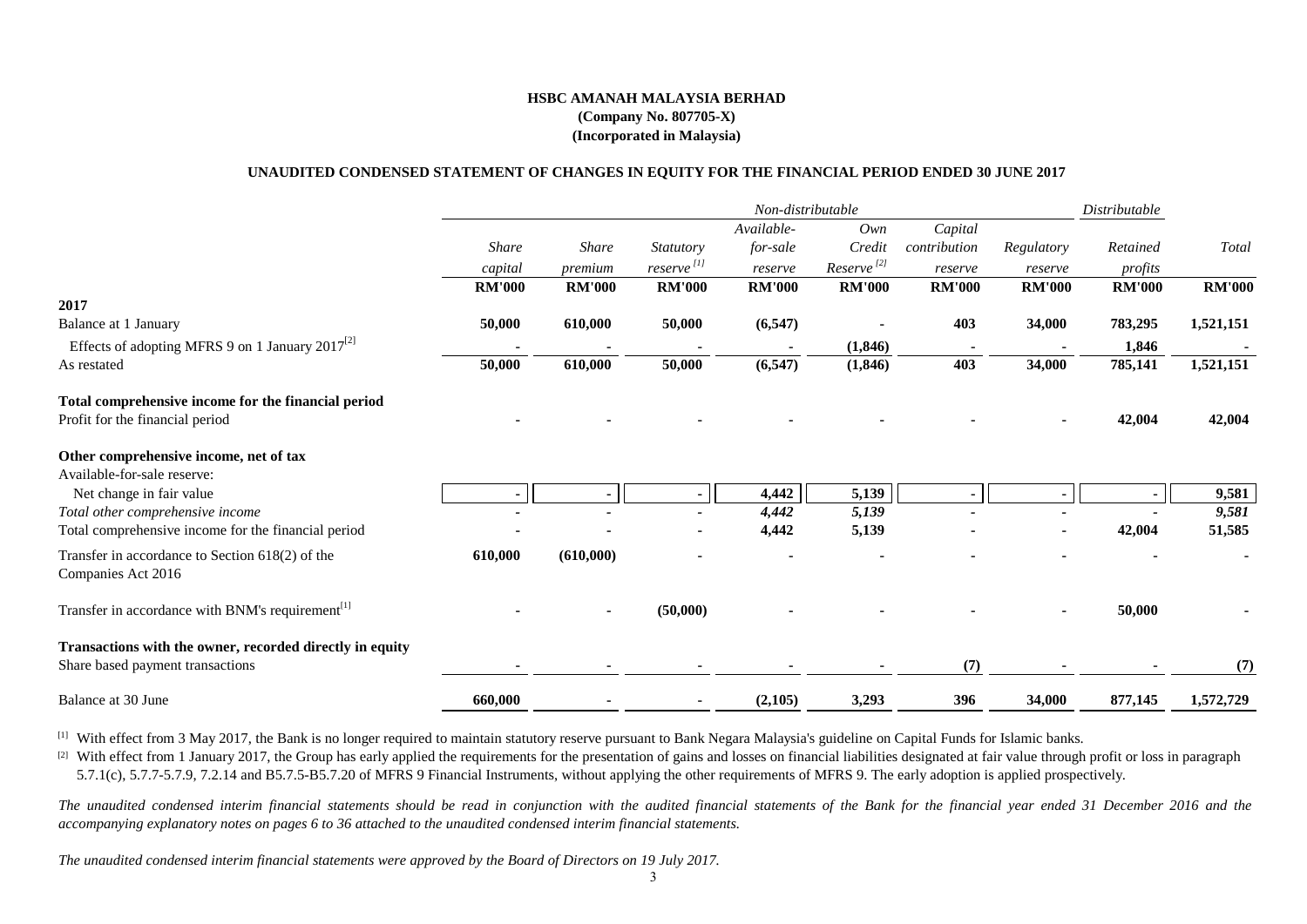### **UNAUDITED CONDENSED STATEMENT OF CHANGES IN EQUITY FOR THE FINANCIAL PERIOD ENDED 30 JUNE 2017 (Cont'd)**

|                                                          |               |                          |                          | Non-distributable        |                          |                          | Distributable         |               |
|----------------------------------------------------------|---------------|--------------------------|--------------------------|--------------------------|--------------------------|--------------------------|-----------------------|---------------|
|                                                          |               |                          |                          | Available-               | Capital                  |                          |                       |               |
|                                                          | <b>Share</b>  | <i>Share</i>             | <i>Statutory</i>         | for-sale                 | contribution             | Regulatory               | Retained              | Total         |
|                                                          | capital       | premium                  | reserve                  | reserve                  | reserve                  | reserve                  | profits               |               |
|                                                          | <b>RM'000</b> | <b>RM'000</b>            | <b>RM'000</b>            | <b>RM'000</b>            | <b>RM'000</b>            | <b>RM'000</b>            | <b>RM'000</b>         | <b>RM'000</b> |
| 2016                                                     |               |                          |                          |                          |                          |                          |                       |               |
| Balance at 1 January                                     | 50,000        | 610,000                  | 50,000                   | 4,946                    | 1,058                    | 34,000                   | 701,902               | 1,451,906     |
| Total comprehensive income for the financial period      |               |                          |                          |                          |                          |                          |                       |               |
| Profit for the financial period                          |               |                          |                          |                          |                          | $\overline{\phantom{a}}$ | 33,084                | 33,084        |
| Other comprehensive income, net of tax                   |               |                          |                          |                          |                          |                          |                       |               |
| Available-for-sale reserve:                              |               |                          |                          |                          |                          |                          |                       |               |
| Net change in fair value                                 |               |                          |                          | 4,400                    |                          |                          |                       | 4,400         |
| Net amount transferred to profit or loss                 |               |                          |                          | (2, 322)                 |                          |                          |                       | (2,322)       |
| Total other comprehensive income                         |               | $\overline{\phantom{a}}$ | $\overline{\phantom{a}}$ | 2,078                    | $\overline{\phantom{a}}$ | $\overline{\phantom{a}}$ | $\tilde{\phantom{a}}$ | 2,078         |
| Total comprehensive income for the financial period      |               |                          |                          | 2,078                    |                          | $\overline{\phantom{a}}$ | 33,084                | 35,162        |
| Transactions with the owner, recorded directly in equity |               |                          |                          |                          |                          |                          |                       |               |
| Share based payment transactions                         |               |                          |                          | $\overline{\phantom{a}}$ | (625)                    |                          |                       | (625)         |
| Balance at 30 June                                       | 50,000        | 610,000                  | 50,000                   | 7,024                    | 433                      | 34,000                   | 734,986               | 1,486,443     |

*The unaudited condensed interim financial statements should be read in conjunction with the audited financial statements of the Bank for the financial year ended 31 December 2016 and the accompanying explanatory notes on pages 6 to 36 attached to the unaudited condensed interim financial statements.*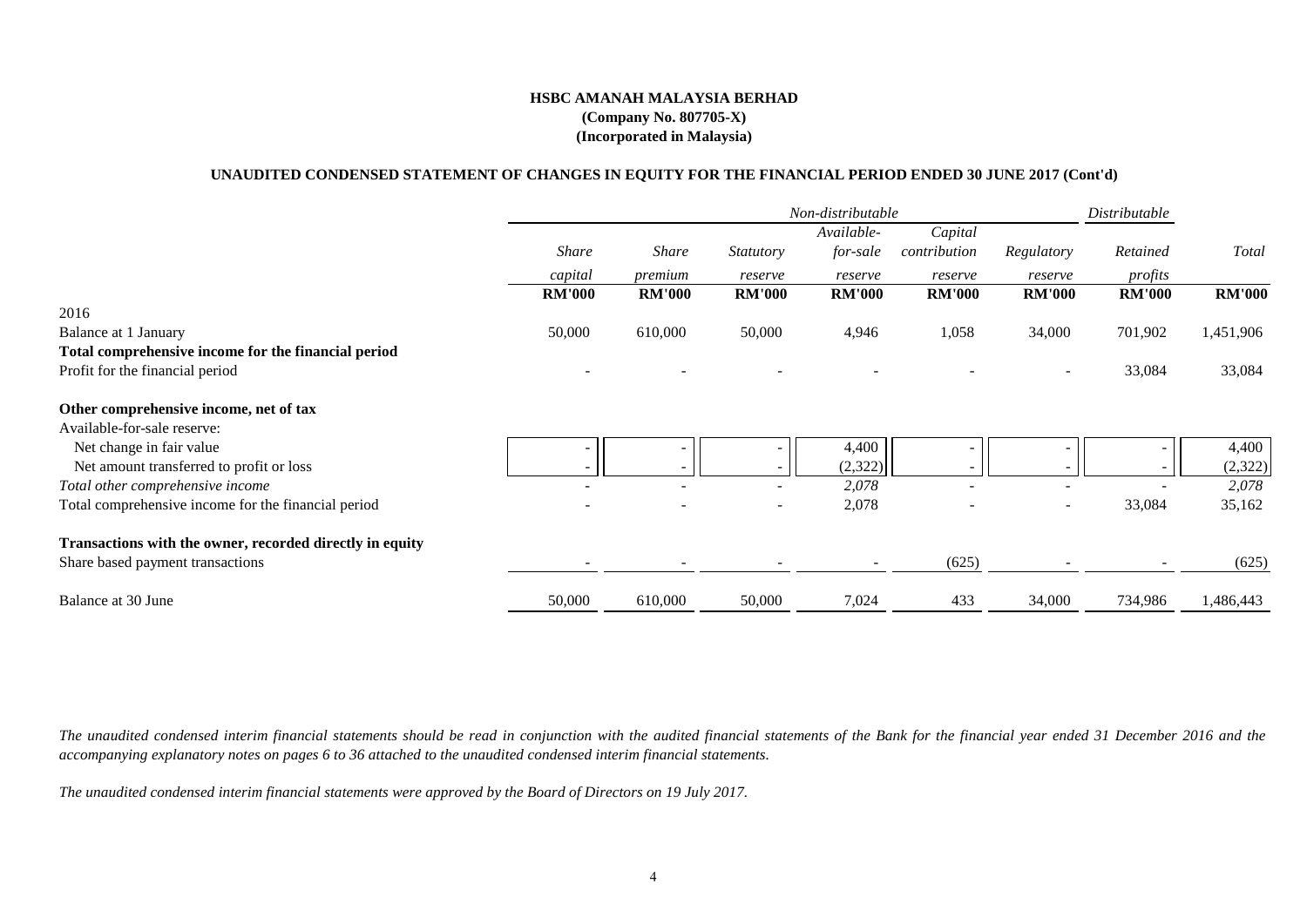### **FOR THE FINANCIAL PERIOD ENDED 30 JUNE 2017 UNAUDITED CONDENSED CASH FLOW STATEMENT**

|                                                        | 30 Jun 2017   | 30 Jun 2016   |
|--------------------------------------------------------|---------------|---------------|
|                                                        | <b>RM'000</b> | <b>RM'000</b> |
| Profit before tax                                      | 51,739        | 41,426        |
| Adjustments for non-operating and non-cash items       | 62,670        | 72,148        |
| Operating profit before working capital changes        | 114,409       | 113,574       |
| Changes in working capital:                            |               |               |
| Net changes in operating assets                        | (1, 417, 942) | 594,507       |
| Net changes in operating liabilities                   | 1,078,318     | (3,156,364)   |
| Income tax paid                                        | (11, 440)     | (13, 458)     |
| Net cash used in operating activities                  | (236, 655)    | (2,461,741)   |
| Net cash (used in)/generated from investing activities | (389, 652)    | 383,582       |
| Net cash used in financing activities                  | (43,073)      | (43, 537)     |
|                                                        | (432, 725)    | 340,045       |
| Net changes in cash and cash equivalents               | (669, 380)    | (2,121,696)   |
| Cash and cash equivalents at 1 January                 | 2,359,591     | 4,750,390     |
| Cash and cash equivalents at 30 June                   | 1,690,211     | 2,628,694     |
| Analysis of cash and cash equivalents                  |               |               |
| Cash and short-term funds                              | 1,690,211     | 2,628,694     |

*The unaudited condensed interim financial statements should be read in conjunction with the audited financial statements of the Bank for the financial year ended 31 December 2016 and the accompanying explanatory notes on pages 6 to 36 attached to the unaudited condensed interim financial statements.*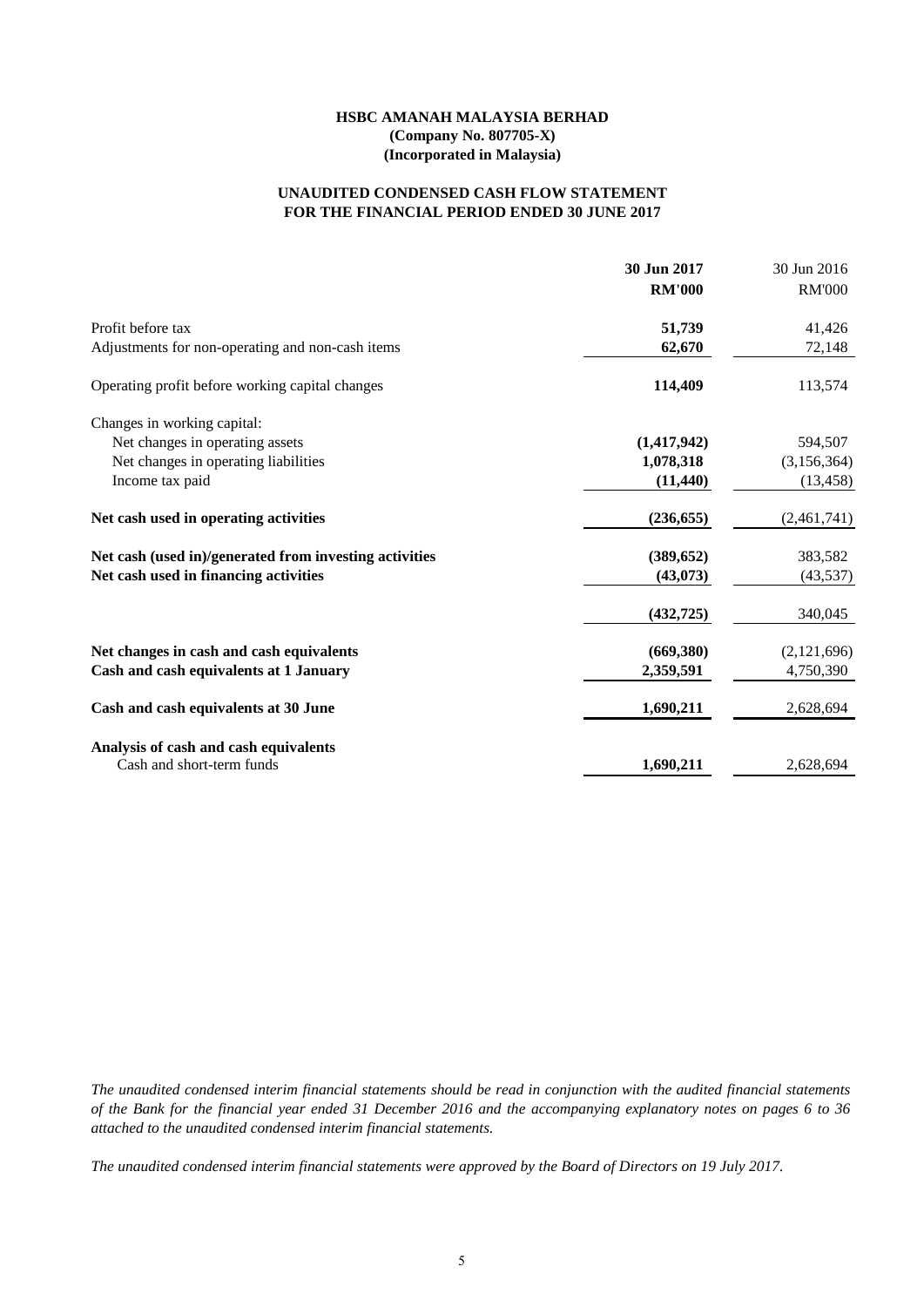#### **NOTES TO THE FINANCIAL STATEMENTS**

#### **1 General Information**

HSBC Amanah Malaysia Berhad (the Bank) is a licensed Islamic Bank under the Islamic Financial Services Act, 2013. The principal activities of the Bank are Islamic banking and related financial services.

There were no significant changes in these activities during the financial period.

The Bank is a public limited liability company, incorporated and domiciled in Malaysia. The registered office of the Bank is located at 10th floor, North Tower, 2, Leboh Ampang, 50100 Kuala Lumpur.

The immediate parent bank and ultimate holding company during the financial period are HSBC Bank Malaysia Berhad (HBMY) and HSBC Holdings Plc, respectively.

The financial statements were approved and authorised for issue by the Board of Directors on 19 July 2017.

#### **2 Basis of Preparation**

The unaudited condensed interim financial statements for the financial period ended 30 June 2017 have been prepared under the historical cost convention except for the following assets and liabilities which are stated at fair values: financial instruments held-for-trading, financial investments available-for-sale, derivative financial instruments and financial instruments fair valued through profit and loss.

The unaudited condensed interim financial statements for the financial period ended 30 June 2017 have been prepared in accordance with the requirements of Malaysian Financial Reporting Standards (MFRS) 134: Interim Financial Reporting issued by the Malaysian Accounting Standards Board (MASB) and Bank Negara Malaysia (BNM) requirements on Shariah related disclosures.

The unaudited condensed interim financial statements do not include all of the information required for full annual financial statements, and should be read in conjunction with the audited financial statements of the Bank for the financial year ended 31 December 2016. The explanatory notes attached in the unaudited condensed interim financial statements provide an explanation of events and transactions that are significant for an understanding of the changes in the financial position and performance of the Bank since the financial year ended 31 December 2016.

All significant accounting policies and methods of computation applied in the unaudited condensed interim financial statements are consistent with those adopted in the most recent audited annual financial statements for the year ended 31 December 2016.

### (i) Standards and amendments to published standards that are effective and applicable to the Bank

The new accounting standards and amendments to published accounts that are effective and applicable to the Bank for the financial year beginning on 1 January 2017 are as follows:

- Amendments to MFRS 107 'Statement of Cash Flows Disclosure Initiative' (effective from 1 January 2017) introduce an additional disclosure on changes in liabilities arising from financing activities.
- Amendments to MFRS 112 'Income Taxes Recognition of Deferred Tax Assets for Unrealised Losses' clarify the requirements for recognising deferred tax assets on unrealised losses arising from deductible temporary difference on asset carried at fair value.

In addition, in evaluating whether an entity will have sufficient taxable profits in future periods against which deductible temporary differences can be utilised, the amendments require an entity to compare the deductible temporary differences with future taxable profits that excludes tax deductions resulting from the reversal of those temporary differences.

The amendments shall be applied retrospectively.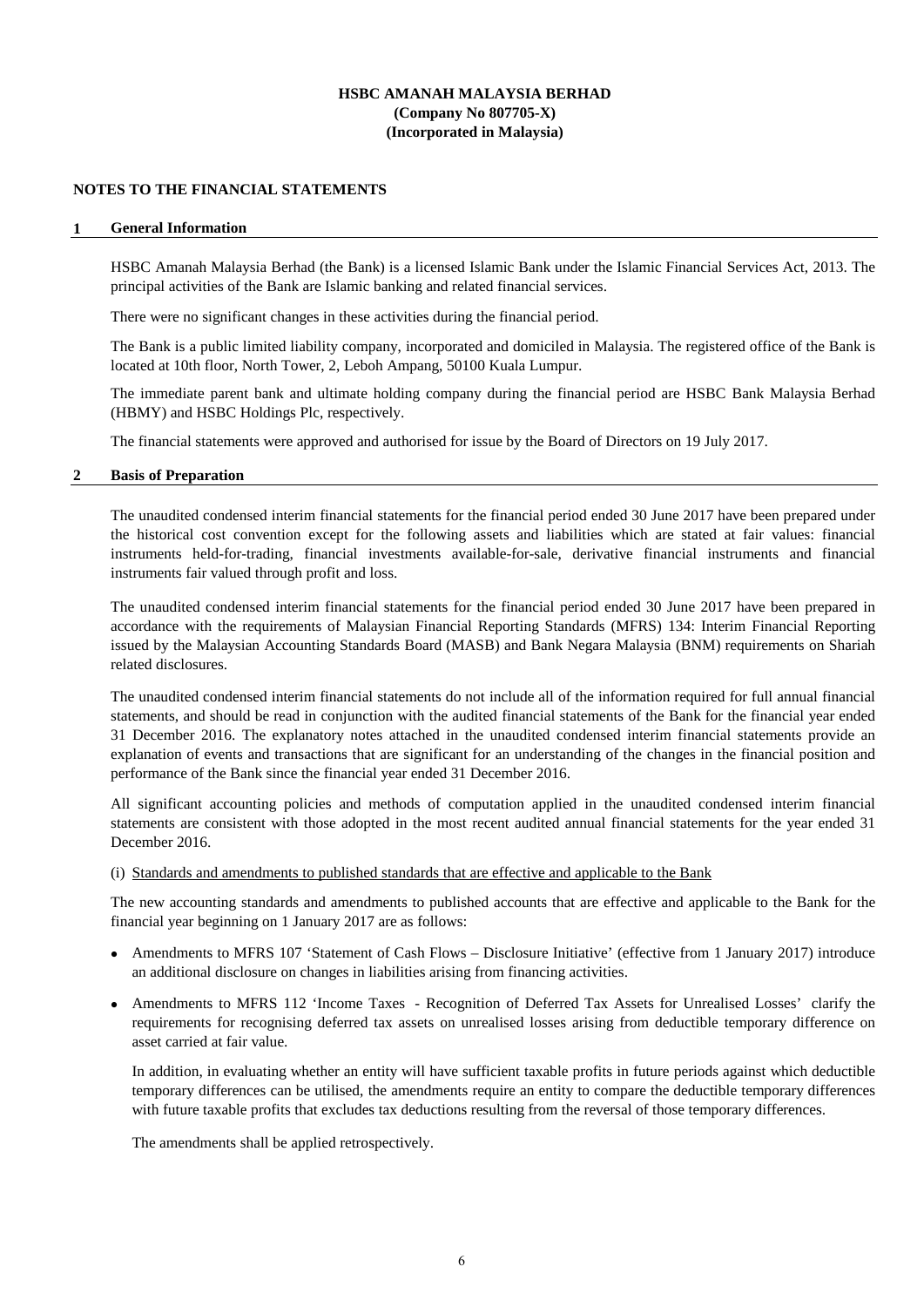#### **2 Basis of Preparation (Cont'd)**

(ii) Standards, amendments to published standards and interpretations to existing standards have been issued but not yet effective

The Bank will apply these standards, amendments to published standards from:

- a. Financial year beginning on/after 1 January 2018
- Amendments to MFRS 140 'Classification on 'Change in Use' – Assets transferred to, or from, Investment Properties' clarify that to transfer to, or from investment properties there must be a change in use. A change in use would involve an assessment of whether a property meet, or has ceased to meet, the definition of investment property. The change must be supported by evidence that the change in use has occurred and a change in management's intention in isolation is not sufficient to support a transfer of property.

The amendments also clarify the same principle applies to assets under construction.

• IC Interpretation 22 'Foreign Currency Transactions and Advance Consideration' applies when an entity recognises a non-monetary asset or non-monetary liability arising from the payment or receipt of advance consideration. MFRS 121 requires an entity to use the exchange rate at the 'date of the transaction' to record foreign currency transactions.

IC Interpretation 22 provides guidance how to determine 'the date of transaction' when a single payment/receipt is made, as well as for situations where multiple payments/receipts are made.

The date of transaction is the date when the payment or receipt of advance consideration gives rise to the non-monetary asset or non-monetary liability when the entity is no longer exposed to foreign exchange risk.

If there are multiple payments or receipts in advance, the entity should determine the date of the transaction for each payment or receipt.

An entity has the option to apply IC Interpretation 22 retrospectively or prospectively.

• MFRS 9 'Financial Instruments' will replace MFRS 139 'Financial Instruments: Recognition and Measurement'.

MFRS 9 retains but simplifies the mixed measurement model in MFRS 139 and establishes three primary measurement categories for financial assets: amortised cost, fair value through profit or loss and fair value through OCI. The basis of classification depends on the entity's business model and the cash flow characteristics of the financial asset. Investments in equity instruments are always measured at fair value through profit or loss with an irrevocable option at inception to present changes in fair value in OCI (provided the instrument is not held for trading). A debt instrument is measured at amortised cost only if the entity is holding it to collect contractual cash flows and the cash flows represent principal and profit.

For liabilities, the standard retains most of the MFRS 139 requirements. These include amortised cost accounting for most financial liabilities, with bifurcation of embedded derivatives. The main change is that, in cases where the fair value option is taken for financial liabilities, the part of a fair value change due to an entity's own credit risk is recorded in other comprehensive income rather than the profit or loss, unless this creates an accounting mismatch. With effect from 1 January 2017, the Bank has early applied this requirements for the presentation of gains and losses on financial liabilities designated at fair value through profit or loss without applying the other requirements of MFRS 9. The early adoption is applied prospectively from 2017 and onwards.

MFRS 9 introduces an expected credit loss model on impairment for all financial assets that replaces the incurred loss impairment model used in MFRS 139. The expected credit loss model is forward-looking and eliminates the need for a trigger event to have occurred before credit losses are recognised.

• MFRS 15 'Revenue from contracts with customers' (effective from 1 January 2018) replaces MFRS 118 'Revenue' and MFRS 111 'Construction contracts' and related interpretations. The core principle in MFRS 15 is that an entity recognises revenue to depict the transfer of promised goods or services to the customer in an amount that reflects the consideration to which the entity expects to be entitled in exchange for those goods or services.

Revenue is recognised when a customer obtains control of goods or services, i.e. when the customer has the ability to direct the use of and obtain the benefits from the goods or services.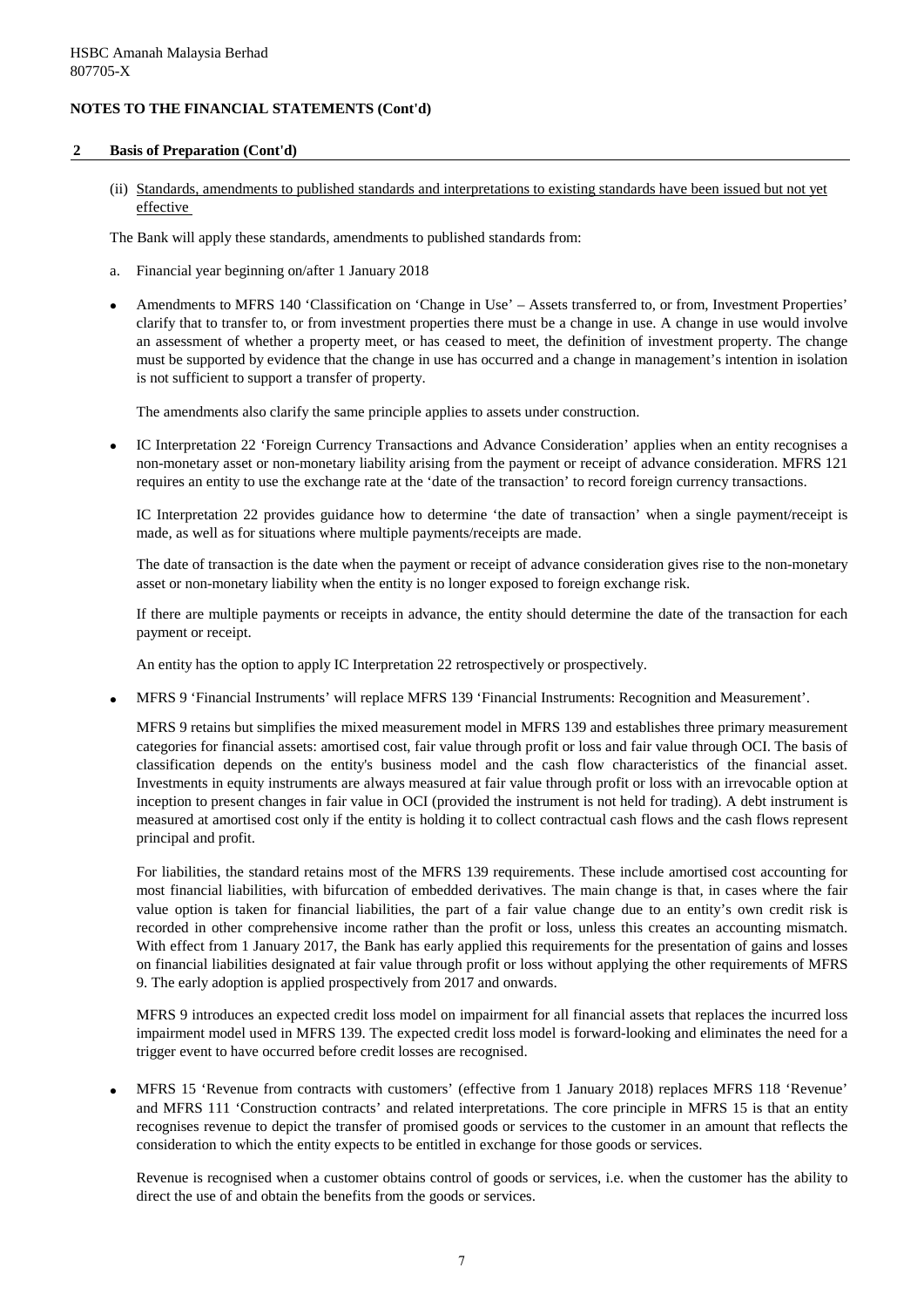### **2 Basis of Preparation (Cont'd)**

- (ii) Standards, amendments to published standards and interpretations to existing standards have been issued but not yet effective (Cont'd)
- a. Financial year beginning on/after 1 January 2018 (Cont'd)

A new five-step process is applied before revenue can be recognised:

- Identify contracts with customers
- Identify the separate performance obligations
- Determine the transaction price of the contract;
- Allocate the transaction price to each of the separate performance obligations; and
- Recognise the revenue as each performance obligation is satisfied.

Key provisions of the new standard are as follows:

- Any bundled goods or services that are distinct must be separately recognised, and any discounts or rebates on the contract price must generally be allocated to the separate elements.
- If the consideration varies (such as for incentives, rebates, performance fees, royalties, success of an outcome etc.), minimum amounts of revenue must be recognised if they are not at significant risk of reversal.
- The point at which revenue is able to be recognised may shift: some revenue which is currently recognised at a point in time at the end of a contract may have to be recognised over the contract term and vice versa.
- There are new specific rules on licenses, warranties, non-refundable upfront fees, and consignment arrangements, to name a few.
- As with any new standard, there are also increased disclosures.
- b. Financial year beginning on/after 1 January 2019
- MFRS 16 'Leases'

MFRS 16 'Leases' supersedes MFRS 117 'Leases' and the related interpretations.

Under MFRS 16, a lease is a contract (or part of a contract) that conveys the right to control the use of an identified asset for a period of time in exchange for consideration.

MFRS 16 eliminates the classification of leases by the lessee as either finance leases (on balance sheet) or operating leases (off balance sheet). MFRS 16 requires a lessee to recognise a "right-of-use" of the underlying asset and a lease liability reflecting future lease payments for most leases.

The right-of-use asset is depreciated in accordance with the principle in MFRS 116 'Property, Plant and Equipment' and the lease liability is accreted over time with profit expense recognised in the income statement.

For lessors, MFRS 16 retains most of the requirements in MFRS 117. Lessors continue to classify all leases as either operating leases or finance leases and account for them differently.

The initial application of the above accounting standards, amendments and interpretation are not expected to have any material financial impacts to the current and prior year's financial statement of the Bank upon its first adoption, except for MFRS 9.

MFRS 9 replaces the guidance in MFRS 139 'Financial Instruments, Recognition and Measurement' on the classification and measurement of financial assets and financial liabilities, and on hedge accounting. The Bank is currently assessing the financial impact that may arise from the adoption of MFRS 9.

The financial statements of the Bank have been prepared on the historical cost basis, except for the following assets and liabilities as explained in their respective accounting policy notes:

- Trading assets and liabilities
- Financial investments
- Derivatives and hedge accounting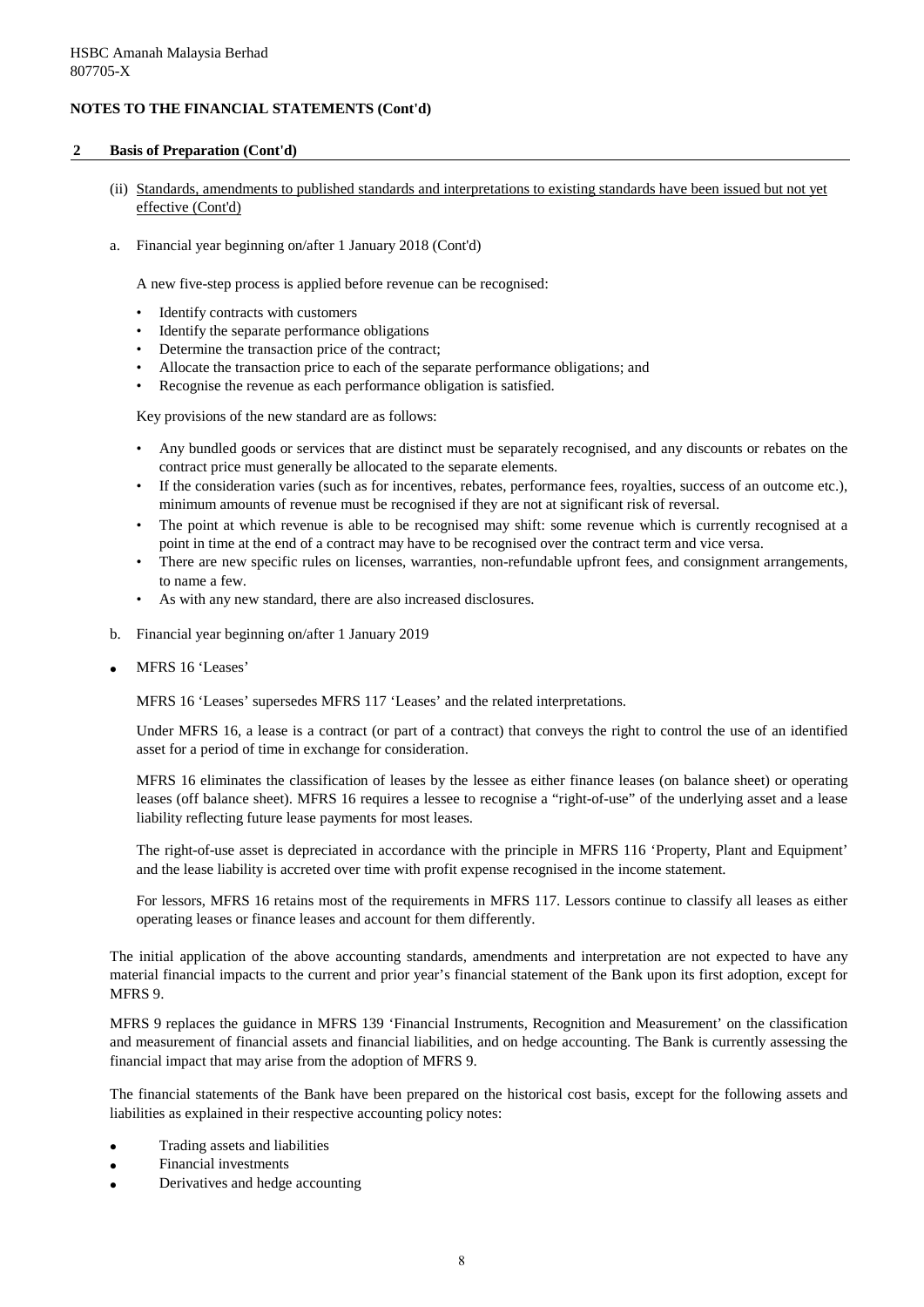#### **3 Functional and Presentation of Currency**

These financial statements are presented in Ringgit Malaysia (RM), which is the Bank's functional currency. All financial information presented in RM has been rounded to the nearest thousand, unless otherwise stated.

#### **4 Auditors' Report On Preceding Annual Financial Statements**

The audit report on the audited financial statements for the financial year ended 31 December 2016 was not subject to any qualification.

#### **5 Seasonality or Cyclical Factors**

The business operations of the Bank are not subject to material seasonal or cyclical fluctuations.

#### **6 Unusual Items Due to Their Nature, Size or Incidence**

There were no unusual items affecting assets, liabilities, equity, net income or cash flows of the Bank for the financial period ended 30 June 2017.

### **7 Changes in Estimates**

The preparation of financial information requires the use of estimates. The use of available information and the application of judgement are inherent in the formation of estimates; actual results in the future may differ from those reported. Management believes that critical accounting policies where judgement is necessarily applied are those which relate to impairment allowances for financing and advances, the valuation of financial instruments and the impairment allowance of available-for-sale financial investments.

There were no material changes in estimates of amounts reported in prior financial years that have a material effect on the financial results and position of the Bank for the financial period ended 30 June 2017.

#### **8 Debt and Equity Securities**

There were no other issuances, cancellations, repurchases, resale or repayment of other debt or equity securities during the financial period ended 30 June 2017.

### **9 Dividend**

No interim dividend was declared nor paid during the financial period ended 30 June 2017.

#### **10 Significant and Subsequent Events**

There were no material events subsequent to the date of the statement of financial position that require disclosure or adjustments to the unaudited condensed interim financial statements.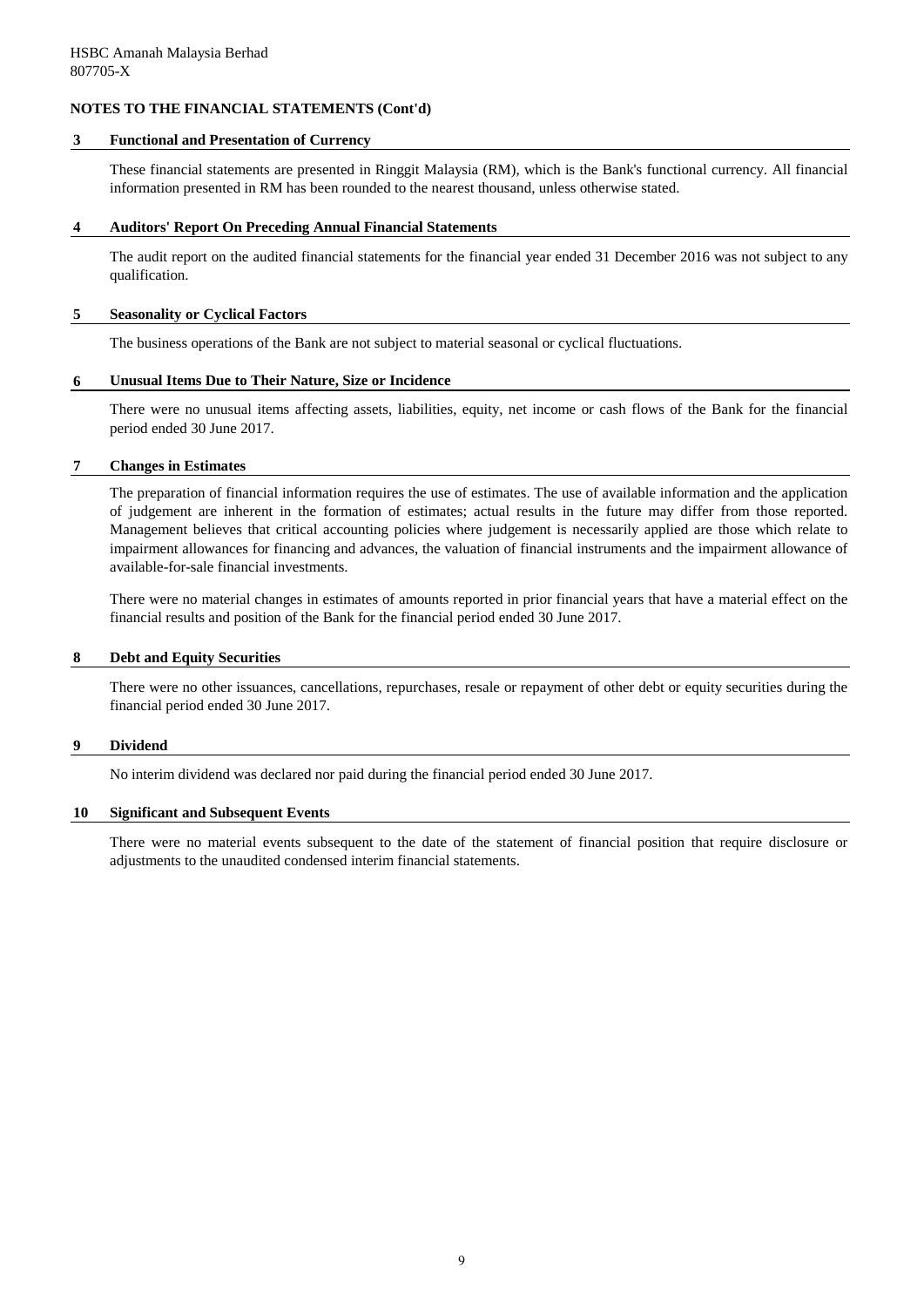## **11 Cash and Short-Term Funds**

|    |                                                                                                                    | 30 Jun 2017<br><b>RM'000</b>   | 31 Dec 2016<br><b>RM'000</b> |
|----|--------------------------------------------------------------------------------------------------------------------|--------------------------------|------------------------------|
|    | Cash and balances with banks and other financial institutions<br>Money at call and interbank placements            | 170,211                        | 189,591                      |
|    | maturing within one month                                                                                          | 1,520,000                      | 2,170,000                    |
|    |                                                                                                                    | 1,690,211                      | 2,359,591                    |
| 12 | <b>Financial Assets Held-for-Trading</b>                                                                           |                                |                              |
|    |                                                                                                                    | 30 Jun 2017<br><b>RM'000</b>   | 31 Dec 2016<br><b>RM'000</b> |
|    | At fair value                                                                                                      |                                |                              |
|    | Money market instruments:<br>Malaysian Government Islamic bonds                                                    | 503                            | 488                          |
|    |                                                                                                                    | 503                            | 488                          |
| 13 | <b>Financial Investments Available-for-Sale</b>                                                                    |                                |                              |
|    | At fair value<br>Money market instruments:                                                                         | 30 Jun 2017<br><b>RM'000</b>   | 31 Dec 2016<br><b>RM'000</b> |
|    | Malaysian Government Islamic bonds<br>Negotiable instruments of deposit<br><b>Islamic Treasury Bill</b>            | 1,618,788<br>119,098<br>24,537 | 1,368,574                    |
|    |                                                                                                                    | 1,762,423                      | 1,368,574                    |
|    | The maturity structure of money market instruments held as financial investments available-for-sale is as follows: |                                |                              |
|    | Maturing within one year                                                                                           | 619 414                        | 180.224                      |

| Maturing within one year            | 619.414   | 180.224   |
|-------------------------------------|-----------|-----------|
| More than one year to three years   | 1.082.429 | 732,449   |
| More than three years to five years | 40.299    | 435.846   |
| Over five years                     | 20,281    | 20,055    |
|                                     | 1.762.423 | 1.368.574 |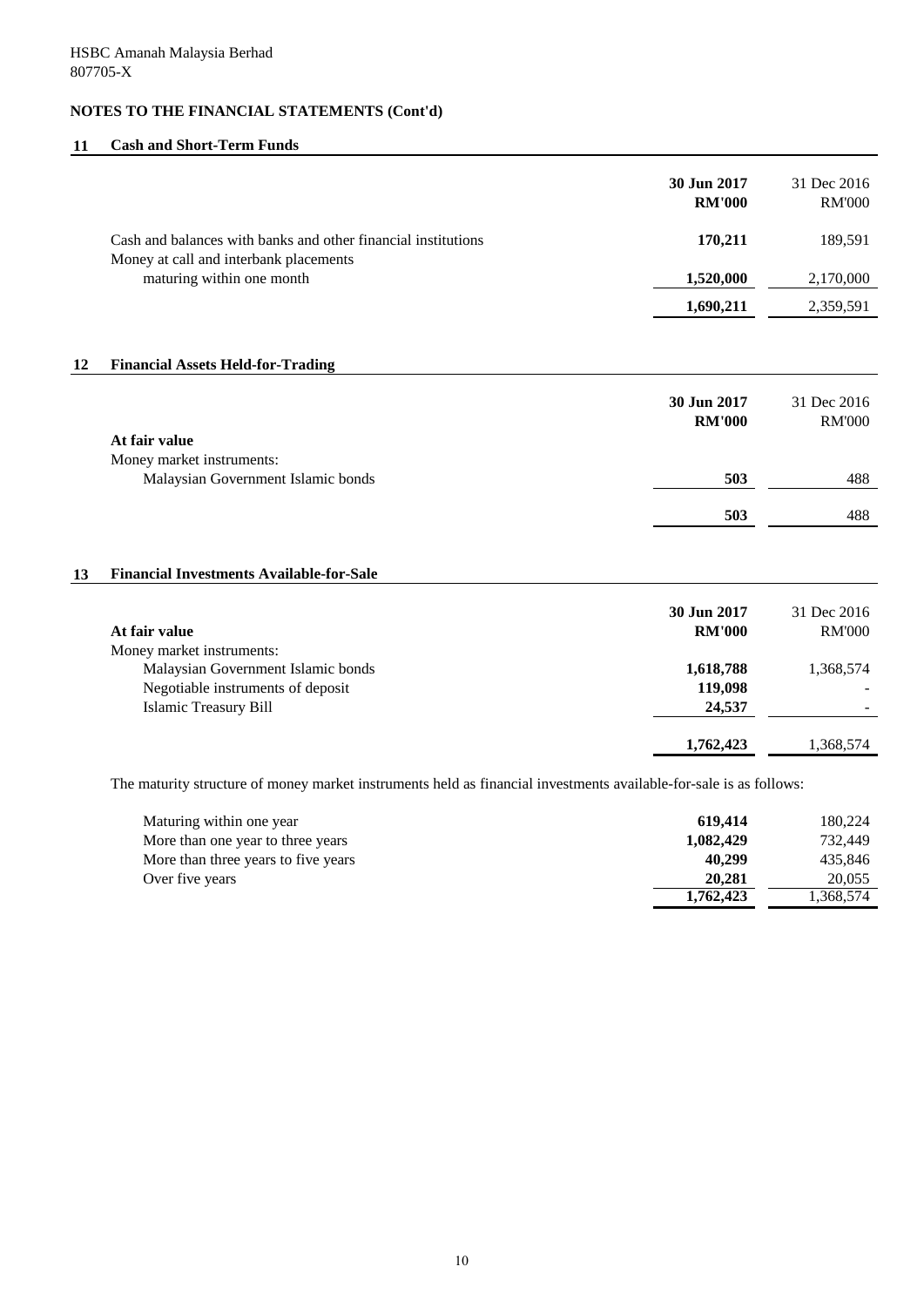## **14 Financing and Advances**

## **(i) By type and Shariah contracts**

| At amortised cost                      |                               | <b>Sale-based contracts</b> |                |               | <b>Lease-based contracts</b> | <b>Equity-based</b><br>contracts |               |               |
|----------------------------------------|-------------------------------|-----------------------------|----------------|---------------|------------------------------|----------------------------------|---------------|---------------|
|                                        | <b>Commodity</b><br>Murabahah | <b>Bai Bithaman</b><br>Ajil | Bai<br>Al-Inah | <b>Ijarah</b> | Ijarah Thumma<br>Al-Bai      | Diminishing<br>Musharakah        | <b>U</b> jrah | <b>Total</b>  |
| 30 Jun 2017                            | <b>RM'000</b>                 | <b>RM'000</b>               | <b>RM'000</b>  | <b>RM'000</b> | <b>RM'000</b>                | <b>RM'000</b>                    | <b>RM'000</b> | <b>RM'000</b> |
| Cash line-i                            | 86,876                        |                             |                |               |                              |                                  |               | 86,876        |
| Term financing:                        |                               |                             |                |               |                              |                                  |               |               |
| House financing                        |                               | 179                         |                |               |                              | 4,388,079                        |               | 4,388,258     |
| Hire purchase receivables              |                               |                             |                |               | 189,935                      |                                  |               | 189,935       |
| Lease receivables                      |                               |                             |                | 2,014         |                              |                                  |               | 2,014         |
| Syndicated term financing              | 1,583,374                     |                             |                |               |                              |                                  |               | 1,583,374     |
| Other term financing                   | 2,935,627                     | 4,875                       | 69             |               |                              | 984,381                          |               | 3,924,952     |
| Trust receipts                         | 985,632                       |                             |                |               |                              |                                  |               | 985,632       |
| Claims on customers under              |                               |                             |                |               |                              |                                  |               |               |
| acceptance credits                     | 414,606                       |                             |                |               |                              |                                  |               | 414,606       |
| <b>Bills</b> receivables               | 119,835                       |                             |                |               |                              |                                  |               | 119,835       |
| Staff financing-i                      | 2,824                         |                             | 247            |               |                              | 2,800                            |               | 5,871         |
| Credit cards-i                         |                               |                             |                |               |                              |                                  | 823,159       | 823,159       |
| Revolving credit                       | 990,443                       |                             |                |               |                              |                                  |               | 990,443       |
| Other financing                        |                               |                             |                |               |                              | 1,268                            |               | 1,268         |
| Gross financing and advances           | 7,119,217                     | 5,054                       | 316            | 2,014         | 189,935                      | 5,376,528                        | 823,159       | 13,516,223    |
| Less: Allowance for impaired financing |                               |                             |                |               |                              |                                  |               |               |
| Collective allowances for impairment   |                               |                             |                |               |                              |                                  |               | (206, 447)    |
| Individual allowances for impairment   |                               |                             |                |               |                              |                                  |               | (88, 388)     |
| Total net financing and advances       |                               |                             |                |               |                              |                                  |               | 13,221,388    |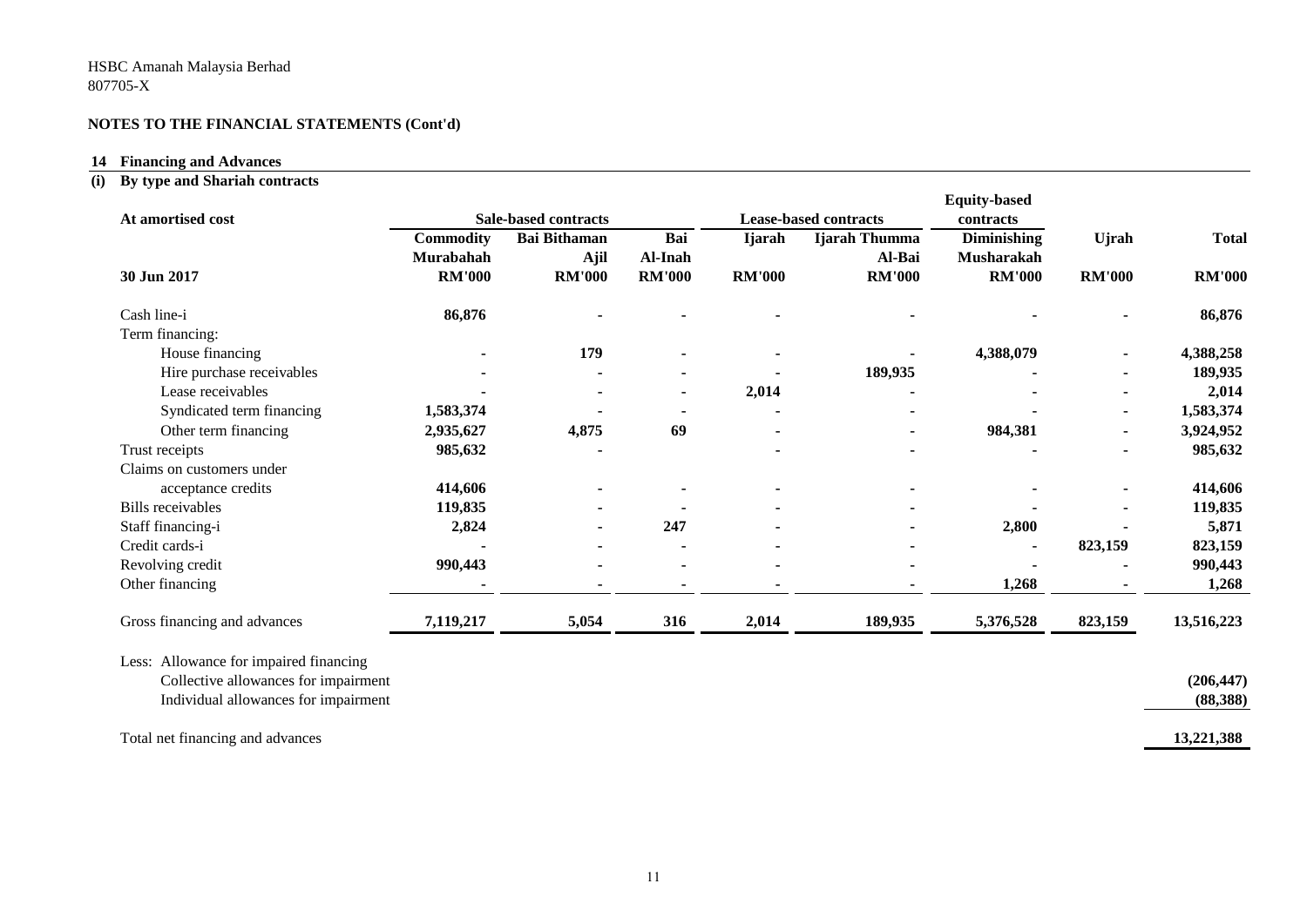#### **14 Financing and Advances (Cont'd)**

#### **(i) By type and Shariah contracts (Cont'd)**

|                                        |               |                      |               |               |                       | Equity-based  |                          |               |
|----------------------------------------|---------------|----------------------|---------------|---------------|-----------------------|---------------|--------------------------|---------------|
|                                        |               | Sale-based contracts |               |               | Lease-based contracts | contracts     |                          |               |
|                                        | Commodity     | Bai Bithaman         | Bai           | Ijarah        | Ijarah Thumma         | Diminishing   | Ujrah                    | Total         |
|                                        | Murabahah     | Ajil                 | Al-Inah       |               | Al-Bai                | Musharakah    |                          |               |
| 31 Dec 2016                            | <b>RM'000</b> | <b>RM'000</b>        | <b>RM'000</b> | <b>RM'000</b> | <b>RM'000</b>         | <b>RM'000</b> | <b>RM'000</b>            | <b>RM'000</b> |
| Cash line-i                            | 97,840        |                      |               |               |                       |               |                          | 97,840        |
| Term financing:                        |               |                      |               |               |                       |               |                          |               |
| House financing                        |               | 404                  |               |               |                       | 4,356,230     |                          | 4,356,634     |
| Hire purchase receivables              |               |                      |               |               | 208,921               |               |                          | 208,921       |
| Lease receivables                      |               |                      |               | 2,738         |                       |               |                          | 2,738         |
| Syndicated term financing              | 650,266       |                      |               |               |                       |               |                          | 650,266       |
| Other term financing                   | 2,834,338     | 8,115                | 350           |               | $\overline{a}$        | 1,024,700     | $\overline{\phantom{a}}$ | 3,867,503     |
| Trust receipts                         | 462,235       |                      |               |               |                       |               |                          | 462,235       |
| Claims on customers under              |               |                      |               |               |                       |               |                          |               |
| acceptance credits                     | 504,375       |                      |               |               |                       |               |                          | 504,375       |
| <b>Bills</b> receivables               | 110,272       |                      |               |               |                       |               |                          | 110,272       |
| Staff financing-i                      | 2,617         |                      | 361           |               |                       | 3,215         |                          | 6,193         |
| Credit cards-i                         |               |                      |               |               |                       |               | 787,710                  | 787,710       |
| Revolving credit                       | 950,161       |                      |               |               |                       |               |                          | 950,161       |
| Other financing                        |               |                      |               |               |                       | 1,187         |                          | 1,187         |
| Gross financing and advances           | 5,612,104     | 8,519                | 711           | 2,738         | 208,921               | 5,385,332     | 787,710                  | 12,006,035    |
| Less: Allowance for impaired financing |               |                      |               |               |                       |               |                          |               |
| Collective allowances for impairment   |               |                      |               |               |                       |               |                          | (200, 015)    |
| Individual allowances for impairment   |               |                      |               |               |                       |               |                          | (62, 757)     |
|                                        |               |                      |               |               |                       |               |                          |               |
| Total net financing and advances       |               |                      |               |               |                       |               |                          | 11,743,263    |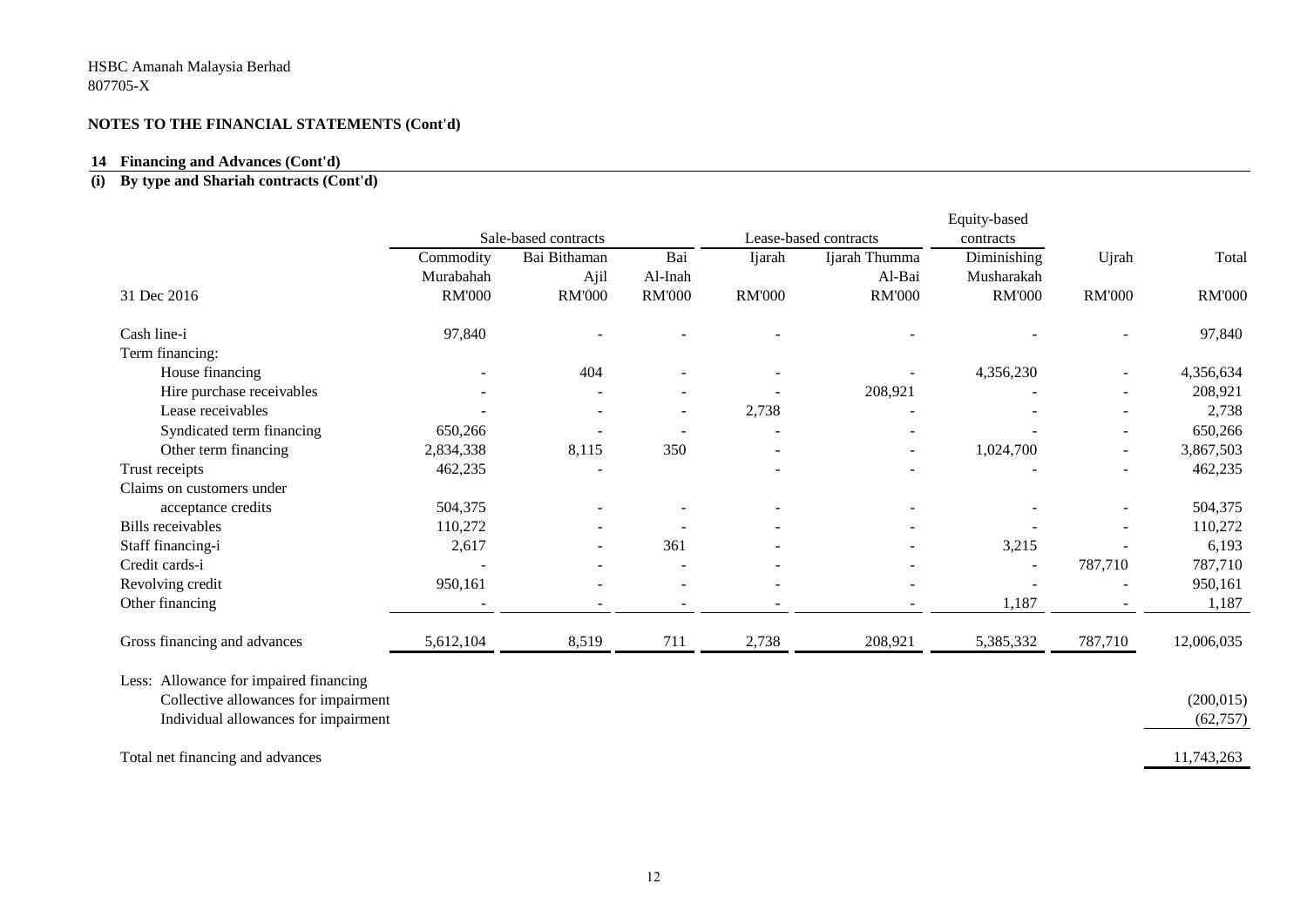## **14 Financing and Advances (Cont'd)**

## **(ii) By type of customer**

|                                                            | 30 Jun 2017<br><b>RM'000</b> | 31 Dec 2016<br><b>RM'000</b> |
|------------------------------------------------------------|------------------------------|------------------------------|
|                                                            |                              |                              |
| Domestic non-bank financial institutions                   | 626,750                      | 638,263                      |
| Domestic business enterprises:<br>Small medium enterprises | 2,050,796                    | 1,821,064                    |
| Others                                                     | 3,570,380                    | 2,397,737                    |
| Government and statutory bodies                            | 8,770                        | 10,316                       |
| Individuals                                                | 5,987,744                    | 5,901,851                    |
| Other domestic entities                                    | 1,412                        | 1,466                        |
| Foreign entities                                           | 1,270,371                    | 1,235,338                    |
|                                                            |                              |                              |
|                                                            | 13,516,223                   | 12,006,035                   |
|                                                            |                              |                              |
| By profit rate sensitivity<br>(iii)                        |                              |                              |
|                                                            | 30 Jun 2017                  | 31 Dec 2016                  |
|                                                            | <b>RM'000</b>                | <b>RM'000</b>                |
| Fixed rate:                                                |                              |                              |
| House financing                                            | 179                          | 398                          |
| Hire purchase receivables                                  | 189,935                      | 208,921                      |
| Other financing                                            | 3,274,570                    | 2,784,299                    |
| Variable rate:<br>BR/BFR plus                              | 5,449,334                    | 5,471,227                    |
| Cost-plus                                                  | 4,602,205                    | 3,541,190                    |
|                                                            |                              |                              |
|                                                            | 13,516,223                   | 12,006,035                   |
|                                                            |                              |                              |
| By residual contractual maturity<br>(iv)                   |                              |                              |
|                                                            | 30 Jun 2017                  | 31 Dec 2016                  |
|                                                            | <b>RM'000</b>                | <b>RM'000</b>                |
| Maturing within one year                                   | 5,540,401                    | 4,356,186                    |
| More than one year to three years                          | 959,092                      | 654,513                      |
| More than three years to five years                        | 1,049,881                    | 1,111,456                    |
| Over five years                                            | 5,966,849                    | 5,883,880                    |
|                                                            | 13,516,223                   | 12,006,035                   |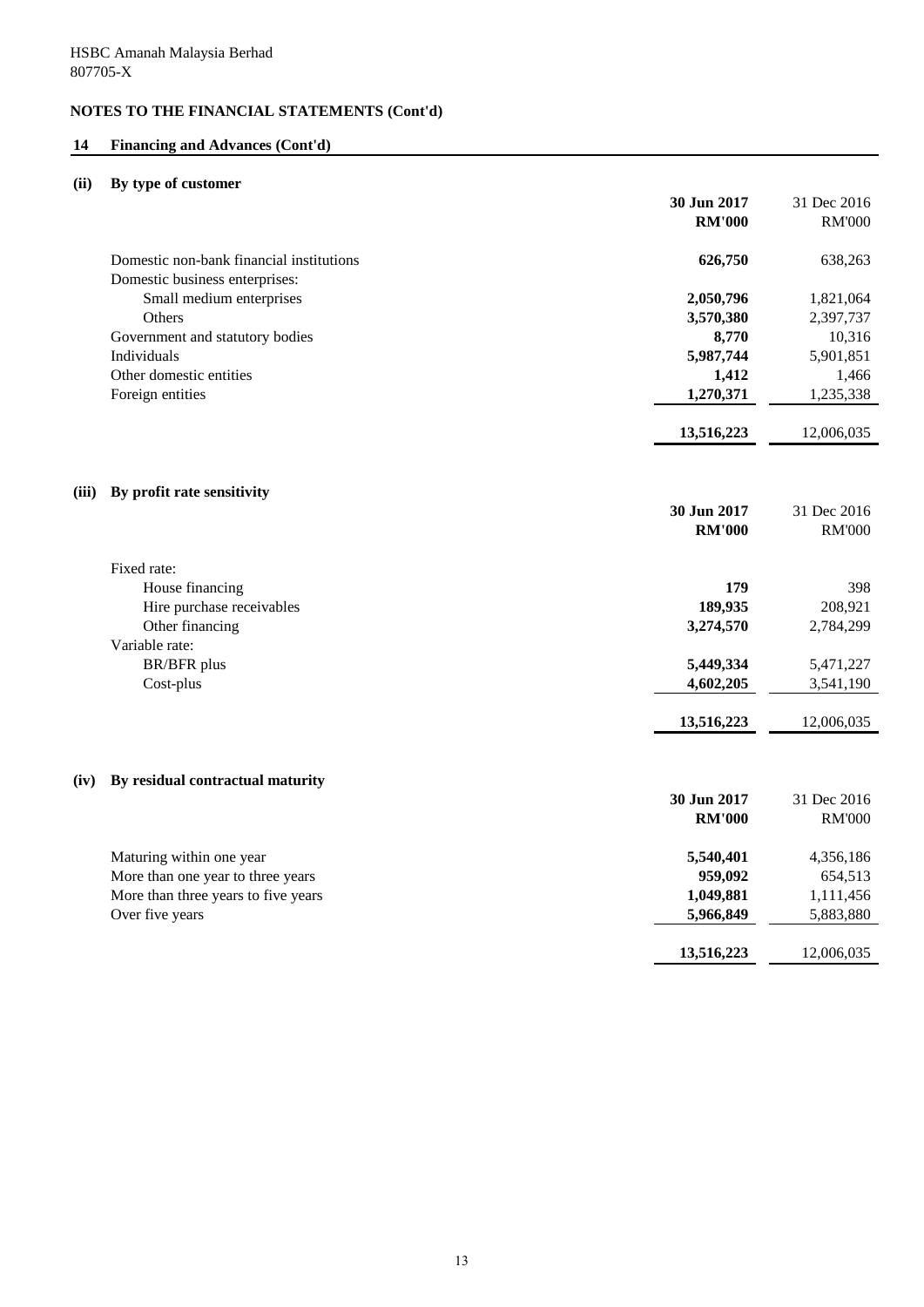## **14 Financing and Advances (Cont'd)**

#### **(v) By sector**

|      |                                                    | 30 Jun 2017<br><b>RM'000</b> | 31 Dec 2016<br><b>RM'000</b> |
|------|----------------------------------------------------|------------------------------|------------------------------|
|      | Agriculture, hunting, forestry & fishing           | 105,475                      | 136,372                      |
|      | Mining and quarrying                               | 245,122                      | 218,194                      |
|      | Manufacturing                                      | 1,706,040                    | 1,187,941                    |
|      | Electricity, gas and water                         | 34,841                       | 32,907                       |
|      | Construction                                       | 359,404                      | 354,645                      |
|      | Real estate                                        | 908,582                      | 821,854                      |
|      | Wholesale & retail trade, restaurants & hotels     | 1,063,594                    | 816,323                      |
|      | Transport, storage and communication               | 578,073                      | 186,721                      |
|      | Finance, takaful and business services             | 979,803                      | 929,714                      |
|      | Household - Retail                                 | 6,620,970                    | 6,536,695                    |
|      | Others                                             | 914,319                      | 784,669                      |
|      |                                                    | 13,516,223                   | 12,006,035                   |
|      |                                                    |                              |                              |
| (vi) | By purpose                                         | 30 Jun 2017                  | 31 Dec 2016                  |
|      |                                                    | <b>RM'000</b>                | <b>RM'000</b>                |
|      | Purchase of landed property:                       |                              |                              |
|      | Residential                                        | 4,391,058                    | 4,359,849                    |
|      | Non-residential                                    | 814,539                      | 853,008                      |
|      | Purchase of transport vehicles                     | 1,900                        | 1,847                        |
|      | Purchase of fixed assets excluding land & building |                              | 366                          |
|      | Consumption credit                                 | 1,961,003                    | 1,893,592                    |
|      | Construction                                       | 386,905                      | 343,443                      |
|      | Working capital                                    | 5,314,903                    | 3,943,120                    |
|      | Other purpose                                      | 645,915                      | 610,810                      |
|      |                                                    | 13,516,223                   | 12,006,035                   |
|      | (vii) By geographical distribution                 |                              |                              |
|      |                                                    | 30 Jun 2017                  | 31 Dec 2016                  |
|      |                                                    | <b>RM'000</b>                | <b>RM'000</b>                |
|      | Northern Region                                    | 1,410,665                    | 1,405,240                    |
|      | Southern Region                                    | 1,526,528                    | 1,569,412                    |
|      | <b>Central Region</b>                              | 10,117,936                   | 8,565,903                    |
|      | <b>Eastern Region</b>                              | 461,094                      | 465,480                      |
|      |                                                    | 13,516,223                   | 12,006,035                   |
|      |                                                    |                              |                              |

Concentration by location for financing and advances is based on the location of the customer.

The Northern region consists of the states of Perlis, Kedah, Penang, Perak, Pahang, Kelantan and Terengganu.

The Southern region consists of the states of Johor, Malacca and Negeri Sembilan.

The Central region consists of the states of Selangor and the Federal Territory of Kuala Lumpur.

The Eastern region consists of the states of Sabah, Sarawak and the Federal Territory of Labuan.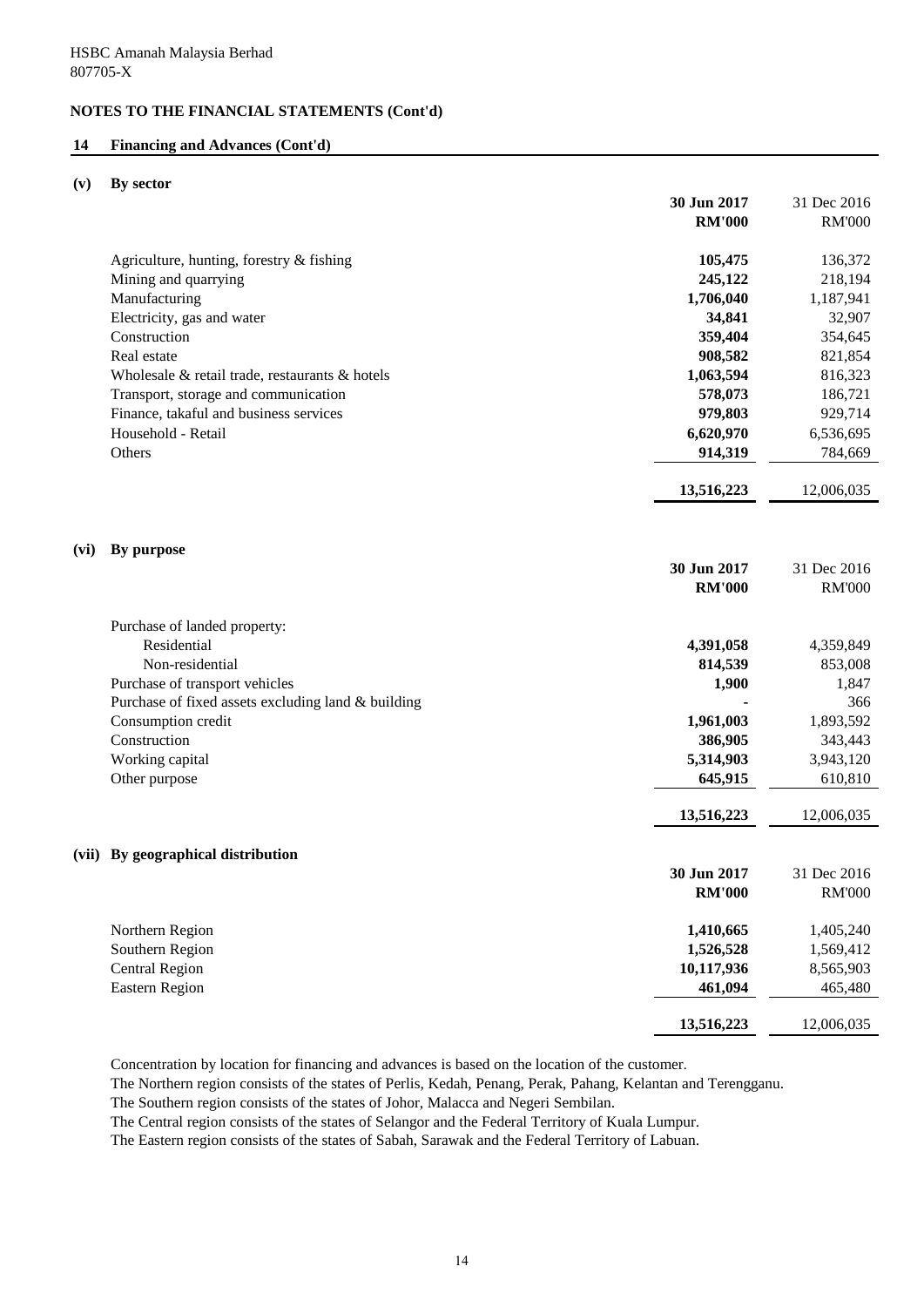#### **14 Financing and Advances (Cont'd)**

#### **(viii) Assets under Management**

The details of assets under management in respect of the Syndicated Investment Agency Financing (SIAF)/Investment Agency Account (IAA) financing are as below. The exposures and the corresponding risk weighted amount are reported in investors' financial statements.

|                                                                                                             | 30 Jun 2017<br><b>RM'000</b> | 31 Dec 2016<br><b>RM'000</b> |
|-------------------------------------------------------------------------------------------------------------|------------------------------|------------------------------|
| Total net financing and advances                                                                            | 2,685,614                    | 1,733,132                    |
| Irrevocable commitments to extend credit:<br>Maturity not exceeding one year<br>Maturity exceeding one year | 369,351<br>214,222           | 496,933                      |
| Total commitments and contingencies                                                                         | 583,573                      | 496,933                      |
| Risk weighted assets (RWA)                                                                                  | 2,780,094                    | 1,832,519                    |

The RPSIA is with the Bank's holding company, HSBC Bank Malaysia Berhad (HBMY), and the contract is based on the Mudharabah principle where HBMY provides the funds, whilst the assets are managed by the Bank. The profits of the underlying assets are shared based on pre-agreed ratios, whilst risks on the financing are borne by HBMY. Hence, the underlying assets and allowances for impairment arising thereon, if any, are recognised and accounted for by HBMY. Effective 31 March 2015, SIAF/IAA replaces RPSIA for new financing and advances.

The SIAF/IAA arrangement is based on the Wakalah principle where HBMY, solely or together with other financial institutions provide the funds, whilst the assets are managed by the Bank (as the Wakeel or agent). However, in the arrangement, the profits of the underlying assets are recognised by HBMY and the other financial institutions proportionately in relation to the funding provided in the syndication arrangement. At the same time, risks on the financing are also proportionately borne by HBMY and the other financial institutions. Hence, the underlying assets and allowances for impairment arising thereon, if any, are proportionately recognised and accounted for by HBMY and the other financial institutions.

The recognition and derecognition treatments of the above are in accordance to Note  $3(e)$  on financial instruments in the audited financial statements of the Bank for the financial year ended 31 December 2016.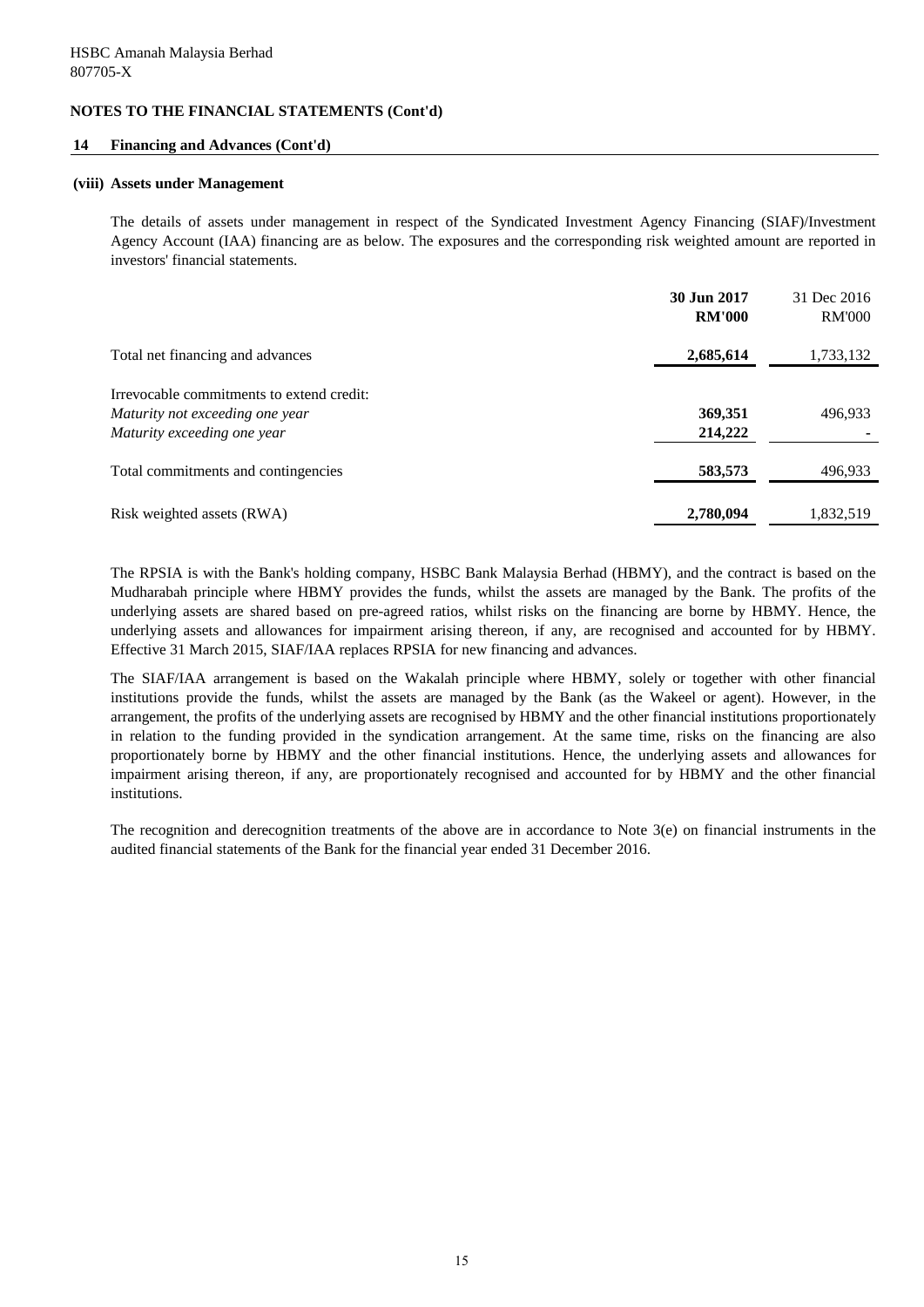## **15 Impaired Financing**

| (i)  | Movements in impaired financing and advances            |                              |                              |
|------|---------------------------------------------------------|------------------------------|------------------------------|
|      |                                                         | 30 Jun 2017<br><b>RM'000</b> | 31 Dec 2016<br><b>RM'000</b> |
|      | Balance at 1 January                                    | 303,526                      | 235,279                      |
|      | Classified as impaired during the financial period/year | 205,314                      | 358,706                      |
|      | Reclassified as performing                              | (70,099)                     | (122, 829)                   |
|      | Amount recovered                                        | (33,769)                     | (49, 831)                    |
|      | Amount written off                                      | (69,378)                     | (117,799)                    |
|      | Balance at 30 June/31 December                          | 335,594                      | 303,526                      |
| (ii) | Movements in allowance for impaired financing           |                              |                              |
|      |                                                         | 30 Jun 2017                  | 31 Dec 2016                  |
|      |                                                         | <b>RM'000</b>                | <b>RM'000</b>                |
|      | <b>Collective allowance for impairment</b>              |                              |                              |
|      | Balance at 1 January                                    | 200,015                      | 140,264                      |
|      | Made during the financial period/year                   | 95,649                       | 211,487                      |
|      | Amount released                                         | (27, 083)                    | (58, 264)                    |
|      | Amount written off                                      | (62, 134)                    | (93, 472)                    |
|      | Balance at 30 June/31 December                          | 206,447                      | 200,015                      |
|      |                                                         | 30 Jun 2017                  | 31 Dec 2016                  |
|      |                                                         | <b>RM'000</b>                | <b>RM'000</b>                |
|      | Individual allowance for impairment                     |                              |                              |
|      | Balance at 1 January                                    | 62,757                       | 68,647                       |
|      | Made during the financial period/year                   | 33,556                       | 30,041                       |
|      | Amount released                                         | (15, 838)                    | (18, 115)                    |
|      | Amount reinstated/(written off)                         | 7,913                        | (17, 816)                    |
|      | Balance at 30 June/31 December                          | 88,388                       | 62,757                       |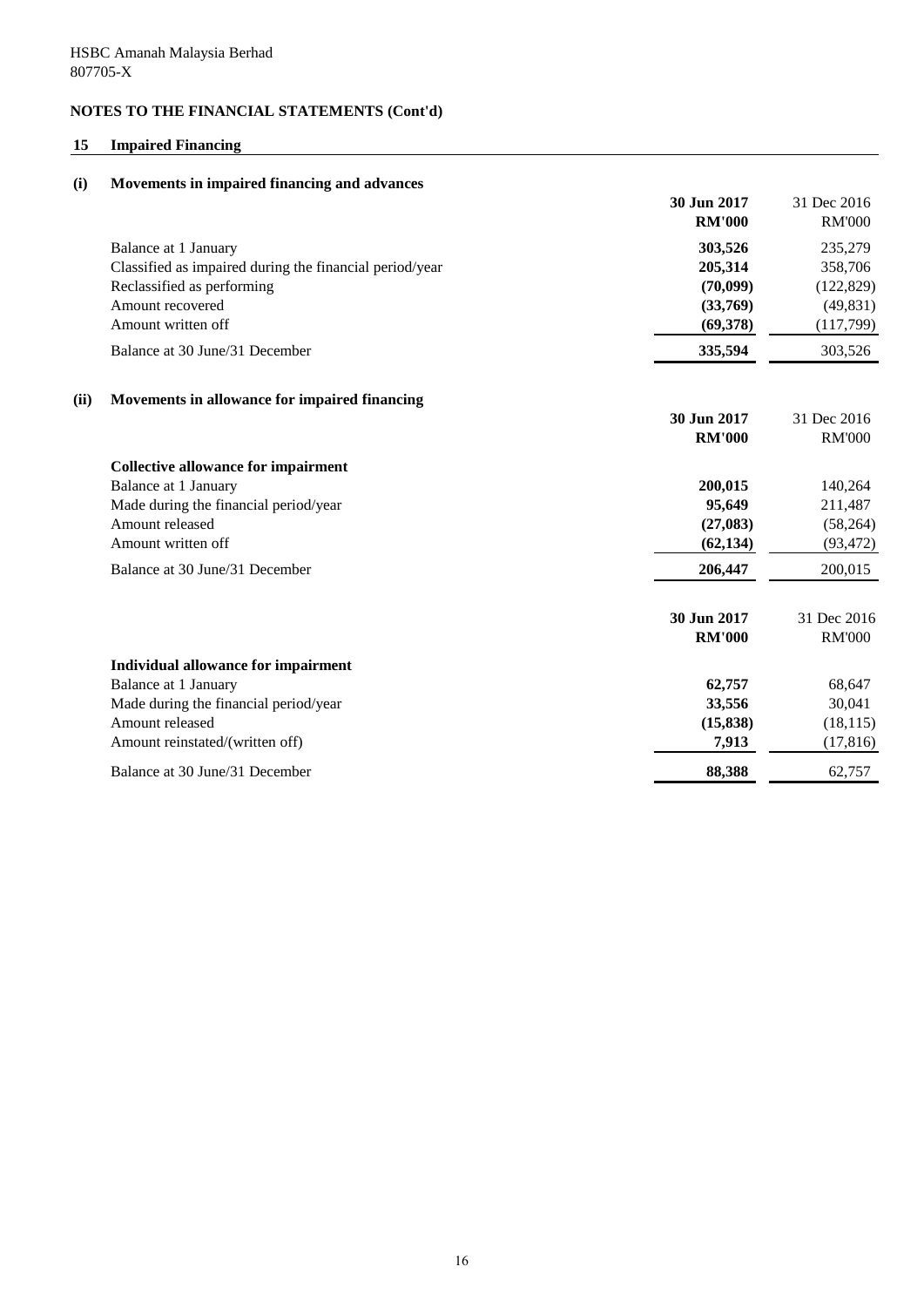## **15 Impaired Financing (Cont'd)**

## **(iii) By contract**

| 30 Jun 2017<br><b>RM'000</b> | 31 Dec 2016<br><b>RM'000</b> |
|------------------------------|------------------------------|
| 2                            |                              |
| 4.927                        | 5,730                        |
| 143,383                      | 127,743                      |
| 168,322                      | 152,729                      |
| 38                           | 217                          |
| 18,922                       | 17,102                       |
| 335.594                      | 303.526                      |
|                              |                              |

## **(iv) By sector 30 Jun 2017** 31 Dec 2016 **RM'000** RM'000 Manufacturing **3,319** 4,038 Construction **-** 204 Wholesale & retail trade, restaurants & hotels **9,399** 12,309 Transport, storage and communication **3,684** 3,665 Finance, takaful and business services **30,250** 23,346 Household - Retail **285,945** 259,346 Others **2,997** 618 **335,594** 303,526

#### **(v) By purpose**

|                                                      | 30 Jun 2017   | 31 Dec 2016   |
|------------------------------------------------------|---------------|---------------|
|                                                      | <b>RM'000</b> | <b>RM'000</b> |
| Purchase of landed property:                         |               |               |
| Residential                                          | 153,369       | 135,067       |
| Non-residential                                      | 9,752         | 10,887        |
| Purchase of transport vehicles                       | 135           | 146           |
| Purchase of fixed assets excluding land $&$ building |               | 358           |
| Consumption credit                                   | 127,920       | 121,217       |
| Construction                                         |               | 204           |
| Working capital                                      | 44,418        | 35,647        |
|                                                      | 335,594       | 303.526       |

## **(vi) By geographical distribution**

|                 | 30 Jun 2017<br><b>RM'000</b> | 31 Dec 2016<br><b>RM'000</b> |
|-----------------|------------------------------|------------------------------|
| Northern Region | 51,628                       | 47,713                       |
| Southern Region | 31,895                       | 30,606                       |
| Central Region  | 235,760                      | 212,643                      |
| Eastern Region  | 16,311                       | 12,564                       |
|                 | 335,594                      | 303,526                      |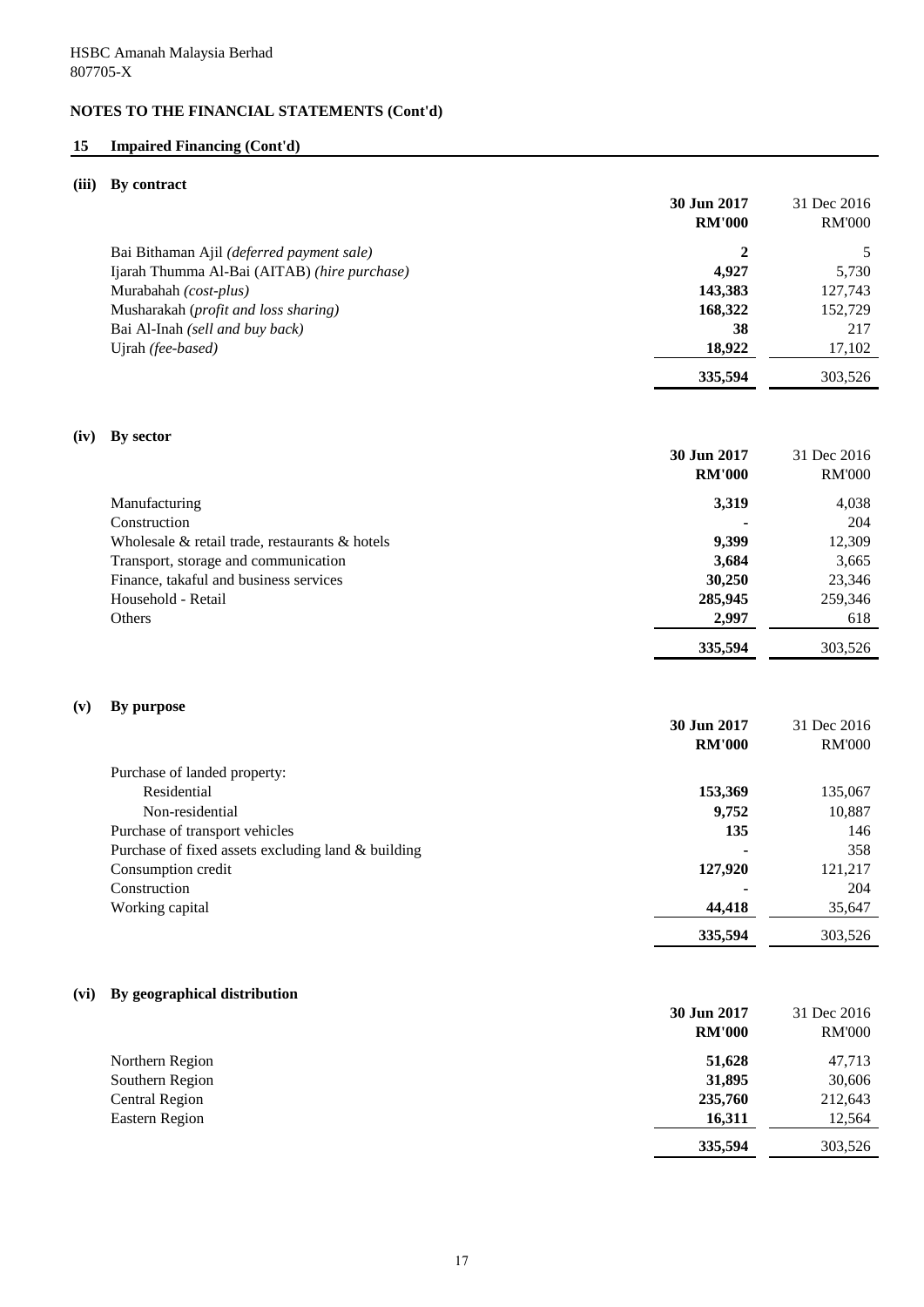#### **16 Derivative Financial Instruments**

Details of derivative financial instruments outstanding are as follows:

Derivative financial instruments measured at their fair values together with their corresponding contract/notional amounts:

|                               |                               |                                 | <b>Contract / Notional Amount</b><br><b>Positive Fair Value</b> |                               | <b>Negative Fair Value</b>      |                               |               |                                              |                               |
|-------------------------------|-------------------------------|---------------------------------|-----------------------------------------------------------------|-------------------------------|---------------------------------|-------------------------------|---------------|----------------------------------------------|-------------------------------|
| 30 Jun 2017                   | Up to 1 Year<br><b>RM'000</b> | $>1 - 5$ Years<br><b>RM'000</b> | <b>Total</b><br><b>RM'000</b>                                   | Up to 1 Year<br><b>RM'000</b> | $>1 - 5$ Years<br><b>RM'000</b> | <b>Total</b><br><b>RM'000</b> | <b>RM'000</b> | Up to 1 Year $>1 - 5$ Years<br><b>RM'000</b> | <b>Total</b><br><b>RM'000</b> |
| <b>Trading derivatives:</b>   |                               |                                 |                                                                 |                               |                                 |                               |               |                                              |                               |
| Foreign exchange contracts    |                               |                                 |                                                                 |                               |                                 |                               |               |                                              |                               |
| - Forwards                    | 3,354,713                     | ٠                               | 3,354,713                                                       | 53,095                        | $\blacksquare$                  | 53,095                        | 53,157        |                                              | 53,157                        |
| - Swaps                       |                               | 2,086,598                       | 2,086,598                                                       |                               | 212,346                         | 212,346                       |               | 211,017                                      | 211,017                       |
| - Options                     | 9,718                         | 334,636                         | 344,354                                                         | 931                           | 3,513                           | 4,444                         | 931           | 3,513                                        | 4,444                         |
| Profit rate related contracts |                               |                                 |                                                                 |                               |                                 |                               |               |                                              |                               |
| - Swaps                       | 200,000                       | 4,548,857                       | 4,748,857                                                       | 45                            | 15,929                          | 15,974                        | 29            | 8,956                                        | 8,985                         |
| - Options                     |                               | 186,394                         | 186,394                                                         |                               | 4,498                           | 4,498                         |               |                                              |                               |
| Equity related contracts      |                               |                                 |                                                                 |                               |                                 |                               |               |                                              |                               |
| - Options purchased           | 246,466                       | 88,671                          | 335,137                                                         |                               |                                 |                               | 16,125        | ۰.                                           | 16,125                        |
| Sub-total                     | 3,810,897                     | 7,245,156                       | 11,056,053                                                      | 54,071                        | 236,286                         | 290,357                       | 70,242        | 223,486                                      | 293,728                       |
| <b>Hedging Derivatives:</b>   |                               |                                 |                                                                 |                               |                                 |                               |               |                                              |                               |
| <b>Fair Value Hedge</b>       |                               |                                 |                                                                 |                               |                                 |                               |               |                                              |                               |
| Profit rate related contracts |                               |                                 |                                                                 |                               |                                 |                               |               |                                              |                               |
| - Swaps                       | 30,000                        | 160,000                         | 190,000                                                         |                               |                                 |                               | 63            | 837                                          | 900                           |
| Sub-total                     | 30,000                        | 160,000                         | 190,000                                                         |                               |                                 |                               | 63            | 837                                          | 900                           |
| <b>Total</b>                  | 3,840,897                     | 7,405,156                       | 11,246,053                                                      | 54,071                        | 236,286                         | 290,357                       | 70,305        | 224,323                                      | 294,628                       |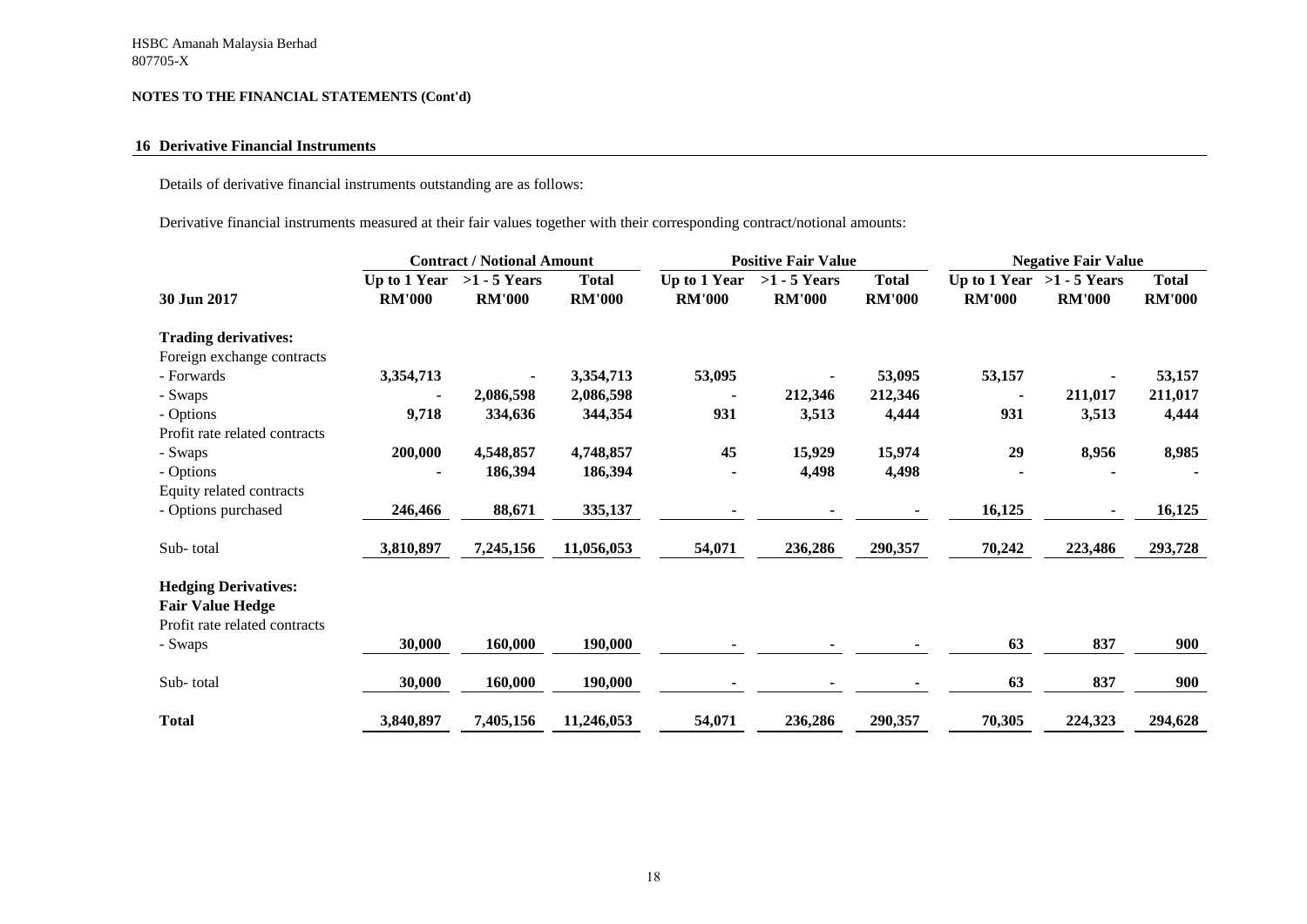#### **16 Derivative Financial Instruments (Cont'd)**

|                                                                                         |                               | Contract / Notional Amount      |                        | Positive Fair Value           |                                 | Negative Fair Value    |                               |                                 |                        |
|-----------------------------------------------------------------------------------------|-------------------------------|---------------------------------|------------------------|-------------------------------|---------------------------------|------------------------|-------------------------------|---------------------------------|------------------------|
| 31 Dec 2016                                                                             | Up to 1 Year<br><b>RM'000</b> | $>1 - 5$ Years<br><b>RM'000</b> | Total<br><b>RM'000</b> | Up to 1 Year<br><b>RM'000</b> | $>1 - 5$ Years<br><b>RM'000</b> | Total<br><b>RM'000</b> | Up to 1 Year<br><b>RM'000</b> | $>1 - 5$ Years<br><b>RM'000</b> | Total<br><b>RM'000</b> |
| <b>Trading derivatives:</b>                                                             |                               |                                 |                        |                               |                                 |                        |                               |                                 |                        |
| Foreign exchange contracts                                                              |                               |                                 |                        |                               |                                 |                        |                               |                                 |                        |
| - Forwards                                                                              | 2,582,361                     |                                 | 2,582,361              | 111,609                       | $\overline{\phantom{a}}$        | 111,609                | 112,797                       |                                 | 112,797                |
| - Swaps                                                                                 |                               | 2,159,793                       | 2,159,793              |                               | 261,215                         | 261,215                |                               | 264,349                         | 264,349                |
| - Options                                                                               | 9,718                         | 345,197                         | 354,915                | 1,018                         | 4,789                           | 5,807                  | 1,018                         | 4,789                           | 5,807                  |
| Profit rate related contracts                                                           |                               |                                 |                        |                               |                                 |                        |                               |                                 |                        |
| - Swaps                                                                                 | 1,200,000                     | 4,770,174                       | 5,970,174              | 470                           | 14,075                          | 14,545                 | 384                           | 8,906                           | 9,290                  |
| - Options                                                                               |                               | 189,444                         | 189,444                |                               | 2,545                           | 2,545                  |                               | 135                             | 135                    |
| Equity related contracts                                                                |                               |                                 |                        |                               |                                 |                        |                               |                                 |                        |
| - Options purchased                                                                     | 765,236                       | 109,766                         | 875,002                | 27                            | $\blacksquare$                  | 27                     | 95,176                        | 2,180                           | 97,356                 |
| Sub-total                                                                               | 4,557,315                     | 7,574,374                       | 12,131,689             | 113,124                       | 282,624                         | 395,748                | 209,375                       | 280,359                         | 489,734                |
| <b>Hedging Derivatives:</b><br><b>Fair Value Hedge</b><br>Profit rate related contracts |                               |                                 |                        |                               |                                 |                        |                               |                                 |                        |
| - Swaps                                                                                 | 90,000                        | 190,000                         | 280,000                |                               |                                 |                        | 59                            | 962                             | 1,021                  |
| Sub-total                                                                               | 90,000                        | 190,000                         | 280,000                |                               |                                 |                        | 59                            | 962                             | 1,021                  |
| Total                                                                                   | 4,647,315                     | 7,764,374                       | 12,411,689             | 113,124                       | 282,624                         | 395,748                | 209,434                       | 281,321                         | 490,755                |

Included in the net non-profit income is the net gains/(losses) arising from fair value hedges during the financial period as follows:

|                                                           | 30 Jun 2017   | 30 Jun 2016   |
|-----------------------------------------------------------|---------------|---------------|
|                                                           | <b>RM'000</b> | <b>RM'000</b> |
| Gains/(Losses) on hedging instruments                     | 72            | (1,723)       |
| Gains on the hedged items attributable to the hedged risk | 361           | 1,744         |
| Net gains from fair value hedges                          | 433           |               |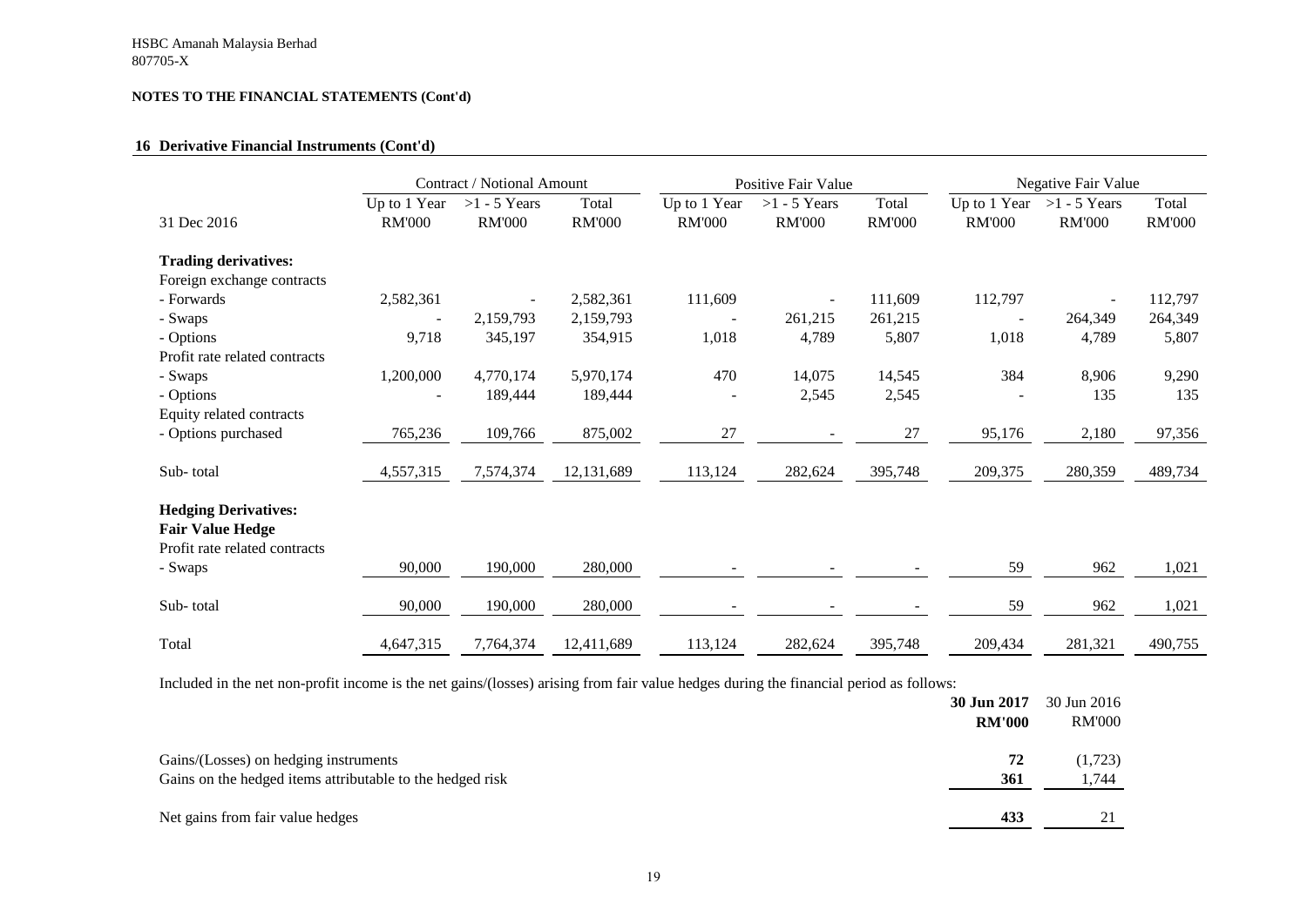#### **17 Other Assets**

|                                 | 30 Jun 2017<br><b>RM'000</b> | 31 Dec 2016<br><b>RM'000</b> |
|---------------------------------|------------------------------|------------------------------|
| Income receivable               | 11,736                       | 12,972                       |
| Profit receivable               | 5,344                        | 6,059                        |
| Prepayments                     | 2,866                        | 72                           |
| Amount due from holding company | 503                          | 45,132                       |
| Other receivables               | 17,140                       | 15,806                       |
|                                 | 37,589                       | 80,041                       |
|                                 |                              |                              |

#### **18 Statutory deposits with Bank Negara Malaysia**

The non-profit bearing statutory deposits are maintained with Bank Negara Malaysia in compliance with Section 26(2)c and 26(3) of the Central Bank of Malaysia Act 2009, the amounts of which are determined at set percentages of total eligible liabilities.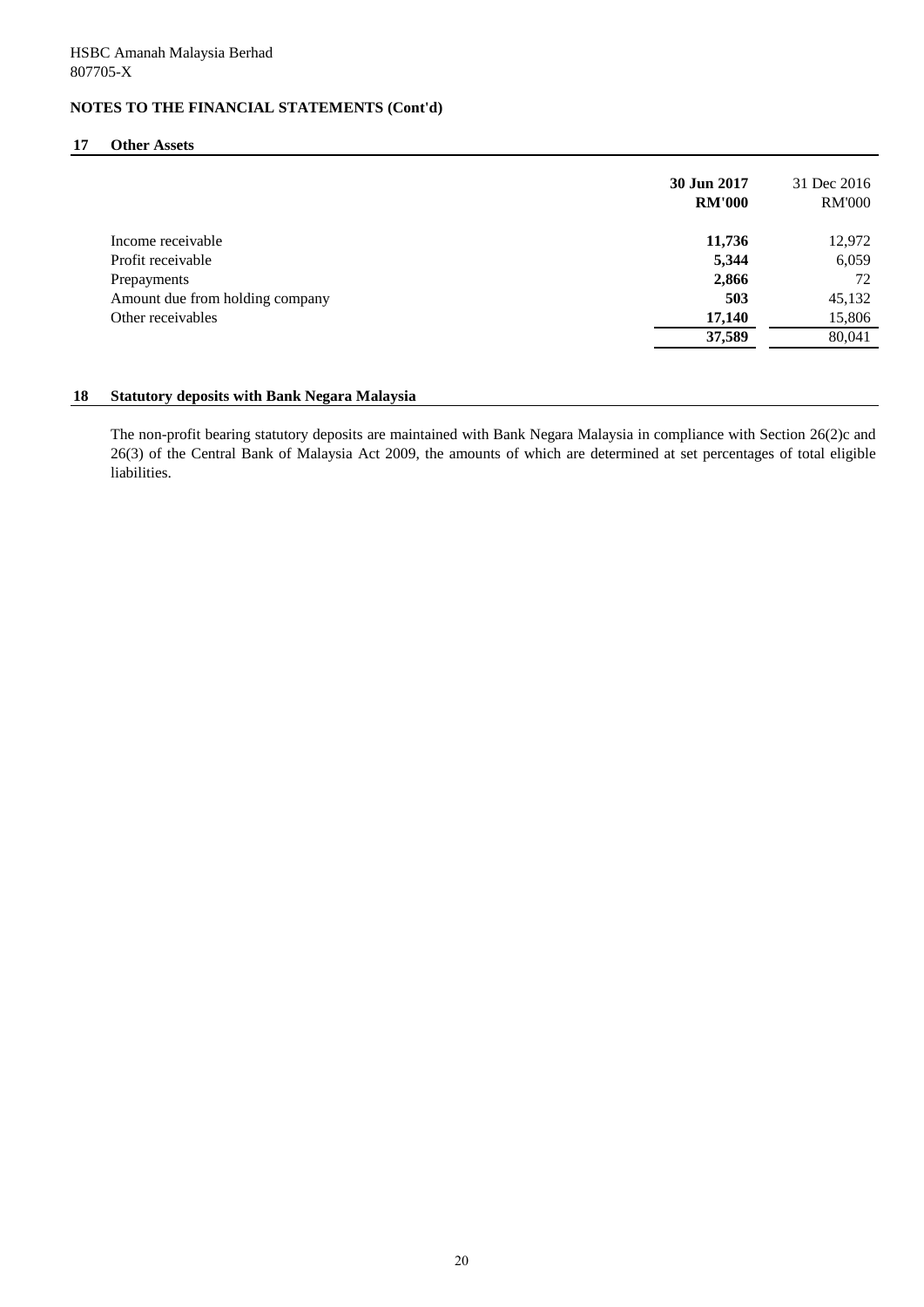## **19 Deposits From Customers**

## **(i) By type of deposit**

| At amortised cost                                                      | 30 Jun 2017<br><b>RM'000</b> | 31 Dec 2016<br><b>RM'000</b> |
|------------------------------------------------------------------------|------------------------------|------------------------------|
| Non-Mudharabah Fund                                                    |                              |                              |
| Demand deposits                                                        |                              |                              |
| - Wadiah                                                               | 2,270,720                    | 1,902,318                    |
| Savings deposits                                                       |                              |                              |
| - Wadiah                                                               | 1,765,429                    | 1,627,182                    |
| Fixed return investment deposits                                       |                              |                              |
| - Murabahah                                                            | 4,778,877                    | 5,007,808                    |
| - Qard                                                                 | 104,323                      | 129,452                      |
| Islamic repurchase agreements                                          |                              |                              |
| - Bai Al-Inah                                                          | 77,713                       | 59,783                       |
|                                                                        | 8,997,062                    | 8,726,543                    |
| The maturity structure of term deposits is as follows:                 |                              |                              |
|                                                                        |                              |                              |
|                                                                        | 30 Jun 2017                  | 31 Dec 2016                  |
|                                                                        | <b>RM'000</b>                | <b>RM'000</b>                |
| Due within six months                                                  |                              | 4,376,774                    |
| More than six months to one year                                       | 4,088,541<br>756,110         | 735,158                      |
| More than one year to three years                                      | 26,164                       | 19,710                       |
| More than three years to five years                                    | 12,385                       | 5,618                        |
|                                                                        |                              |                              |
|                                                                        | 4,883,200                    | 5,137,260                    |
| (ii) By type of customer                                               |                              |                              |
|                                                                        | 30 Jun 2017                  | 31 Dec 2016                  |
|                                                                        | <b>RM'000</b>                | <b>RM'000</b>                |
| Government and statutory bodies                                        | 4,432                        | 6,429                        |
| Business enterprises                                                   | 2,495,312                    | 2,026,165                    |
| Individuals                                                            | 4,567,113                    | 4,583,883                    |
| Others                                                                 | 1,930,205                    | 2,110,066                    |
|                                                                        | 8,997,062                    | 8,726,543                    |
|                                                                        |                              |                              |
| 20 Deposits and Placements from Banks and Other Financial Institutions |                              |                              |
|                                                                        | 30 Jun 2017                  | 31 Dec 2016                  |
|                                                                        | <b>RM'000</b>                | <b>RM'000</b>                |
| Non-Mudharabah Fund                                                    |                              |                              |
| Licensed banks                                                         | 2,653,113                    | 1,923,186                    |
| Bank Negara Malaysia                                                   | 47,268                       | 28,416                       |
| Other financial institutions                                           | 578,811                      |                              |
|                                                                        | 3,279,192                    | 1,951,602                    |
|                                                                        |                              |                              |

Included in deposits and placements from banks and other financial institutions are placements from the Bank's parent company, HSBC Bank Malaysia Berhad, of RM2.7 billion (31 Dec 2016: RM1.9 billion).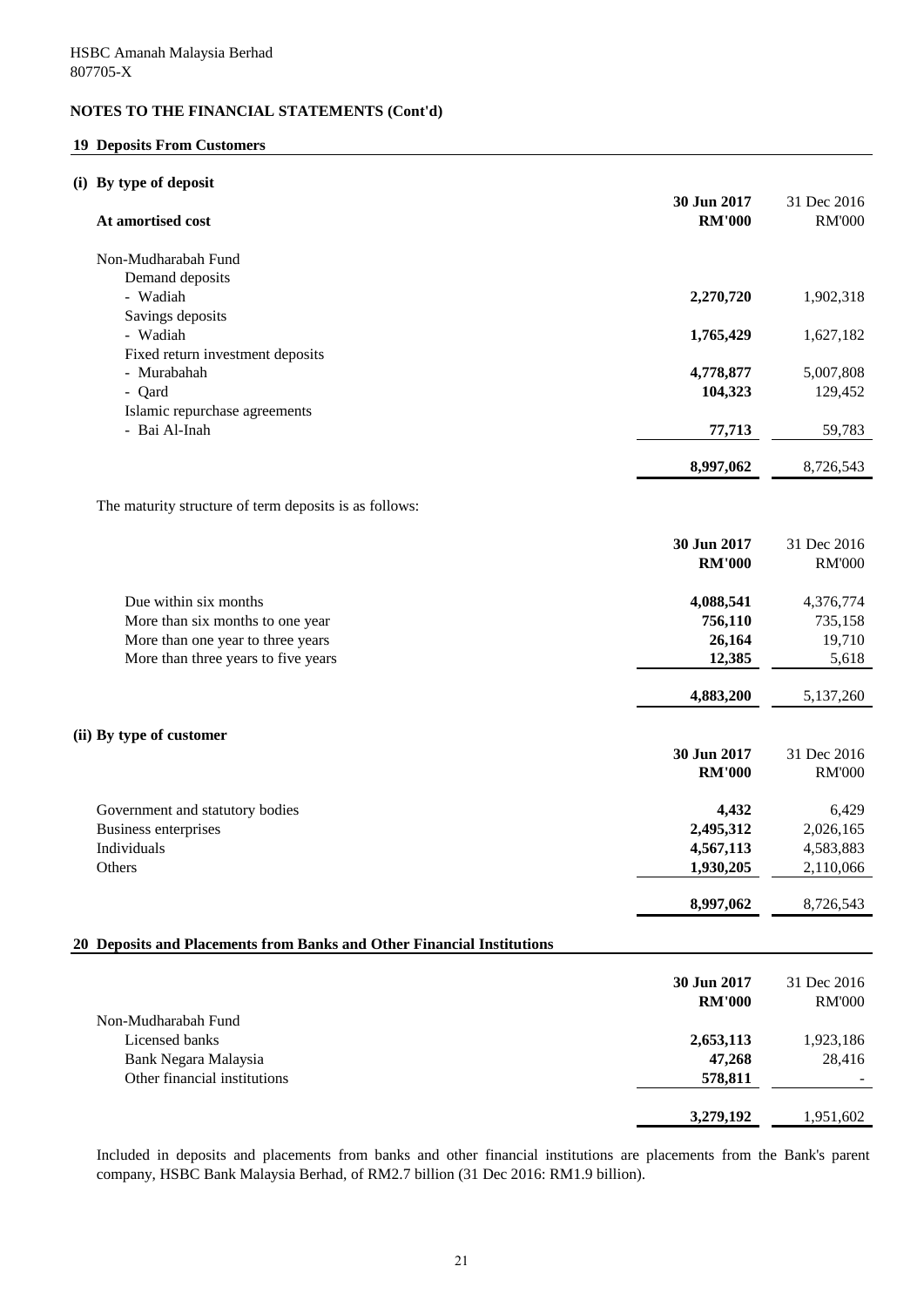## **21 Other Liabilities**

|                                    | <b>Note</b> | 30 Jun 2017<br><b>RM'000</b> | 31 Dec 2016<br><b>RM'000</b> |
|------------------------------------|-------------|------------------------------|------------------------------|
| At amortised cost                  |             |                              |                              |
| Amounts due to holding company     |             | 141,738                      | 36,472                       |
| Profit payable                     |             |                              |                              |
| Structured products                |             | 1,990                        | 4,182                        |
| Others                             |             | 57,403                       | 61,262                       |
| Deferred income                    |             | 10,890                       | 11,286                       |
| Marginal deposit                   |             | 9,995                        | 22,761                       |
| Accrued expenses                   |             | 24,830                       | 26,235                       |
| Other creditors                    | (a)         | 64,842                       | 53,528                       |
|                                    |             | 311,688                      | 215,726                      |
| At fair value                      |             |                              |                              |
| Structured products, at fair value |             |                              |                              |
| Wakalah with Commodity Wa'ad       |             | 512,659                      | 969,409                      |
|                                    |             | 824,347                      | 1,185,135                    |

Structured products are measured at fair value over the life of the instruments. Structured products are deposits with embedded derivatives, of which both profit paid and fair valuation on the structured products are recorded in other operating income, as per accounting policy in Note 3(h), and respective fair value on trading liabilities is shown in Note 5(b) in the audited financial statements of the Bank for the financial year ended 31 December 2016.

### (a) Other creditors and accruals

Included in other creditors and accruals is excess compensation balance and profit earned from inadvertent Shariah non-compliant activities. The contribution was distributed to the Non-Governmental Organisations approved by the Shariah Committee during the financial period/year.

### **Source and use of charity funds**

|                                                            | 30 Jun 2017   | 31 Dec 2016   |
|------------------------------------------------------------|---------------|---------------|
|                                                            | <b>RM'000</b> | <b>RM'000</b> |
| Source of charity funds                                    |               |               |
| Balance at 1 January                                       | 4             | 70            |
| Shariah non-compliant income for the financial period/year | 5             | 114           |
| Use of charity funds                                       |               |               |
| Contribution to non-profit organisations                   |               | (93)          |
| Tax expense on Shariah non-compliant income                |               | (87)          |
| Balance at 30 June/31 December                             | Q             |               |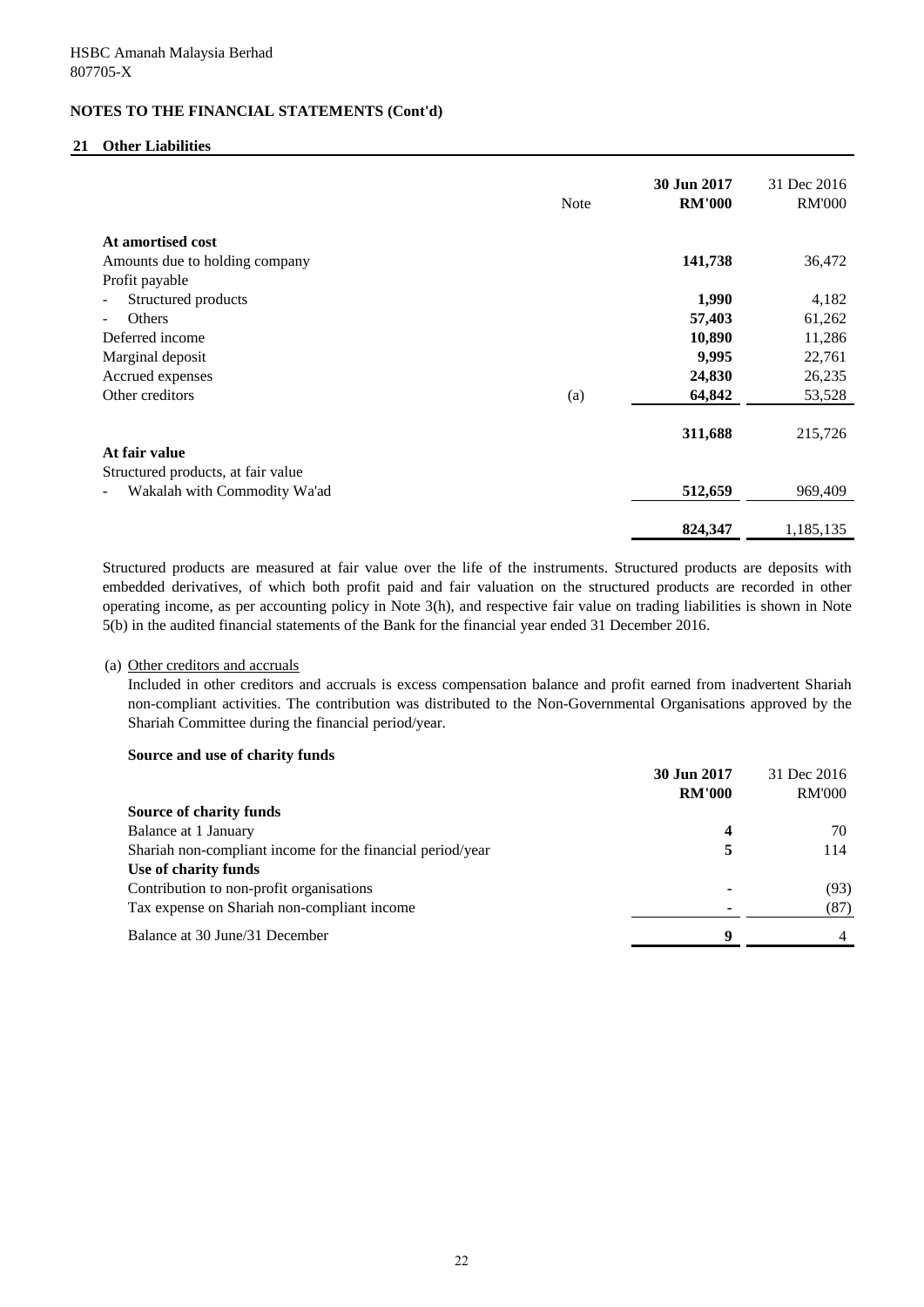### **22 Multi-Currency Sukuk Programme**

|                                       | 30 Jun 2017<br><b>RM'000</b> | 31 Dec 2016<br><b>RM'000</b> |
|---------------------------------------|------------------------------|------------------------------|
| Multi-Currency Sukuk Programme (MCSP) | 1,751,836                    | 1,756,001                    |

The Bank issued the following series of 5-year unsecured Sukuk under its RM3 billion MCSP.

|                              | <b>Nominal</b> |              |                 | <b>Carrying Value</b> |               |
|------------------------------|----------------|--------------|-----------------|-----------------------|---------------|
|                              | <b>Value</b>   | <b>Issue</b> | <b>Maturity</b> | 30 Jun 2017           | 31 Dec 2016   |
| Issuance under MCSP          | <b>RM'000</b>  | Date         | Date            | <b>RM'000</b>         | <b>RM'000</b> |
| At amortised cost            |                |              |                 |                       |               |
| 1st series at amortised cost | 500,000        | 28 Sept 2012 | 28 Sept 2017    | 500,000               | 500,000       |
| At fair value                |                |              |                 |                       |               |
| 2nd series                   | 500,000        | 16 Oct 2014  | 16 Oct 2019     | 501,151               | 502,835       |
| 3rd series                   | 750,000        | 27 Mar 2015  | 27 Mar 2020     | 750,685               | 753,166       |
|                              |                |              |                 |                       |               |
|                              | 1,250,000      |              |                 | 1,251,836             | 1,256,001     |
|                              |                |              |                 |                       |               |
|                              | 1,750,000      |              |                 | 1,751,836             | 1,756,001     |

### Movement in MCSP

|                                                                       | 2nd series    |               |               | 3rd series    |  |
|-----------------------------------------------------------------------|---------------|---------------|---------------|---------------|--|
|                                                                       | 30 Jun 2017   | 31 Dec 2016   | 30 Jun 2017   | 31 Dec 2016   |  |
|                                                                       | <b>RM'000</b> | <b>RM'000</b> | <b>RM'000</b> | <b>RM'000</b> |  |
| Balance at 1 January                                                  | 502,835       | 500.641       | 753,166       | 749,182       |  |
| Change in fair value other than from own credit risk                  | 858           | 4,282         | 1,739         | 7,565         |  |
| Change in fair value from own credit risk                             | (2,542)       | (2,088)       | (4,220)       | (3,581)       |  |
| Balance at 30 June/31 December                                        | 501,151       | 502,835       | 750,685       | 753,166       |  |
|                                                                       |               |               | 30 Jun 2017   | 31 Dec 2016   |  |
|                                                                       |               |               | <b>RM'000</b> | <b>RM'000</b> |  |
| The cumulative change in fair value due to changes in own credit risk |               |               | (6,762)       | (5,669)       |  |
|                                                                       |               |               |               |               |  |

### **23 Subordinated Commodity Murabahah Financing**

|                                                                | 30 Jun 2017   | 31 Dec 2016   |
|----------------------------------------------------------------|---------------|---------------|
|                                                                | <b>RM'000</b> | <b>RM'000</b> |
| Subordinated Commodity Murabahah Financing, at amortised costs |               |               |
| First tranche issued on 25 June 2014                           | 333,709       | 348,508       |
| Second tranche issued on 30 June 2015                          | 285,112       | 297,757       |
|                                                                | 618.821       | 646,265       |

The unsecured Subordinated Commodity Murabahah financing comprise of two tranches of Basel III compliant Tier 2 subordinated financing of USD equivalent of RM250 million each from the Bank's immediate holding company, HSBC Bank Malaysia Berhad (HBMY). The tenor for both the Subordinated Commodity Murabahah financing is 10 years from the utilisation date with profit payable quarterly in arrears.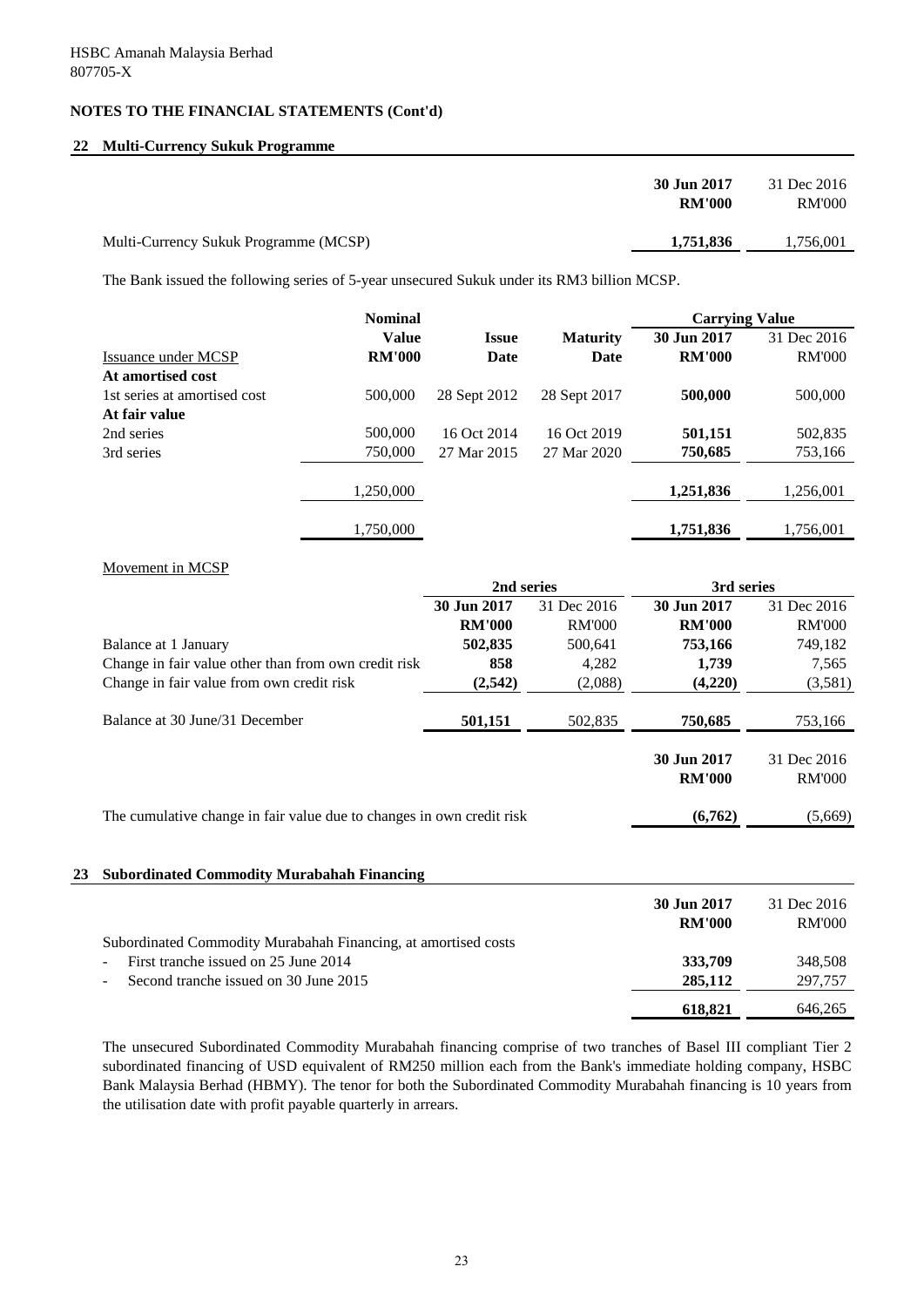# **24 Income Derived from Investment of Depositors' Funds and Others**

|                                                                                                                                                                                                                                                                                                                                 | <b>Second Quarter</b>             |                                    | <b>Six Months Ended</b>              |                                      |
|---------------------------------------------------------------------------------------------------------------------------------------------------------------------------------------------------------------------------------------------------------------------------------------------------------------------------------|-----------------------------------|------------------------------------|--------------------------------------|--------------------------------------|
|                                                                                                                                                                                                                                                                                                                                 | 30 Jun 2017<br><b>RM'000</b>      | 30 Jun 2016<br><b>RM'000</b>       | 30 Jun 2017<br><b>RM'000</b>         | 30 Jun 2016<br><b>RM'000</b>         |
| Income derived from investment of:                                                                                                                                                                                                                                                                                              |                                   |                                    |                                      |                                      |
| (i) general investment deposits                                                                                                                                                                                                                                                                                                 | 109,938                           | 114,544                            | 212,509                              | 229,843                              |
| (ii) specific investment deposits                                                                                                                                                                                                                                                                                               | 12,160                            | 7,746                              | 20,590                               | 15,479                               |
| (iii) others                                                                                                                                                                                                                                                                                                                    | 52,085                            | 51,437                             | 106,550                              | 106,855                              |
|                                                                                                                                                                                                                                                                                                                                 | 174,183                           | 173,727                            | 339,649                              | 352,177                              |
|                                                                                                                                                                                                                                                                                                                                 |                                   | <b>Second Quarter</b>              | <b>Six Months Ended</b>              |                                      |
|                                                                                                                                                                                                                                                                                                                                 | 30 Jun 2017                       | 30 Jun 2016                        | 30 Jun 2017                          | 30 Jun 2016                          |
|                                                                                                                                                                                                                                                                                                                                 | <b>RM'000</b>                     | <b>RM'000</b>                      | <b>RM'000</b>                        | <b>RM'000</b>                        |
| (i) Income derived from investment of general investment deposits<br>Finance income:<br>Financing and advances<br>- Profit earned other than recoveries from<br>impaired financing<br>- Recoveries from impaired financing<br>Financial investments available-for-sale<br>Money at call and deposit with financial institutions | 90,329<br>2,848<br>8,956<br>5,449 | 90,505<br>2,786<br>7,733<br>13,790 | 174,372<br>5,585<br>16,928<br>11,342 | 177,785<br>5,340<br>16,698<br>32,438 |
|                                                                                                                                                                                                                                                                                                                                 | 107,582                           | 114,814                            | 208,227                              | 232,261                              |
| Other operating income                                                                                                                                                                                                                                                                                                          |                                   |                                    |                                      |                                      |
| Realised gains from dealing in foreign currency                                                                                                                                                                                                                                                                                 | 3,356<br>495                      | 12,812                             | 9,134                                | 14,560                               |
| Unrealised gains/(losses) from dealing in foreign currency<br>Gains from sale of financial assets held-for-trading                                                                                                                                                                                                              |                                   | (8, 304)                           | (673)                                | (7,651)                              |
| and other financial instruments<br>Unrealised gains/(losses) from revaluation of financial                                                                                                                                                                                                                                      |                                   | 280                                |                                      | 885                                  |
| assets held-for-trading<br>Net profit paid for financial assets held-for-trading                                                                                                                                                                                                                                                | 179                               | (129)                              | (147)                                | (68)                                 |
| and other financial instruments                                                                                                                                                                                                                                                                                                 | (3, 477)                          | (6,369)                            | (8,075)                              | (13, 452)                            |
| Realised gains from trading in derivatives                                                                                                                                                                                                                                                                                      | 1,061                             | 1,132                              | 1,227                                | 1,437                                |
| Unrealised gains from trading in derivatives                                                                                                                                                                                                                                                                                    | 733                               | 305                                | 2,557                                | 1,858                                |
| Other gains                                                                                                                                                                                                                                                                                                                     | 9                                 | 3                                  | 259                                  | 13                                   |
|                                                                                                                                                                                                                                                                                                                                 | 2,356                             | (270)                              | 4,282                                | (2, 418)                             |
|                                                                                                                                                                                                                                                                                                                                 | 109,938                           | 114,544                            | 212,509                              | 229,843                              |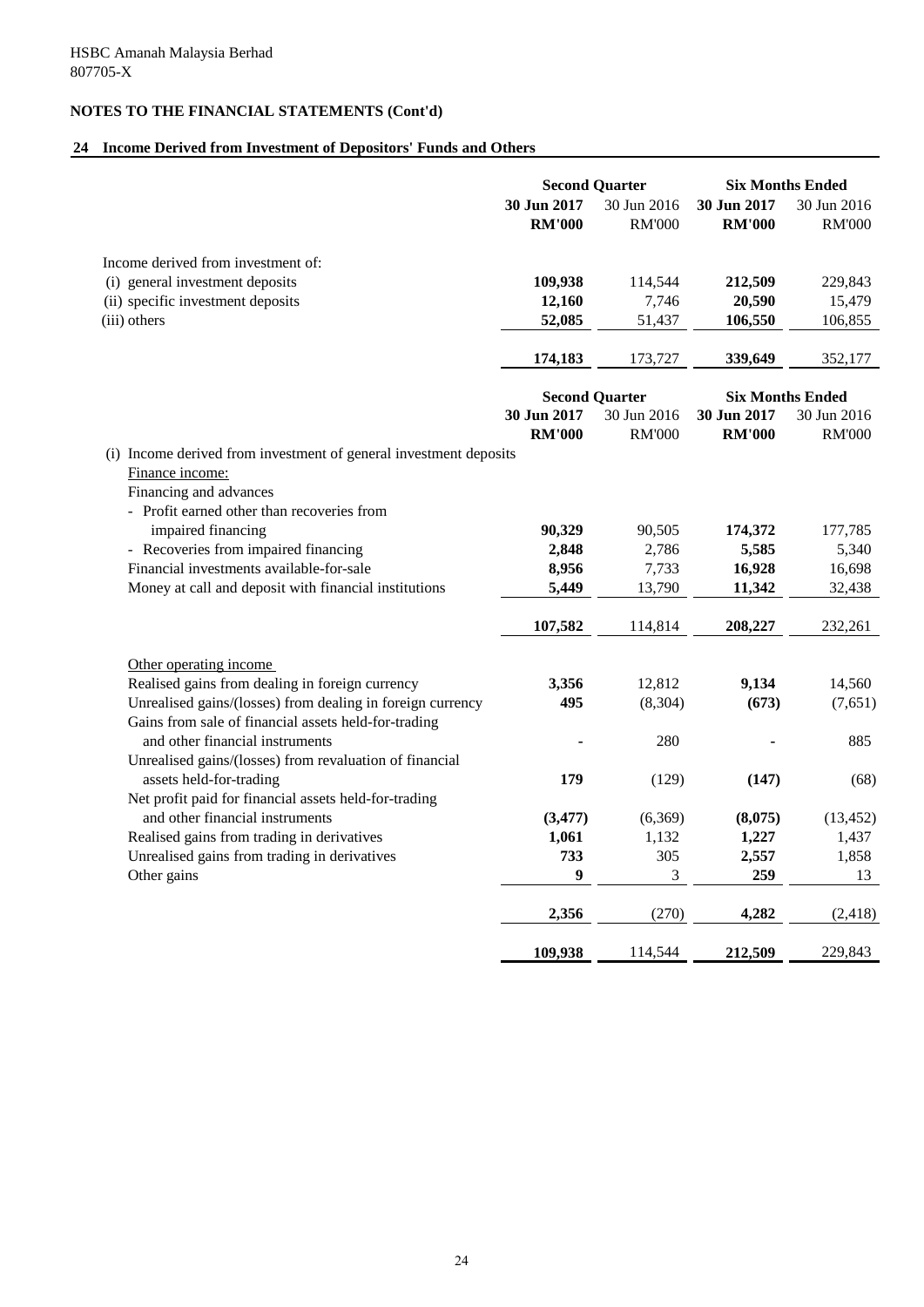# **24 Income Derived from Investment of Depositors' Funds and Others (Cont'd)**

|                                                                                                                                                                                |                              | <b>Second Quarter</b>        | <b>Six Months Ended</b>      |                              |
|--------------------------------------------------------------------------------------------------------------------------------------------------------------------------------|------------------------------|------------------------------|------------------------------|------------------------------|
|                                                                                                                                                                                | 30 Jun 2017<br><b>RM'000</b> | 30 Jun 2016<br><b>RM'000</b> | 30 Jun 2017<br><b>RM'000</b> | 30 Jun 2016<br><b>RM'000</b> |
| (ii) Income derived from investment of specific investment deposits                                                                                                            |                              |                              |                              |                              |
| Finance income:                                                                                                                                                                |                              |                              |                              |                              |
| Financing and advances                                                                                                                                                         |                              |                              |                              |                              |
| - Profit earned other than recoveries from<br>impaired financing                                                                                                               | 11,940                       | 6,350                        | 20,247                       | 13,084                       |
|                                                                                                                                                                                |                              |                              |                              |                              |
|                                                                                                                                                                                | 11,940                       | 6,350                        | 20,247                       | 13,084                       |
| Other operating income                                                                                                                                                         |                              |                              |                              |                              |
| Fees and commission                                                                                                                                                            | 137                          | 228                          | 293                          | 524                          |
| Realised gains from dealing in foreign currency                                                                                                                                | 83                           | 1,320                        | 50                           | 1,955                        |
| Unrealised losses from dealing in foreign currency                                                                                                                             |                              | (152)                        |                              | (84)                         |
|                                                                                                                                                                                | 220                          | 1,396                        | 343                          | 2,395                        |
|                                                                                                                                                                                | 12,160                       | 7,746                        | 20,590                       | 15,479                       |
| The above fees and commissions were derived from the following major contributors:                                                                                             |                              |                              |                              |                              |
| Guarantee fees                                                                                                                                                                 | $\mathbf{2}$                 | 74                           | 3                            | 232                          |
| Service charges and fees                                                                                                                                                       | 133                          | 153                          | 289                          | 290                          |
| Financing and advances<br>- Profit earned other than recoveries from<br>impaired financing<br>- Recoveries from impaired financing<br>Financial investments available-for-sale | 42,802<br>1,347<br>4,254     | 40,703<br>1,255<br>3,454     | 87,429<br>2,800<br>8,487     | 82,653<br>2,483<br>7,763     |
| Money at call and deposit with financial institutions                                                                                                                          | 2,558                        | 6,117                        | 5,687                        | 15,080                       |
|                                                                                                                                                                                | 50,961                       | 51,529                       | 104,403                      | 107,979                      |
| Other operating income                                                                                                                                                         |                              |                              |                              |                              |
| Realised gains from dealing in foreign currency                                                                                                                                | 1,512                        | 5,929                        | 4,580                        | 6,769                        |
| Unrealised gains/(losses) from dealing in foreign currency                                                                                                                     | 283                          | (3,871)                      | (337)                        | (3,557)                      |
| Gains from sale of financial assets held-for-trading                                                                                                                           |                              |                              |                              |                              |
| and other financial instruments<br>Unrealised gains/(losses) from revaluation of financial                                                                                     |                              | 120                          |                              | 411                          |
| assets held-for-trading                                                                                                                                                        | 99                           | (60)                         | (74)                         | (31)                         |
| Net profit paid from financial assets held-for-trading                                                                                                                         |                              |                              |                              |                              |
| and other financial instruments                                                                                                                                                | (1,607)                      | (2, 850)                     | (4,049)                      | (6,254)                      |
| Realised gains from trading in derivatives                                                                                                                                     | 527                          | 522                          | 615                          | 668                          |
| Unrealised gains from trading in derivatives                                                                                                                                   | 313                          | 117                          | 1,282                        | 864                          |
| Other (losses)/gains                                                                                                                                                           | (3)                          | 1                            | 130                          | 6                            |
|                                                                                                                                                                                | 1,124                        | (92)                         | 2,147                        | (1, 124)                     |
|                                                                                                                                                                                | 52,085                       | 51,437                       | 106,550                      | 106,855                      |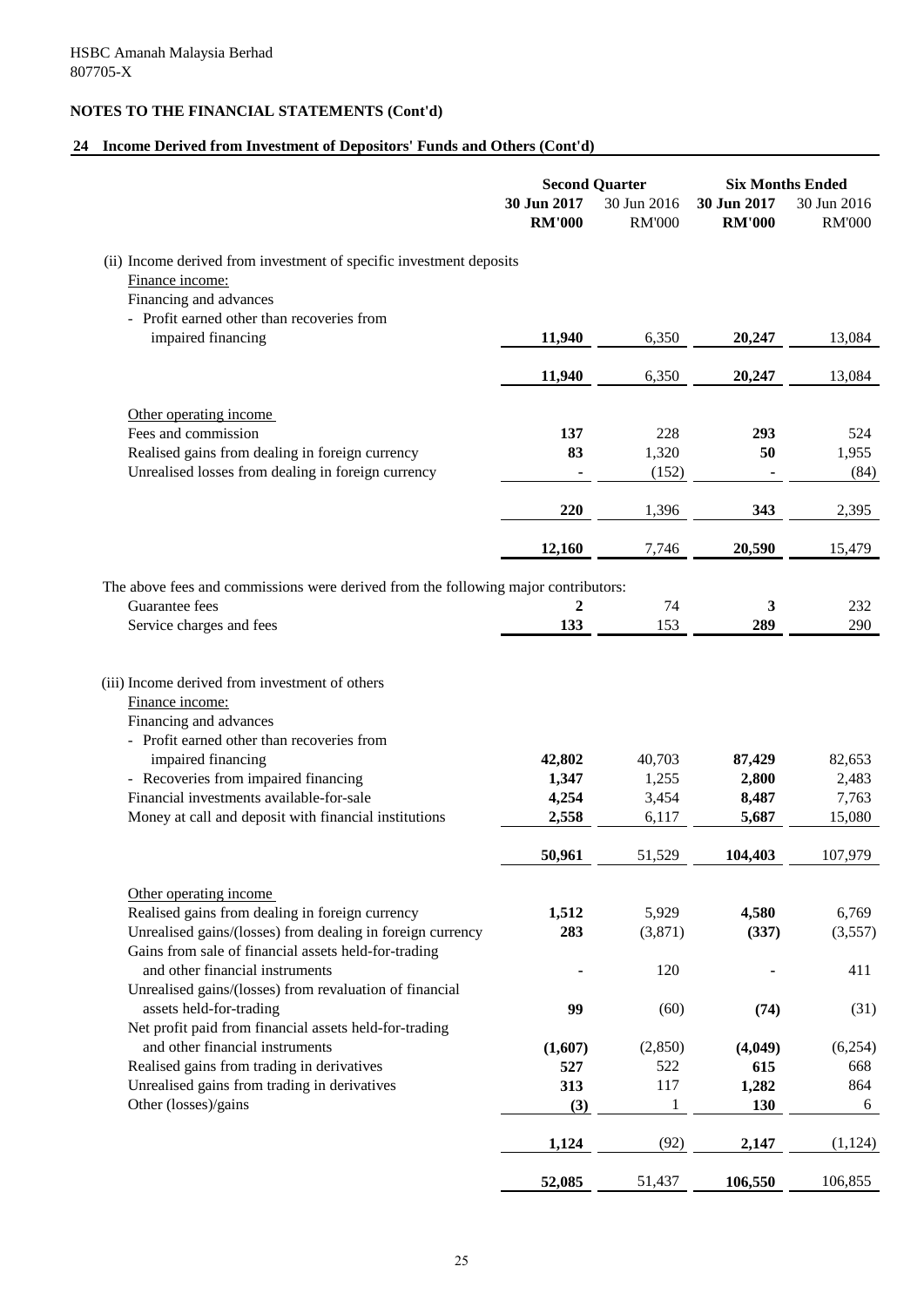## **25 Income Derived from Investment of Shareholder's Funds**

|                                                                                    |                              | <b>Second Quarter</b>        |                              | <b>Six Months Ended</b>      |
|------------------------------------------------------------------------------------|------------------------------|------------------------------|------------------------------|------------------------------|
|                                                                                    | 30 Jun 2017<br><b>RM'000</b> | 30 Jun 2016<br><b>RM'000</b> | 30 Jun 2017<br><b>RM'000</b> | 30 Jun 2016<br><b>RM'000</b> |
| Finance income:                                                                    |                              |                              |                              |                              |
| Financing and advances                                                             |                              |                              |                              |                              |
| - Profit earned other than recoveries from                                         |                              |                              |                              |                              |
| impaired financing                                                                 | 14,956                       | 12,627                       | 29,962                       | 25,456                       |
| - Recoveries from impaired financing                                               | 471                          | 390                          | 960                          | 765                          |
| Financial investments available-for-sale                                           | 1,486                        | 1,073                        | 2,909                        | 2,391                        |
| Money at call and deposit with financial institutions                              | 897                          | 1,903                        | 1,949                        | 4,644                        |
|                                                                                    | 17,810                       | 15,993                       | 35,780                       | 33,256                       |
| Other operating income                                                             |                              |                              |                              |                              |
| Fees and commission                                                                | 14,509                       | 12,280                       | 30,215                       | 26,588                       |
| Realised gains from dealing in foreign currency                                    | 537                          | 1,828                        | 1,569                        | 2,085                        |
| Unrealised gains/(losses) from dealing in foreign currency                         | 93                           | (1, 192)                     | (116)                        | (1,096)                      |
| Gains from sale of financial assets held-for-trading                               |                              |                              |                              |                              |
| and other financial instruments                                                    |                              | 38                           |                              | 127                          |
| Unrealised gains/(losses) from revaluation of financial assets                     |                              |                              |                              |                              |
| held-for-trading                                                                   | 33                           | (19)                         | (25)                         | (10)                         |
| Net profit paid from financial assets held-for-trading                             |                              |                              |                              |                              |
| and other financial instruments                                                    | (567)                        | (885)                        | (1,388)                      | (1,926)                      |
| Realised gains from trading in derivatives                                         | 181                          | 161                          | 211                          | 206                          |
| Unrealised gains from trading in derivatives                                       | 113                          | 38                           | 439                          | 266                          |
| Shared-service fees from holding company                                           | 694                          | 763                          | 1,430                        | 1,576                        |
| Net gains on disposal of financial assets                                          |                              |                              |                              |                              |
| available-for-sale                                                                 |                              |                              |                              | 3,055                        |
| Net (losses)/gains on financial instruments designated                             |                              |                              |                              |                              |
| at fair value through profit or losses                                             | (31)                         | 966                          | (231)                        | 9,940                        |
| Other income                                                                       | 18                           | 30                           | 86                           | 59                           |
|                                                                                    | 15,580                       | 14,008                       | 32,190                       | 40,870                       |
|                                                                                    | 33,390                       | 30,001                       | 67,970                       | 74,126                       |
| The above fees and commissions were derived from the following major contributors: |                              |                              |                              |                              |
| Service charges and fees                                                           | 4,871                        | 4,643                        | 9,635                        | 10,290                       |
| Cards                                                                              | 5,561                        | 6,088                        | 13,399                       | 11,172                       |
| Agency fees                                                                        | 2,505                        | 1,773                        | 4,621                        | 3,488                        |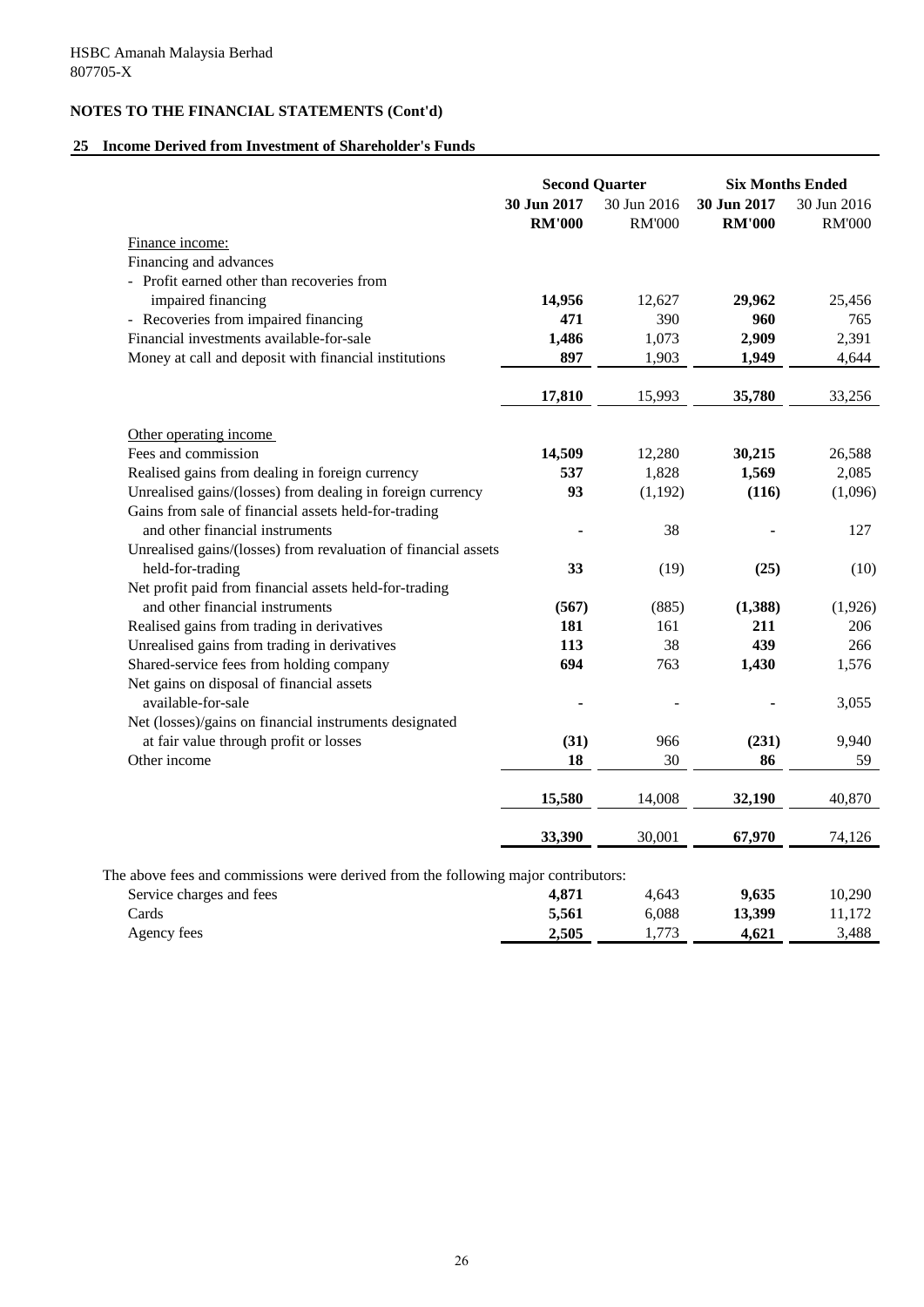## **26 Impairment Losses on Financing**

|                                            | <b>Second Quarter</b> |               | <b>Six Months Ended</b> |               |
|--------------------------------------------|-----------------------|---------------|-------------------------|---------------|
|                                            | 30 Jun 2017           | 30 Jun 2016   | 30 Jun 2017             | 30 Jun 2016   |
|                                            | <b>RM'000</b>         | <b>RM'000</b> | <b>RM'000</b>           | <b>RM'000</b> |
| Impairment charges on financing:           |                       |               |                         |               |
| (a) Individual impairment                  |                       |               |                         |               |
| - Made during the financial period         | 14,209                | 7.289         | 33,556                  | 17,229        |
| - Written back during the financial period | (6,503)               | (5,062)       | (15, 838)               | (13,765)      |
| (b) Collective impairment                  |                       |               |                         |               |
| - Made during the financial period         | 52,513                | 41.104        | 95,649                  | 119,969       |
| - Written back during the financial period | (19,928)              | (9,255)       | (27,083)                | (35,346)      |
| Impaired financing                         |                       |               |                         |               |
| - Recovered during the period              | (8,124)               | (8,406)       | (16, 456)               | (15,655)      |
| - Written back during the financial period | 2,731                 | 742           | 4,210                   | 1,868         |
|                                            | 34,898                | 26.412        | 74,038                  | 74,300        |

## **27 Income Attributable to Depositors**

|                                                                                                  | <b>Second Quarter</b>        |                              | <b>Six Months Ended</b>      |                              |
|--------------------------------------------------------------------------------------------------|------------------------------|------------------------------|------------------------------|------------------------------|
|                                                                                                  | 30 Jun 2017<br><b>RM'000</b> | 30 Jun 2016<br><b>RM'000</b> | 30 Jun 2017<br><b>RM'000</b> | 30 Jun 2016<br><b>RM'000</b> |
| Non-Mudharabah Fund<br>- Deposits from customers<br>- Deposits and placements of banks and other | 44,242                       | 52,757                       | 88,858                       | 106,614                      |
| financial institutions<br>- Others                                                               | 15,141<br>23,778             | 14,249<br>22,178             | 26,177<br>45,848             | 34,306<br>44,864             |
|                                                                                                  | 83,161                       | 89,184                       | 160.883                      | 185,784                      |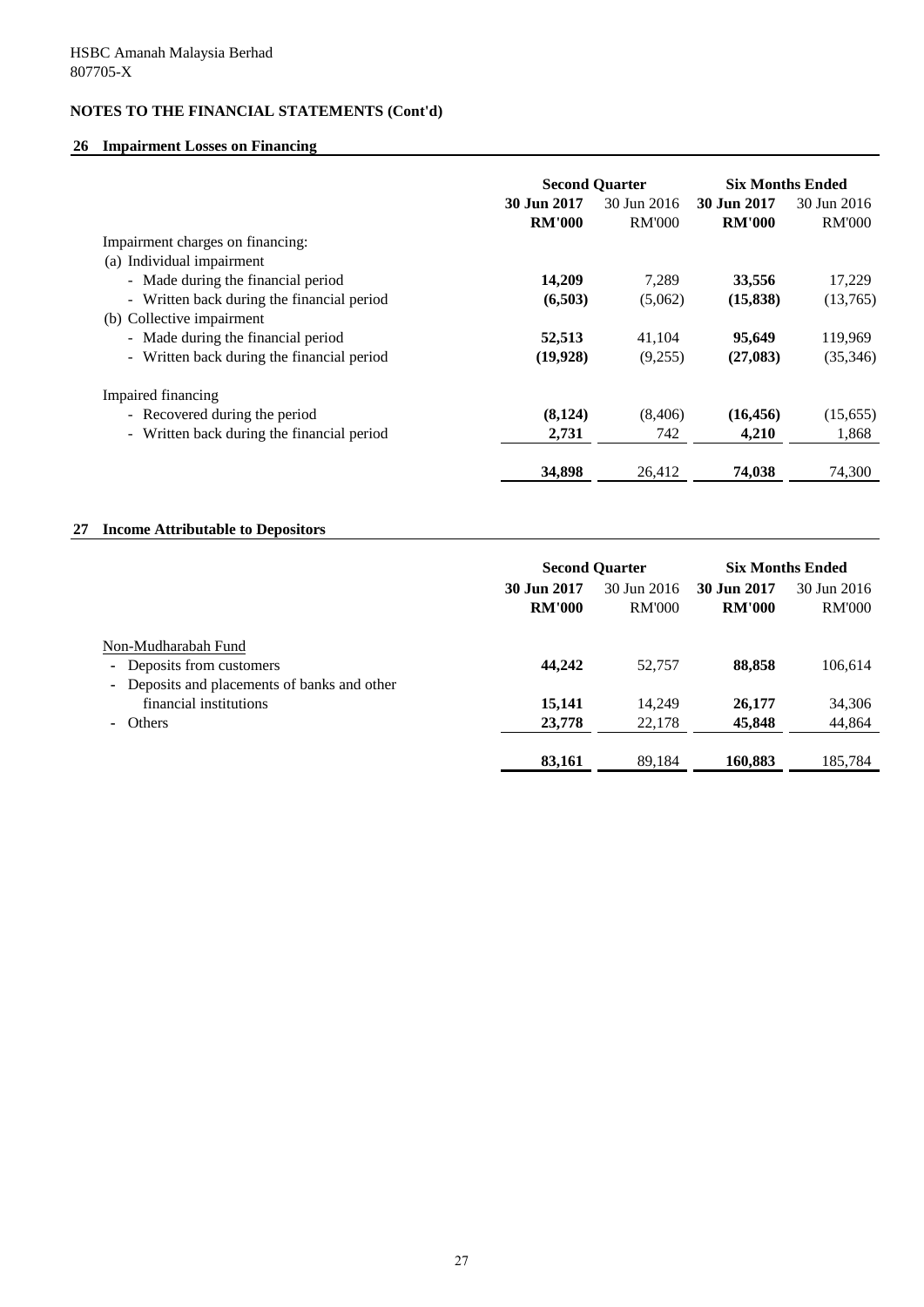# **28 Operating Expenses**

|                                               | <b>Second Quarter</b> |               | <b>Six Months Ended</b> |               |
|-----------------------------------------------|-----------------------|---------------|-------------------------|---------------|
|                                               | 30 Jun 2017           | 30 Jun 2016   | 30 Jun 2017             | 30 Jun 2016   |
|                                               | <b>RM'000</b>         | <b>RM'000</b> | <b>RM'000</b>           | <b>RM'000</b> |
| Personnel expenses                            | 12,116                | 12,228        | 23,514                  | 20,597        |
| Promotion and marketing related expenses      | 2,948                 | 3,000         | 5,495                   | 6,704         |
| Establishment related expenses                | 5,421                 | 4,750         | 10,125                  | 9,772         |
| General administrative expenses               | 40,174                | 41,906        | 81,825                  | 87,720        |
|                                               | 60,659                | 61,884        | 120,959                 | 124,793       |
| Personnel expenses                            |                       |               |                         |               |
| Salaries, allowances and bonuses              | 9,519                 | 9,271         | 17,863                  | 16,327        |
| <b>Employees Provident Fund contributions</b> | 1,651                 | 1,598         | 3,097                   | 2,850         |
| Other staff related costs                     | 946                   | 1,359         | 2,554                   | 1,420         |
|                                               | 12,116                | 12,228        | 23,514                  | 20,597        |
| Promotion and marketing related expenses      | 2,948                 | 3,000         | 5,495                   | 6,704         |
|                                               |                       |               |                         |               |
| Establishment related expenses                |                       |               |                         |               |
| Depreciation of equipment                     | 1,124                 | 1,258         | 2,248                   | 2,608         |
| Information technology costs                  | 669                   | 452           | 1,409                   | 1,145         |
| Rental of premises                            | 1,967                 | 2,088         | 3,900                   | 4,148         |
| Others                                        | 1,661                 | 952           | 2,568                   | 1,871         |
|                                               | 5,421                 | 4,750         | 10,125                  | 9,772         |
| General administrative expenses               |                       |               |                         |               |
| Group recharges                               | 31,914                | 32,597        | 64,279                  | 69,064        |
| Others                                        | 8,260                 | 9,309         | 17,546                  | 18,656        |
|                                               | 40,174                | 41,906        | 81,825                  | 87,720        |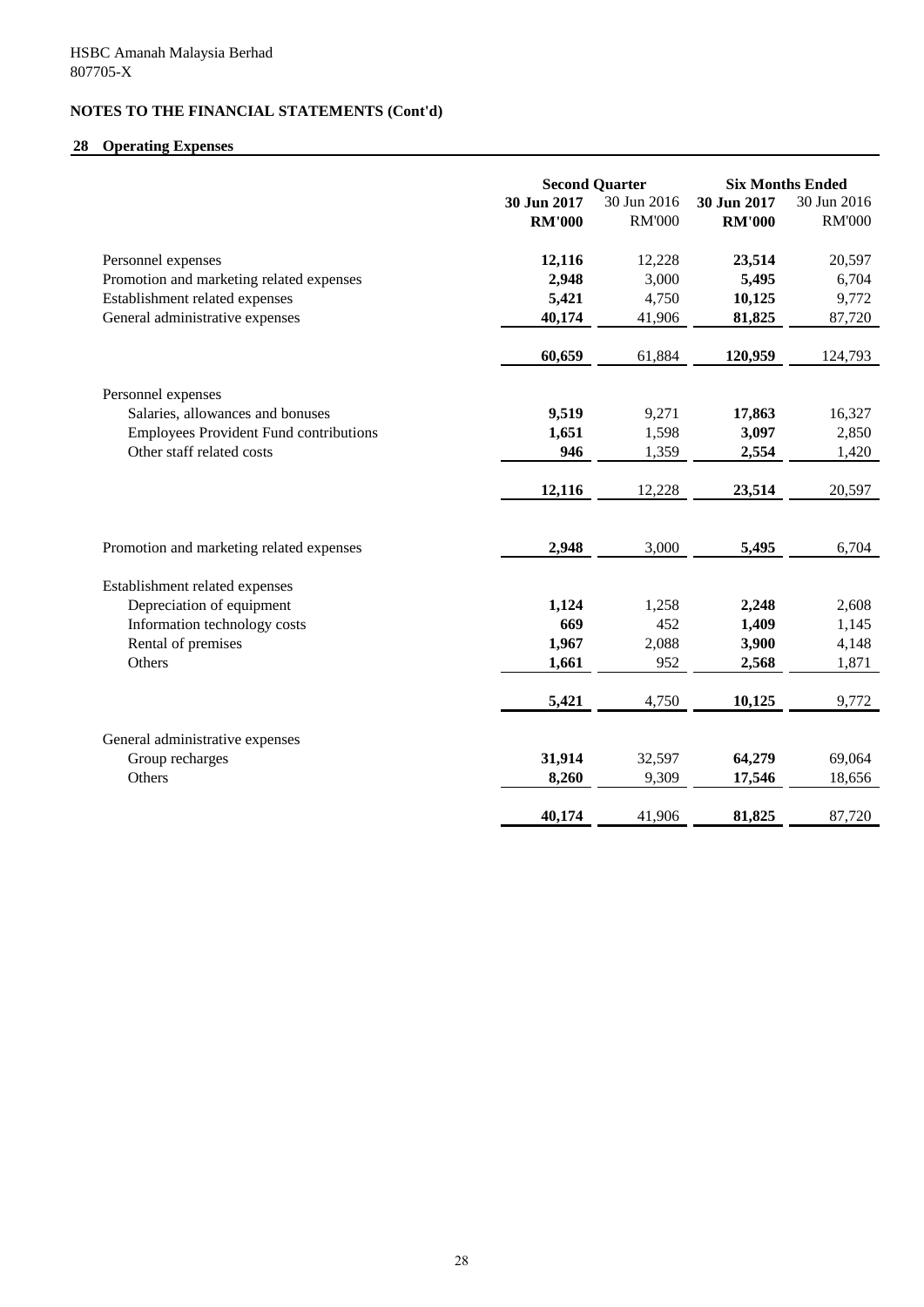### **29 Credit exposure to connected parties**

The credit exposures of the Bank to connected parties, as defined by Bank Negara Malaysia's Guidelines on Credit Transactions and Exposures with Connected Parties' are as follows:

|                                                                      | 30 Jun 2017   | 31 Dec 2016   |
|----------------------------------------------------------------------|---------------|---------------|
|                                                                      | <b>RM'000</b> | <b>RM'000</b> |
| Aggregate value of outstanding credit exposures to connected         |               |               |
| parties                                                              | 940.617       | 836.894       |
| As a percentage of total credit exposures                            | $5.3\%$       | 5.2%          |
|                                                                      |               |               |
| Aggregate value of outstanding credit exposures to connected parties |               |               |
| which is non-performing or in default                                |               |               |
| As a percentage of total credit exposures                            |               |               |

## **30 Capital Adequacy**

|                                                                               | 30 Jun 2017<br><b>RM'000</b> | 31 Dec 2016<br><b>RM'000</b> |
|-------------------------------------------------------------------------------|------------------------------|------------------------------|
| Tier 1 capital                                                                |                              |                              |
| Paid-up ordinary share capital                                                | 660,000                      | 50,000                       |
| Share premium                                                                 |                              | 610,000                      |
| Retained profits                                                              | 877,145                      | 783,296                      |
| Other reserves                                                                | 34,920                       | 75,789                       |
| Regulatory adjustments                                                        | (49, 112)                    | (46,978)                     |
| Total Common Equity Tier 1 (CET1) and Tier 1 capital                          | 1,522,953                    | 1,472,107                    |
| Tier 2 capital                                                                |                              |                              |
| Subordinated Commodity Murabahah financing                                    | 618,821                      | 646,265                      |
| Collective impairment allowance (unimpaired portion) $\&$ regulatory reserves | 147,852                      | 135,261                      |
| Total Tier 2 capital                                                          | 766,673                      | 781,526                      |
| <b>Capital base</b>                                                           | 2,289,626                    | 2,253,633                    |
|                                                                               |                              |                              |
| <b>CET1</b> and Tier 1 Capital ratio                                          | 11.423%                      | 12.553%                      |
| <b>Total Capital ratio</b>                                                    | 17.174%                      | 19.218%                      |

The total capital and capital adequacy ratios have been computed based on the Standardised Approach in accordance with the Capital Adequacy Framework for Islamic Banks (CAFIB). The Bank has adopted the Standardised Approach for Credit Risk and Market Risk, and the Basic Indicator Approach for Operational Risk.

Breakdown of RWA in the various categories of risk weights:

|                                                                                          | 30 Jun 2017<br><b>RM'000</b>    | 31 Dec 2016<br><b>RM'000</b>    |
|------------------------------------------------------------------------------------------|---------------------------------|---------------------------------|
| Total RWA for credit risk<br>Total RWA for market risk<br>Total RWA for operational risk | 12,422,920<br>15,102<br>893,735 | 10,820,917<br>11,396<br>894,490 |
|                                                                                          | 13,331,757                      | 11,726,803                      |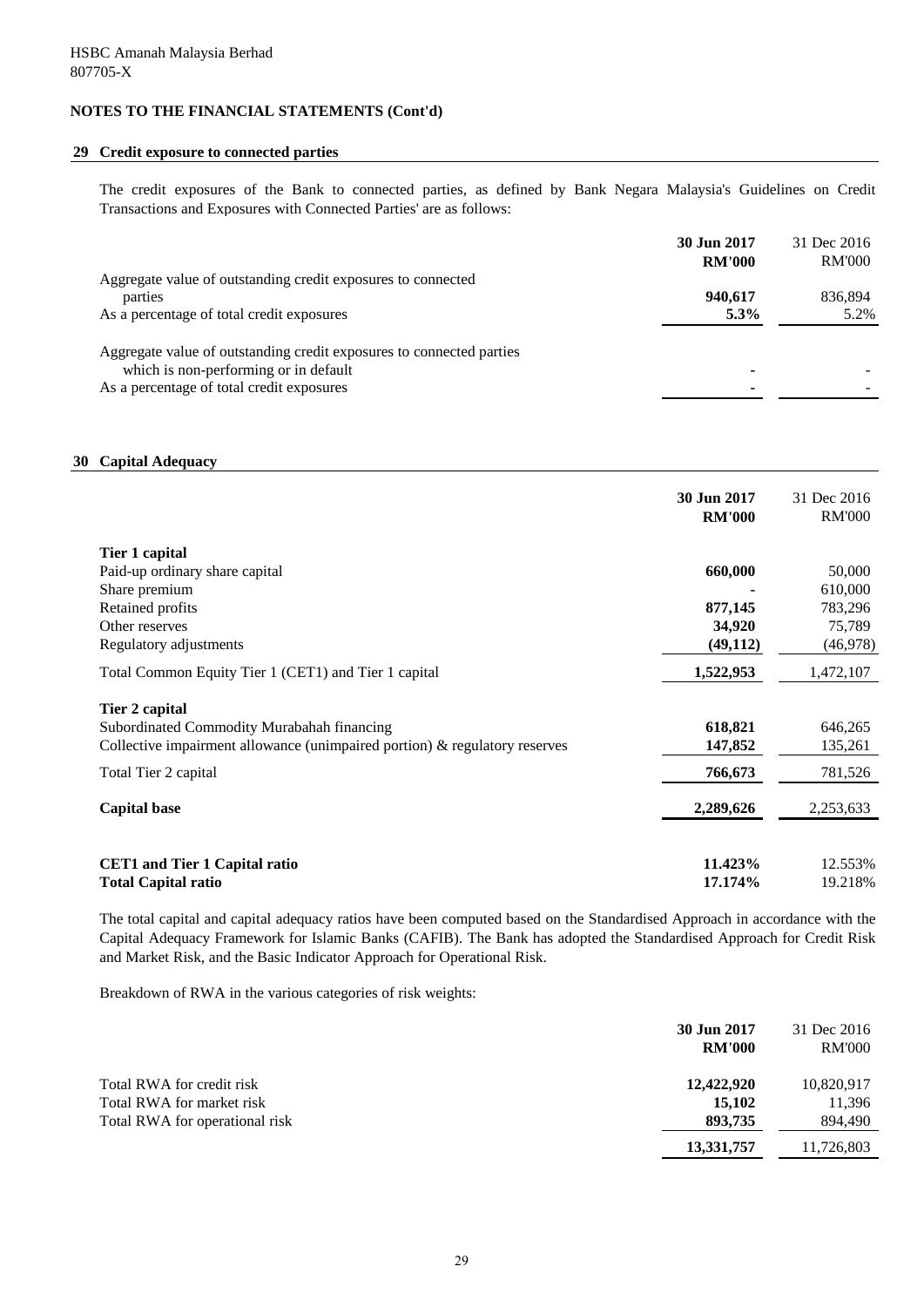### **31 Commitments and Contingencies**

The table below shows the contracts or underlying principal amounts, positive fair value of derivative contracts, credit equivalent amounts and risk weighted amounts of unmatured off-balance sheet transactions at the statement of financial position date. The underlying principal amounts indicate the volume of business outstanding and do not represent amounts at risk.

These commitments and contingencies are not secured over the assets of the Bank.

|                                                         | 30 Jun 2017   | 31 Dec 2016   |
|---------------------------------------------------------|---------------|---------------|
| <b>Principal amount</b>                                 | <b>RM'000</b> | <b>RM'000</b> |
| Direct credit substitutes                               | 556,330       | 535,818       |
| Transaction-related contingent items                    | 1,055,220     | 1,113,122     |
| Short-term self-liquidating trade-related contingencies | 98,149        | 111,027       |
| Irrevocable commitments to extend credit                |               |               |
| - Maturity not exceeding one year                       | 3,461,058     | 3,685,008     |
| - Maturity exceeding one year                           | 2,249,993     | 2,041,247     |
| Unutilised credit card lines                            | 2,664,177     | 2,251,942     |
| Equity related contracts                                |               |               |
| - Less than one year                                    | 246,466       | 765,236       |
| - One year to less than five years                      | 88,671        | 109,766       |
| Profit rate related contracts                           |               |               |
| - Less than one year                                    | 230,000       | 1,290,000     |
| - One year to less than five years                      | 4,895,251     | 5,149,618     |
| Foreign exchange related contracts                      |               |               |
| - Less than one year                                    | 3,364,431     | 2,592,079     |
| - One year to less than five years                      | 2,421,234     | 2,504,990     |
|                                                         | 21,330,980    | 22, 149, 853  |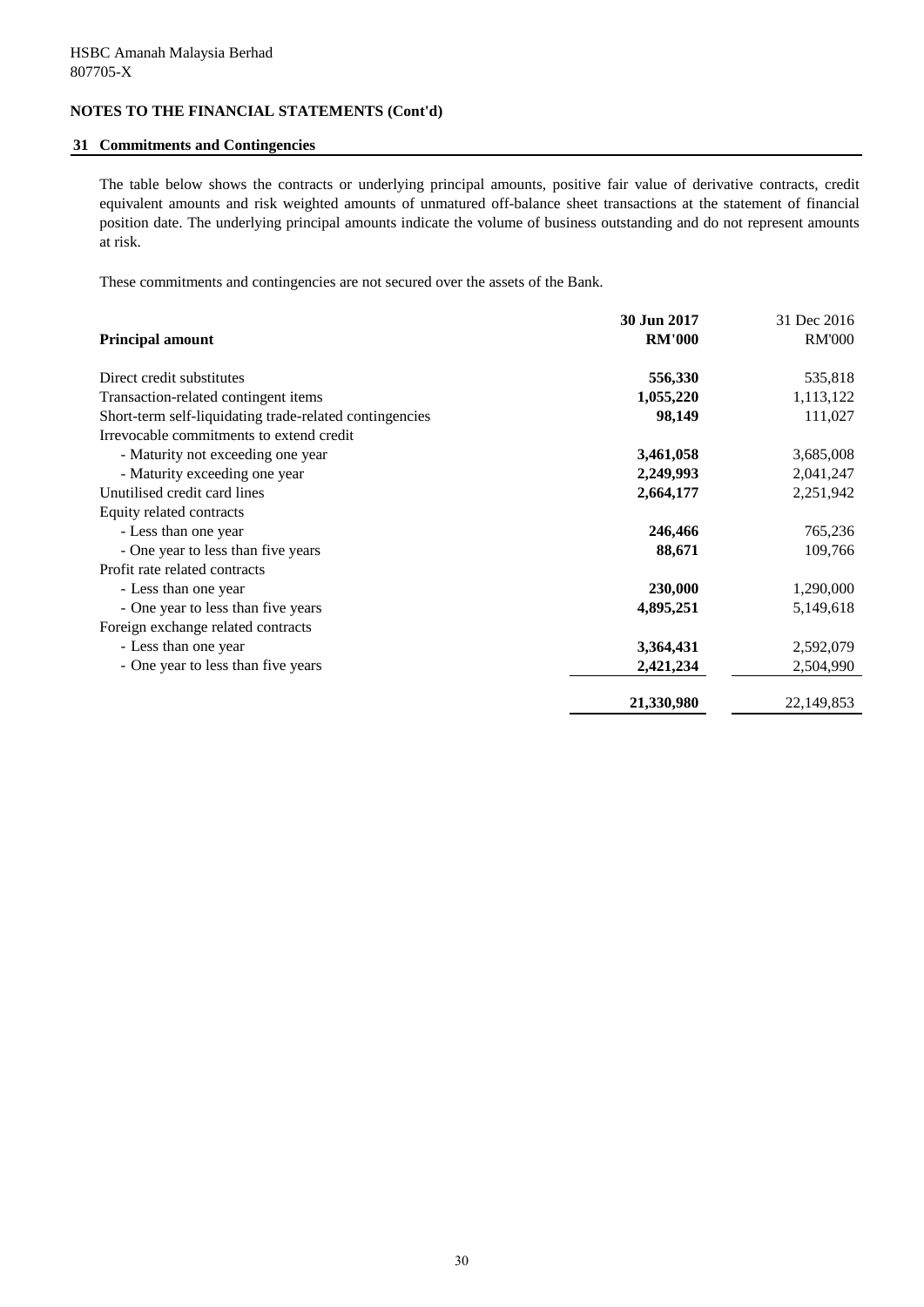### **32 Profit Rate Risk**

The Bank is exposed to various risks associated with the effects of fluctuations in the prevailing levels of market profit rates on its financial position and cash flows. The following table summarises the Bank's exposure to the profit rates risk. The assets and liabilities at carrying amount are allocated to time bands by reference to the earlier of the next contractual repricing dates and maturity dates.

|                                          |               |               | Non-trading book |               |               |               |                |               | <b>Effective</b> |
|------------------------------------------|---------------|---------------|------------------|---------------|---------------|---------------|----------------|---------------|------------------|
|                                          | Up to         | $>1 - 3$      | $>3 - 12$        | $1 - 5$       | Over 5        | Non-profit    | <b>Trading</b> |               | profit           |
| 30 Jun 2017                              | 1 month       | months        | months           | years         | years         | sensitive     | book           | <b>Total</b>  | rate             |
|                                          | <b>RM'000</b> | <b>RM'000</b> | <b>RM'000</b>    | <b>RM'000</b> | <b>RM'000</b> | <b>RM'000</b> | <b>RM'000</b>  | <b>RM'000</b> | $\frac{0}{0}$    |
| <b>ASSETS</b>                            |               |               |                  |               |               |               |                |               |                  |
| Cash and short-term funds                | 1,587,446     |               |                  |               |               | 102,765       |                | 1,690,211     | 3.01             |
| Financial assets held-for-trading        |               |               |                  |               |               |               | 503            | 503           | 4.66             |
| Financial investments available-for-sale |               | 249,140       | 370,273          | 1,122,729     | 20,281        |               |                | 1,762,423     | 3.42             |
| Financing and advances                   |               |               |                  |               |               |               |                |               |                  |
| - performing                             | 3,477,315     | 8,315,903     | 353,772          | 740,106       | 293,533       |               |                | 13,180,629    | 5.18             |
| - impaired $^{[1]}$                      |               |               |                  |               |               | 247,206       |                | 247,206       |                  |
| - collective allowance                   |               |               |                  |               |               | (206, 447)    |                | (206, 447)    |                  |
| Derivative financial assets              |               |               |                  |               |               |               | 290,357        | 290,357       |                  |
| Other assets                             |               |               |                  |               |               | 37,589        |                | 37,589        |                  |
| <b>Total Financial Assets</b>            | 5,064,761     | 8,565,043     | 724,045          | 1,862,835     | 313,814       | 181,113       | 290,860        | 17,002,471    |                  |
| <b>LIABILITIES</b>                       |               |               |                  |               |               |               |                |               |                  |
| Deposits from customers                  | 5,420,710     | 1,592,699     | 1,264,090        | 43,433        |               | 676,130       |                | 8,997,062     | 2.22             |
| Deposits and placements from             |               |               |                  |               |               |               |                |               |                  |
| banks and other financial                |               |               |                  |               |               |               |                |               |                  |
| institutions                             | 358,187       | 657,226       | 1,624,736        | 595,668       |               | 43,375        |                | 3,279,192     | 2.34             |
| Bills and acceptances payable            |               |               |                  |               |               | 17,737        |                | 17,737        |                  |
| Multi-Currency Sukuk Programme           |               | 500,000       |                  | 1,251,836     |               |               |                | 1,751,836     | 3.79             |
| Subordinated Commodity Murabahah         |               |               |                  |               |               |               |                |               |                  |
| Financing                                |               |               |                  |               | 618,821       |               |                | 618,821       | 3.19             |
| Derivative financial liabilities         |               |               | 63               | 837           |               |               | 293,728        | 294,628       |                  |
| Other liabilities                        |               |               |                  |               |               | 276,866       | 512,659        | 789,525       | 2.61             |
| <b>Total Financial Liabilities</b>       | 5,778,897     | 2,749,925     | 2,888,889        | 1,891,774     | 618,821       | 1,014,108     | 806,387        | 15,748,801    |                  |
| <b>Total profit</b>                      |               |               |                  |               |               |               |                |               |                  |
| sensitivity gap                          | (714, 136)    | 5,815,118     | (2,164,844)      | (28,939)      | (305,007)     | (832,995)     | (515, 527)     | 1,253,670     |                  |

 $[1]$  This is arrived at after deducting individual impairment allowance from impaired financing.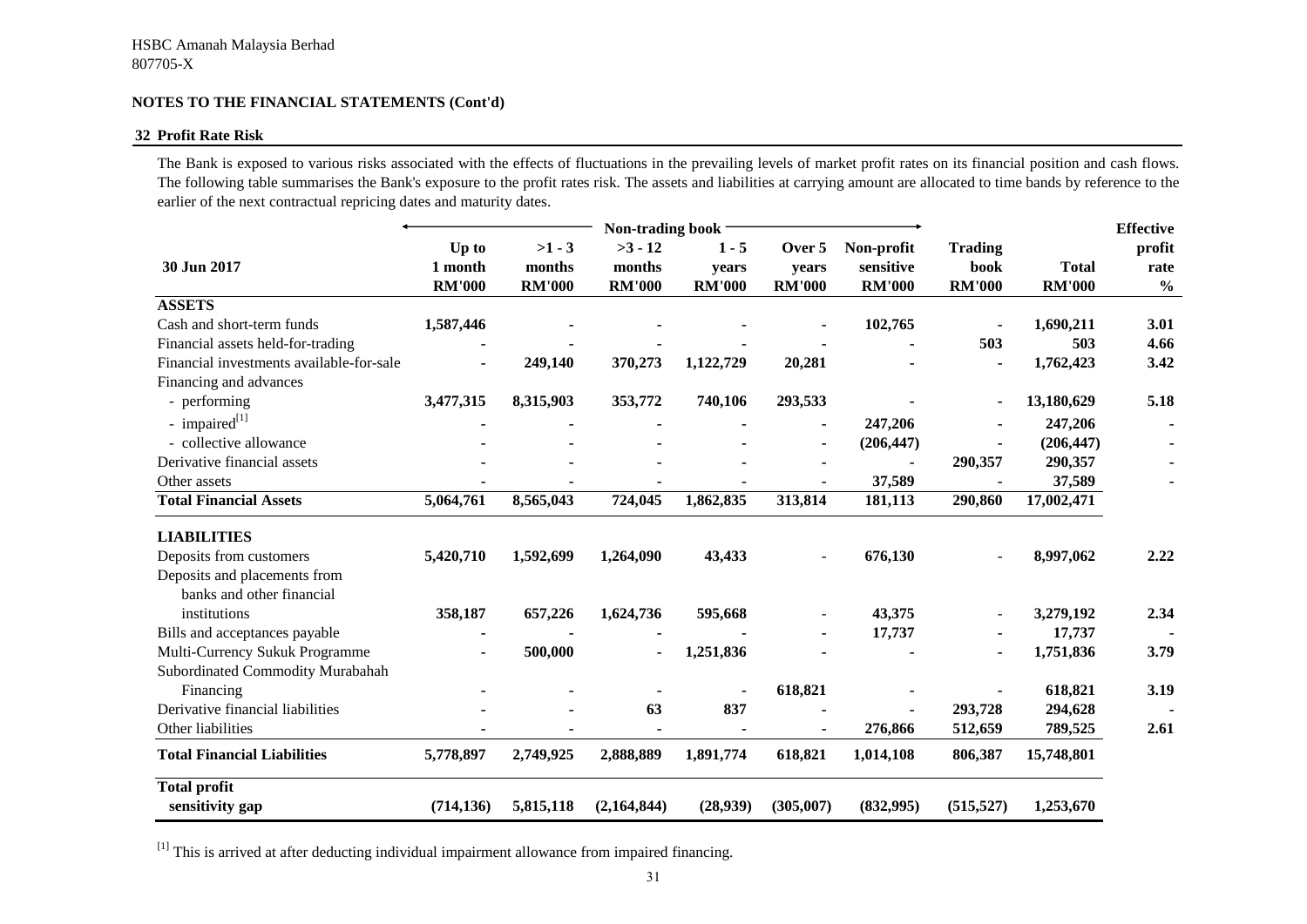## **32 Profit rate risk (Cont'd)**

|                                          | Non-trading book                  |                                     |                                      |                                   |                                  |                                          |                                  |                        |                        |
|------------------------------------------|-----------------------------------|-------------------------------------|--------------------------------------|-----------------------------------|----------------------------------|------------------------------------------|----------------------------------|------------------------|------------------------|
| 31 Dec 2016                              | Up to<br>1 month<br><b>RM'000</b> | $>1 - 3$<br>months<br><b>RM'000</b> | $>3 - 12$<br>months<br><b>RM'000</b> | $1 - 5$<br>years<br><b>RM'000</b> | Over 5<br>years<br><b>RM'000</b> | Non-profit<br>sensitive<br><b>RM'000</b> | Trading<br>book<br><b>RM'000</b> | Total<br><b>RM'000</b> | profit<br>rate<br>$\%$ |
| <b>ASSETS</b>                            |                                   |                                     |                                      |                                   |                                  |                                          |                                  |                        |                        |
| Cash and short-term funds                | 2,251,658                         |                                     |                                      |                                   |                                  | 107,933                                  |                                  | 2,359,591              | 3.16                   |
| Financial assets held-for-trading        |                                   |                                     |                                      |                                   |                                  |                                          | 488                              | 488                    | 5.95                   |
| Financial investments available-for-sale |                                   |                                     | 180,224                              | 1,168,295                         | 20,055                           |                                          |                                  | 1,368,574              | 3.51                   |
| Financing and advances                   |                                   |                                     |                                      |                                   |                                  |                                          |                                  |                        |                        |
| - performing                             | 2,824,706                         | 7,697,033                           | 145,381                              | 813,867                           | 221,522                          |                                          |                                  | 11,702,509             | 5.30                   |
| - impaired $^{[1]}$                      |                                   |                                     |                                      |                                   | $\sim$                           | 240,769                                  |                                  | 240,769                |                        |
| - collective allowance                   |                                   |                                     |                                      |                                   | $\sim$                           | (200, 015)                               |                                  | (200, 015)             |                        |
| Derivative financial assets              |                                   |                                     |                                      |                                   |                                  | $\overline{\phantom{a}}$                 | 395,748                          | 395,748                |                        |
| Other assets                             | $\overline{\phantom{a}}$          | $\overline{\phantom{a}}$            | $\blacksquare$                       |                                   | $\sim$                           | 80,041                                   |                                  | 80,041                 |                        |
| <b>Total Financial Assets</b>            | 5,076,364                         | 7,697,033                           | 325,605                              | 1,982,162                         | 241,577                          | 228,728                                  | 396,236                          | 15,947,705             |                        |
| <b>LIABILITIES</b>                       |                                   |                                     |                                      |                                   |                                  |                                          |                                  |                        |                        |
| Deposits from customers                  | 5,107,103                         | 1,767,337                           | 1,225,760                            | 32,571                            |                                  | 593,772                                  |                                  | 8,726,543              | 2.43                   |
| Deposits and placements from             |                                   |                                     |                                      |                                   |                                  |                                          |                                  |                        |                        |
| banks and other financial                |                                   |                                     |                                      |                                   |                                  |                                          |                                  |                        |                        |
| institutions                             | 559,368                           | 86,830                              | 1,248,600                            | 32,391                            |                                  | 24,413                                   |                                  | 1,951,602              | 2.69                   |
| Bills and acceptances payable            |                                   |                                     |                                      |                                   |                                  | 23,632                                   |                                  | 23,632                 |                        |
| Multi-Currency Sukuk Programme           |                                   |                                     | 500,000                              | 1,256,001                         |                                  |                                          |                                  | 1,756,001              | 3.95                   |
| Derivative financial liabilities         |                                   |                                     |                                      |                                   |                                  |                                          |                                  |                        |                        |
| Subordinated Commodity Murabahah         |                                   |                                     |                                      |                                   | 646,265                          |                                          |                                  | 646,265                | 2.80                   |
| Financing                                |                                   | 59                                  |                                      | 962                               |                                  |                                          | 489,734                          | 490,755                |                        |
| Other liabilities                        |                                   |                                     |                                      |                                   |                                  | 189,493                                  | 969,409                          | 1,158,902              | 3.07                   |
| <b>Total Financial Liabilities</b>       | 5,666,471                         | 1,854,226                           | 2,974,360                            | 1,321,925                         | 646,265                          | 831,310                                  | 1,459,143                        | 14,753,700             |                        |
| <b>Total profit</b><br>sensitivity gap   | (590, 107)                        | 5,842,807                           | (2,648,755)                          | 660,237                           | (404, 688)                       | (602, 582)                               | (1,062,907)                      | 1,194,005              |                        |

 $[1]$  This is arrived at after deducting individual impairment allowance from impaired financing.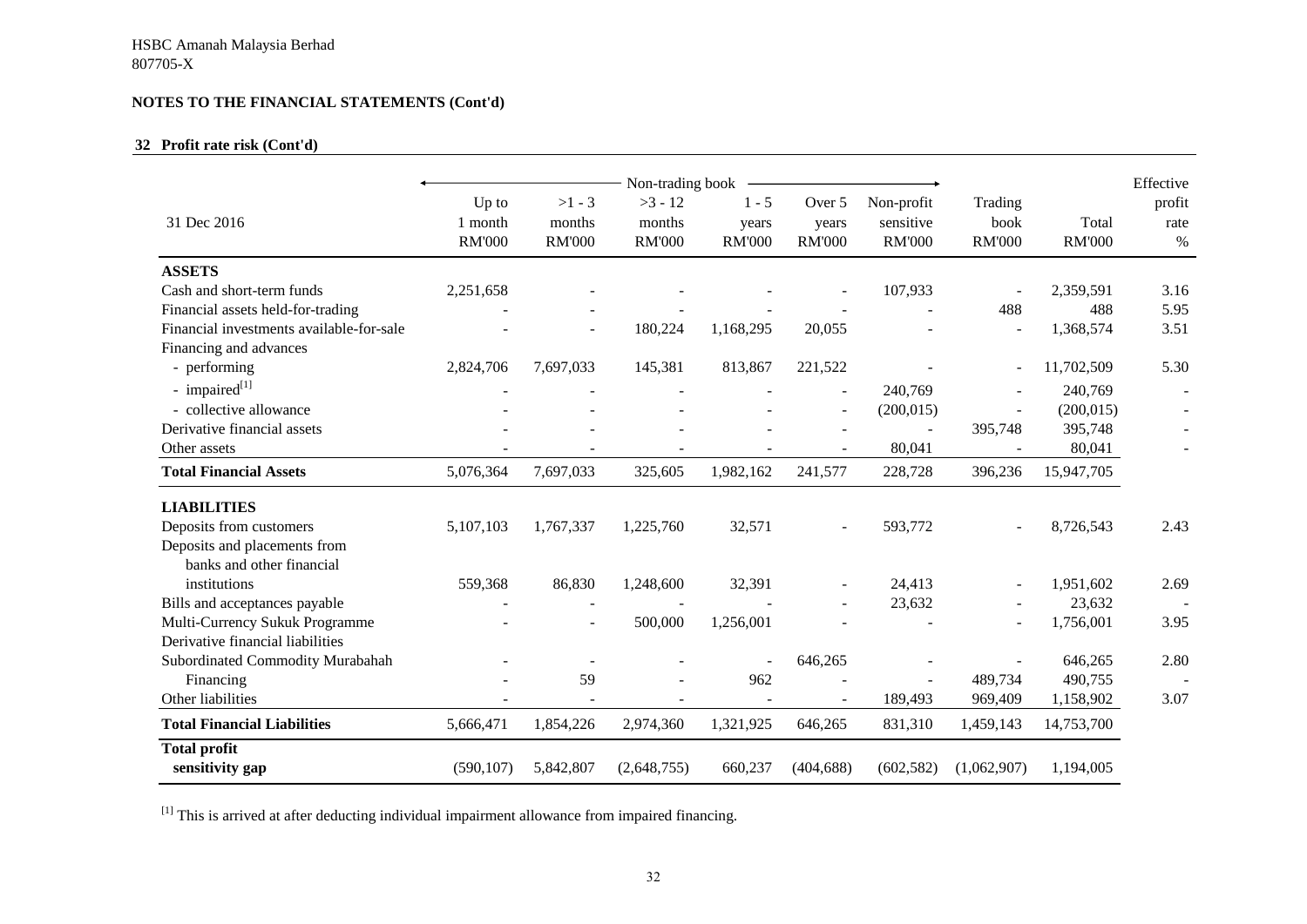## **33 Liquidity risk**

The following tables summarise the Bank's exposure to liquidity risk. The asset and liabilities at carrying amount are allocated to time bands by reference to the remaining contractual maturity and/or their behavioural profile.

|                                          | Non-trading book |               |               |               |               |               |                          |               |
|------------------------------------------|------------------|---------------|---------------|---------------|---------------|---------------|--------------------------|---------------|
|                                          | Up to            | $>1 - 3$      | $>3 - 12$     | $1 - 5$       | Over 5        | Non-specific  | <b>Trading</b>           |               |
| 30 Jun 2017                              | 1 month          | months        | months        | years         | years         | maturity      | book                     | <b>Total</b>  |
|                                          | <b>RM'000</b>    | <b>RM'000</b> | <b>RM'000</b> | <b>RM'000</b> | <b>RM'000</b> | <b>RM'000</b> | <b>RM'000</b>            | <b>RM'000</b> |
| <b>ASSETS</b>                            |                  |               |               |               |               |               |                          |               |
| Cash and short-term funds                | 1,690,211        |               |               |               |               |               |                          | 1,690,211     |
| Financial assets held-for-trading        |                  |               |               |               |               |               | 503                      | 503           |
| Financial investments available-for-sale |                  | 249,140       | 370,273       | 1,122,729     | 20,281        |               |                          | 1,762,423     |
| Financing and advances                   | 2,437,115        | 1,965,763     | 1,072,629     | 1,968,492     | 5,777,389     |               | $\overline{\phantom{a}}$ | 13,221,388    |
| Derivative financial assets              |                  |               |               |               |               |               | 290,357                  | 290,357       |
| Others                                   | 627              | 1,446         | 1,374         | 8,397         | 395           | 379,231       |                          | 391,470       |
| <b>Total Assets</b>                      | 4,127,953        | 2,216,349     | 1,444,276     | 3,099,618     | 5,798,065     | 379,231       | 290,860                  | 17,356,352    |
| <b>LIABILITIES AND EQUITY</b>            |                  |               |               |               |               |               |                          |               |
| Deposits from customers                  | 6,096,840        | 1,592,699     | 1,264,090     | 43,433        |               |               |                          | 8,997,062     |
| Deposits and placements from banks       |                  |               |               |               |               |               |                          |               |
| and other financial institutions         | 401,562          | 657,226       | 1,624,736     | 595,668       |               |               |                          | 3,279,192     |
| Bills and acceptances payable            | 17,737           |               |               |               |               |               |                          | 17,737        |
| Multi-Currency Sukuk Programme           |                  | 500,000       |               | 1,251,836     |               |               |                          | 1,751,836     |
| Subordinated Commodity Murabahah         |                  |               |               |               |               |               |                          |               |
| Financing                                |                  |               |               |               | 618,821       |               |                          | 618,821       |
| Derivative financial liabilities         |                  |               | 63            | 837           |               |               | 293,728                  | 294,628       |
| Others                                   | 155,948          | 17,856        | 15,288        | 14,860        | 8,448         | 99,288        | 512,659                  | 824,347       |
| <b>Total Liabilities</b>                 | 6,672,087        | 2,767,781     | 2,904,177     | 1,906,634     | 627,269       | 99,288        | 806,387                  | 15,783,623    |
| Equity                                   |                  |               |               |               |               | 1,572,729     |                          | 1,572,729     |
| <b>Total Liabilities and Equity</b>      | 6,672,087        | 2,767,781     | 2,904,177     | 1,906,634     | 627,269       | 1,672,017     | 806,387                  | 17,356,352    |
| Net maturity mismatches                  | (2,544,134)      | (551, 432)    | (1,459,901)   | 1,192,984     | 5,170,796     | (1,292,786)   | (515, 527)               |               |
| Off balance sheet liabilities            | 9,353,039        | 1,061,759     | 2,978,768     | 7,868,128     | 69,286        |               |                          | 21,330,980    |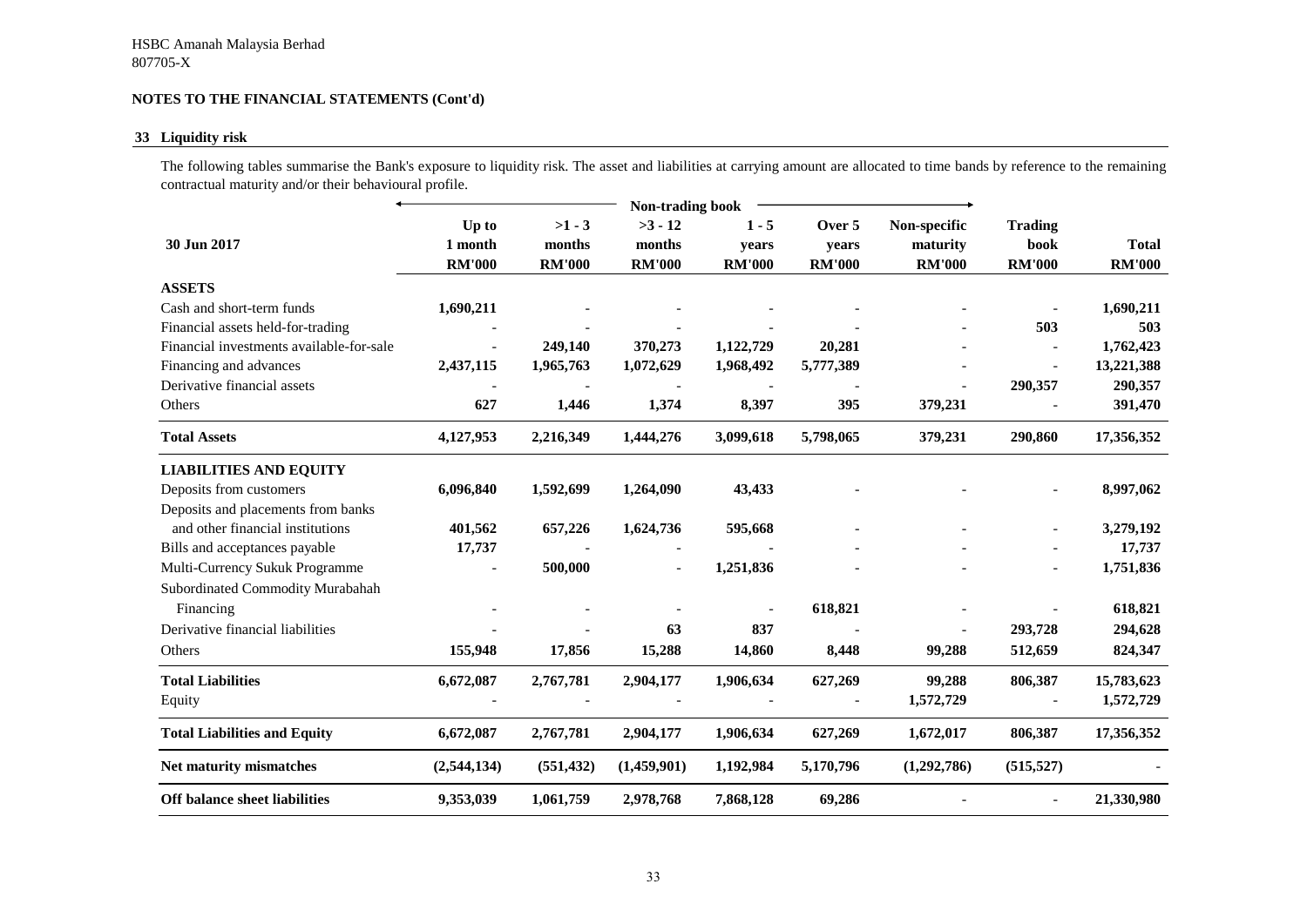## **33 Liquidity risk (Cont'd)**

|                                          |               |                          | Non-trading book |           |               |               |                |               |
|------------------------------------------|---------------|--------------------------|------------------|-----------|---------------|---------------|----------------|---------------|
|                                          | Up to         | $>1 - 3$                 | $>3 - 12$        | $1 - 5$   | Over 5        | Non-specific  | Trading        |               |
| 31 Dec 2016                              | 1 month       | months                   | months           | years     | years         | maturity      | book           | Total         |
|                                          | <b>RM'000</b> | <b>RM'000</b>            | <b>RM'000</b>    |           | <b>RM'000</b> | <b>RM'000</b> | <b>RM'000</b>  | <b>RM'000</b> |
| <b>ASSETS</b>                            |               |                          |                  |           |               |               |                |               |
| Cash and short-term funds                | 2,359,591     |                          |                  |           |               |               |                | 2,359,591     |
| Financial assets held-for-trading        |               |                          |                  |           |               |               | 488            | 488           |
| Financial investments available-for-sale |               |                          | 180,224          | 1,168,295 | 20,055        |               | $\overline{a}$ | 1,368,574     |
| Financing and advances                   | 2,160,491     | 1,740,491                | 415,573          | 1,706,522 | 5,720,186     |               | $\overline{a}$ | 11,743,263    |
| Derivative financial assets              |               |                          |                  |           |               |               | 395,748        | 395,748       |
| Others                                   | 47,582        |                          | 1,298            | 8,828     | 395           | 375,317       |                | 433,420       |
| <b>Total Assets</b>                      | 4,567,664     | 1,740,491                | 597,095          | 2,883,645 | 5,740,636     | 375,317       | 396,236        | 16,301,084    |
| <b>LIABILITIES AND EQUITY</b>            |               |                          |                  |           |               |               |                |               |
| Deposits from customers                  | 5,700,875     | 1,767,337                | 1,225,760        | 32,571    |               |               |                | 8,726,543     |
| Deposits and placements from banks       |               |                          |                  |           |               |               |                |               |
| and other financial institutions         | 583,781       | 86,830                   | 1,248,600        | 32,391    |               |               |                | 1,951,602     |
| Bills and acceptances payable            | 23,632        |                          |                  |           |               |               |                | 23,632        |
| Multi-Currency Sukuk Programme           |               | $\overline{\phantom{a}}$ | 500,000          | 1,256,001 |               |               |                | 1,756,001     |
| Subordinated Commodity Murabahah         |               |                          |                  |           |               |               |                |               |
| Financing                                |               |                          |                  |           | 646,265       |               |                | 646,265       |
| Derivative financial liabilities         |               | 59                       |                  | 962       |               |               | 489,734        | 490,755       |
| Others                                   | 52,421        | 12,285                   | 23,242           | 14,161    | 204           | 113,413       | 969,409        | 1,185,135     |
| <b>Total Liabilities</b>                 | 6,360,709     | 1,866,511                | 2,997,602        | 1,336,086 | 646,469       | 113,413       | 1,459,143      | 14,779,933    |
| Equity                                   |               |                          |                  |           |               | 1,521,151     | $\overline{a}$ | 1,521,151     |
| <b>Total Liabilities and Equity</b>      | 6,360,709     | 1,866,511                | 2,997,602        | 1,336,086 | 646,469       | 1,634,564     | 1,459,143      | 16,301,084    |
| Net maturity mismatches                  | (1,793,045)   | (126, 020)               | (2,400,507)      | 1,547,559 | 5,094,167     | (1,259,247)   | (1,062,907)    |               |
| Off balance sheet liabilities            | 7,787,944     | 2,793,902                | 3,404,638        | 8,026,932 | 9,945         |               | $\overline{a}$ | 22,023,361    |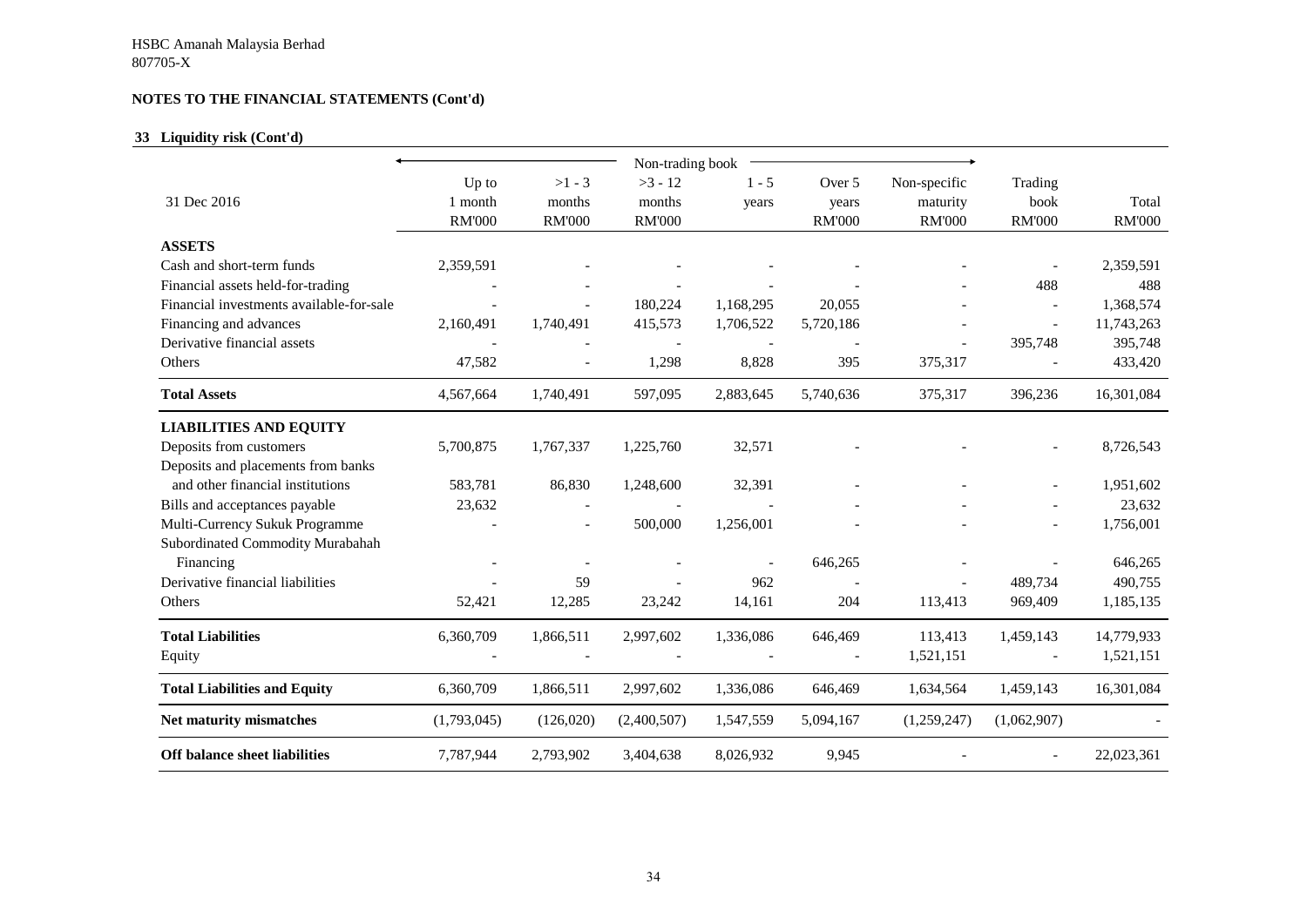#### **34 Business Prospects**

During the first quarter of 2017, there were broad-based improvements in global growth, supported by stronger investment activity in major advanced economies. Volatility in the global financial markets declined, as major developments and events were largely anticipated by market participants. Nevertheless, there remain risks to global growth arising from threats such as protectionism, geopolitical developments, and commodity price volatility.

Locally, the Malaysian economy recorded a better-than-expected growth performance of 5.6% in 1Q 2017 (2016: 4.2%) and is expected to sustain throughout 2017. This is underpinned on statistics of businesses spending more and the outlook for exports firming up. Domestic demand will continue to be the main driver of growth, supported primarily by private sector spending.

Bank Negara Malaysia (BNM)'s foreign exchange market stabilisation measures had seen improvement in balancing the Ringgit's supply and demand. During 1Q 2017, the Ringgit has performed better against the USD dollar amidst the broad weakening of the US dollar, driven mainly by market uncertainties on the direction and implication of policies in the US.

To ensure continuous domestic financial stability supported by healthy business activities, BNM had continued to keep the Overnight Policy Rate (OPR) of 3.00% unchanged since July 2016. Headline inflation projected to average higher in the range of 3.0% - 4.0% in 2017 (2016: 2.1%), given the prospect of fuel price adjustments, the spill over effect of the Ringgit's depreciation in 2016 which increased the cost of imported goods and services, and other cost related pressures.

As for the banking sector, challenges facing the industry include moderate loans growth, competition for deposits, potential rising costs of doing business including compliance and credit costs. However, the domestic financial institutions continue to demonstrate sound capacity and resilience in weathering these challenges while identifying opportunities to improve customer experience including ensuring security and speed of providing information as well as end-to-end services through infusion of the new wave of financial technology. The expansion of domestic Islamic financing continued to surpass conventional banking loans in 2016 and 1Q2017 where strong regulatory backing and industry innovation have led to the considerable growth traction in recent years. Separately, the global Sukuk market also witnessed a rebound since 2016 after three consecutive years of decline, with Malaysia continuing to be the main driver.

The substantial conclusion of Regional Comprehensive Economic Partnership (RCEP), a priority deliverable in 2017 which mark the 50<sup>th</sup> anniversary of the creation of Asean, will have the potential to shape the international trade agenda, offering opportunity for Malaysia to boost trade liberalisation and economic integration. Additionally, China's Belt and Road initiatives especially China's investment into Malaysia infrastructure projects will boost economic activities and financing/banking services requirements.

For 2017, the Bank will continue to capitalise on infrastructure related opportunities, trade corridors (led by China and intra-Asean) and the financial services needs of the rising middle class segment in Malaysia. The Bank will also focus on expanding customers' base to increase market share where it has comparative advantage.

Malaysia continues to be an identified priority market for HSBC Group and is important footprint for the HSBC Group within ASEAN. The announcement to invest up to USD250 million in the construction of a new Malaysian head office in Tun Razak Exchange reflects HSBC long term commitment to its Malaysia franchise.